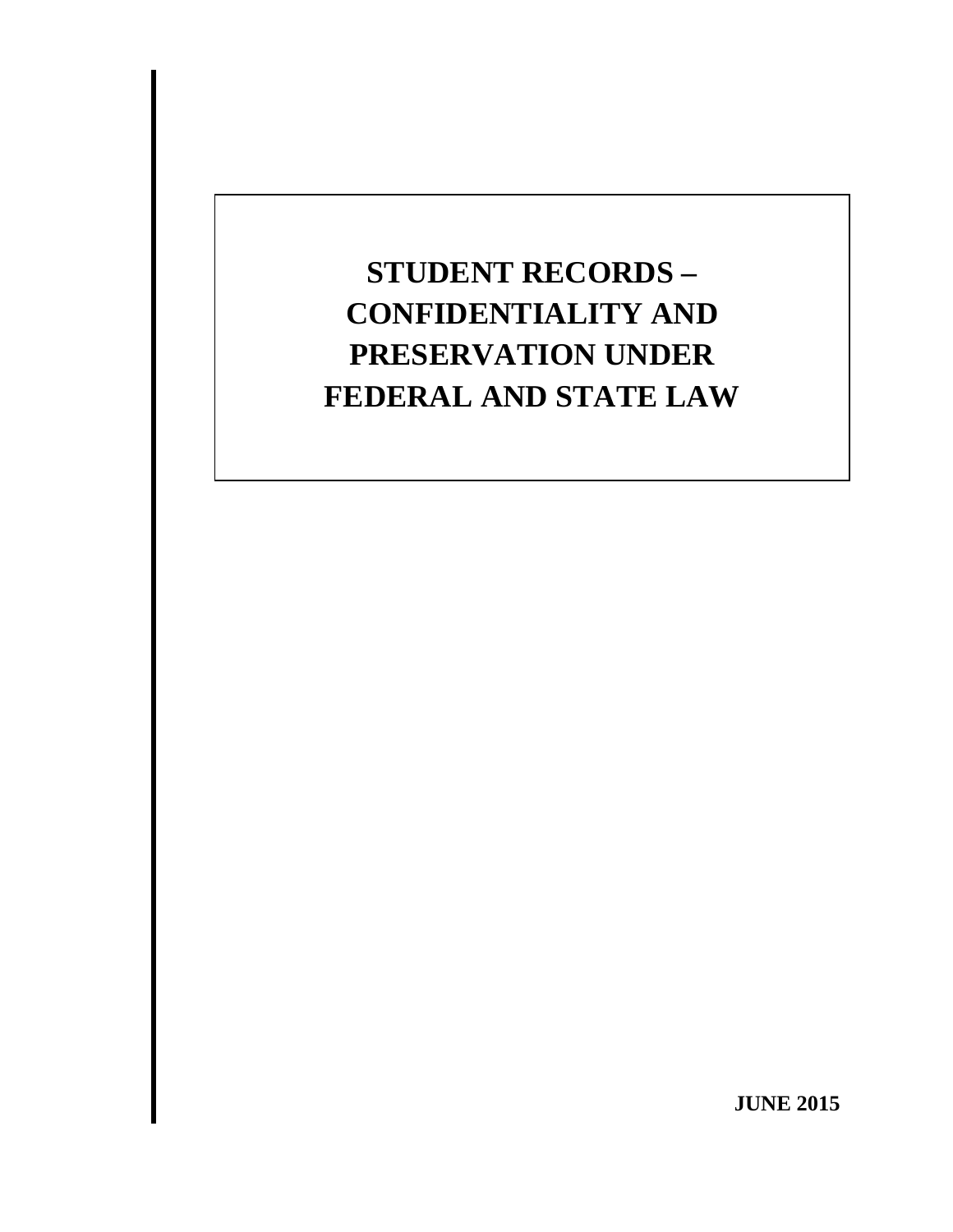## STUDENT RECORDS – CONFIDENTIALITY AND PRESERVATION UNDER FEDERAL AND STATE LAW

Copyright © 2015 by ORANGE COUNTY DEPARTMENT OF EDUCATION

ALL RIGHTS RESERVED

Printed in the United States of America

Inquiries regarding permission for use of material contained in this publication should be addressed to:

Ronald D. Wenkart General Counsel Orange County Department of Education 200 Kalmus Drive, P.O. Box 9050 Costa Mesa, CA 92628-9050

> SCHOOLS LEGAL SERVICE STAFF Ronald D. Wenkart, General Counsel Claire Y. Morey, Counsel Lysa M. Saltzman, Counsel Kelly R. Barnes, Counsel Norma Garcia, Paralegal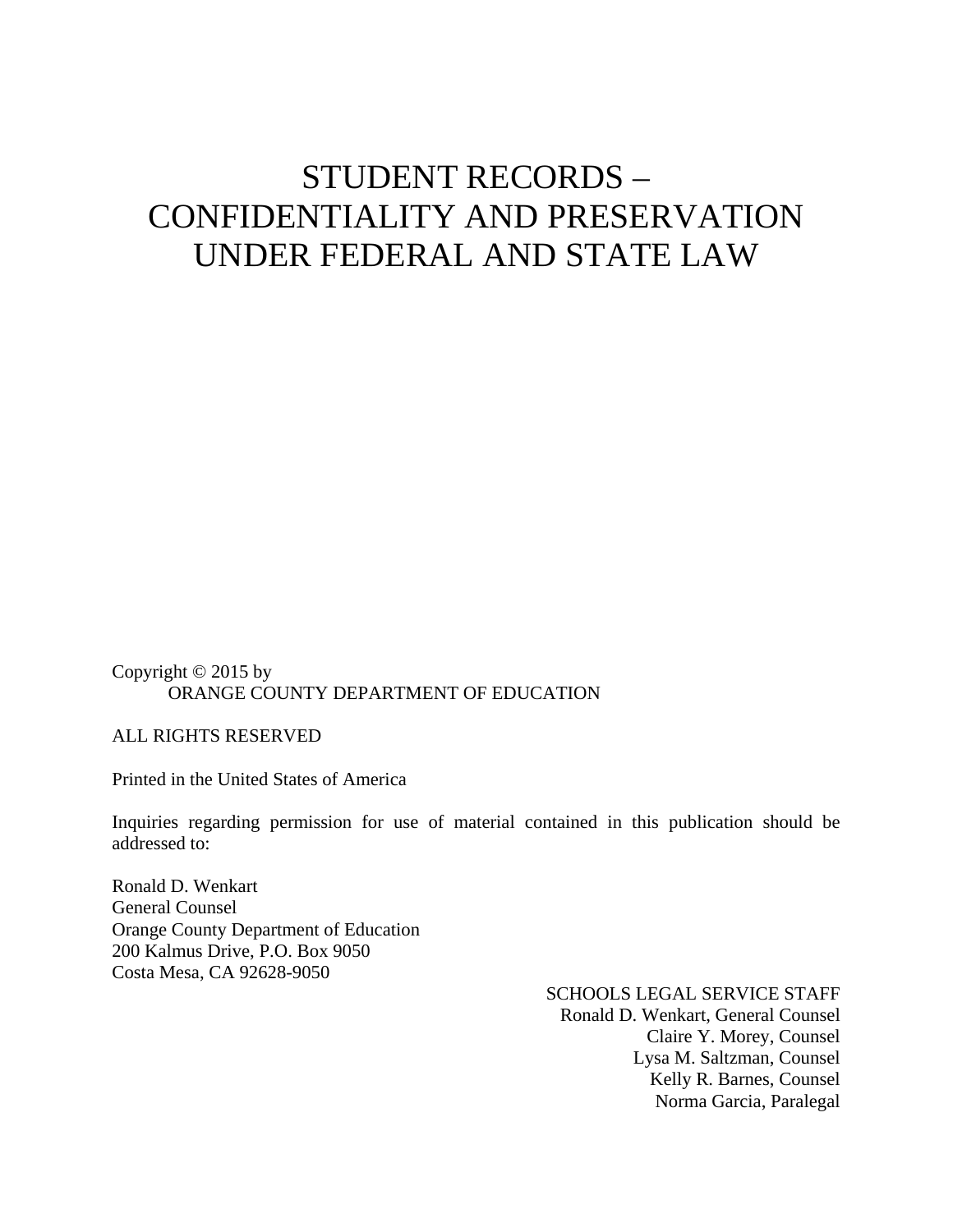## **TABLE OF CONTENTS**

| A.             |  |
|----------------|--|
| <b>B.</b>      |  |
| $\mathbf{C}$ . |  |
| D.             |  |
| E.             |  |
|                |  |
|                |  |
|                |  |
|                |  |
|                |  |
|                |  |
|                |  |
|                |  |
|                |  |
|                |  |
|                |  |
|                |  |
|                |  |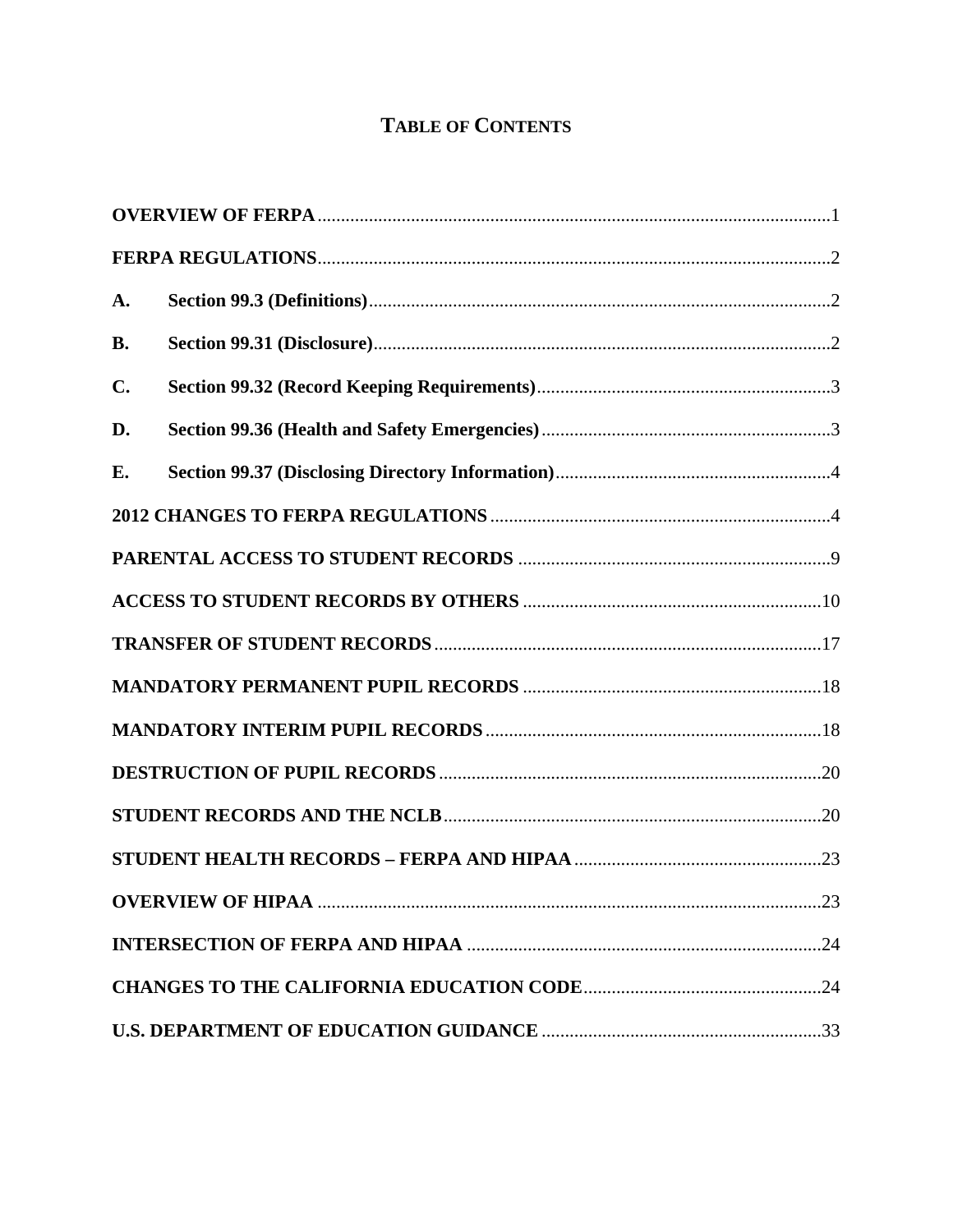#### **EXECUTIVE SUMMARY OF FEDERAL AND STATE LAW RELATED TO THE CONFIDENTIALITY OF STUDENT RECORDS**

The Family Educational Rights and Privacy Act of 1974 (FERPA) is a federal law that protects the privacy of education records.<sup>1</sup> FERPA applies to educational agencies and institutions, such as community colleges and school districts that receive federal funds under any program administered by the U.S. Department of Education.

The term "education records" is broadly defined under FERPA to mean those records that are directly related to a student and maintained by an educational agency or institution or by a party acting for the agency or institution.<sup>2</sup> At the elementary or secondary level, a student's health records, including immunization records, maintained by an educational agency or institution subject to FERPA, as well as records maintained by a school nurse, are "education records" subject to FERPA. In addition, records that schools maintain on special education students, including records on services provided to students under the IDEA are education records under FERPA. Such records are directly related to a student, maintained by the school or a party acting for the school, and are not excluded from the definition of "education records."

 In 2012, a number of changes were made to the federal regulations implementing FERPA and the California Education Code pertaining to student records.

 The Secretary of Education has amended the regulations implementing FERPA, effective January 3, 2012. The regulations make clarifying changes to the provision that allows educational agencies to disclose information from student records to outside organizations conducting studies on behalf of the agency. The regulations also require an educational agency to enter into a written agreement when it designates a representative (other than an employee) to conduct an audit or evaluation of a federal- or state-supported educational program. In addition, the regulations make changes to the provisions authorizing disclosure of "directory information."

Under federal law, all agencies which receive federal funds (including school districts) must provide parents and legal guardians with access and the right to challenge educational records.<sup>3</sup> In California, the Legislature has adopted statutory provisions which set forth the rights of parents with respect to pupil records including access and the right to copy such records.<sup>4</sup> Access must be granted no later than five business days following the date of the request.<sup>5</sup> Where the parents are divorced, either parent is entitled to access, regardless of who has physical custody of the child.<sup>6</sup> School districts may charge a reasonable fee for copying student records.<sup>7</sup>

<sup>&</sup>lt;sup>1</sup> See, 20 U.S.C. Section 1232(g); 34 C.F.R. Section 99.<br><sup>2</sup> 34 C.F.R. Section 99.3.

 $3$  20 U.S.C. Section 1232(g).

<sup>4</sup> Education Code section 49069.

<sup>&</sup>lt;sup>5</sup> Education Code section 49069; see, also, Education Code section 56043(h), 56504.

 $<sup>6</sup>$  Civil Code section 4600.5(g); Family Code section 3025.</sup>

<sup>7</sup> Education Code section 49065.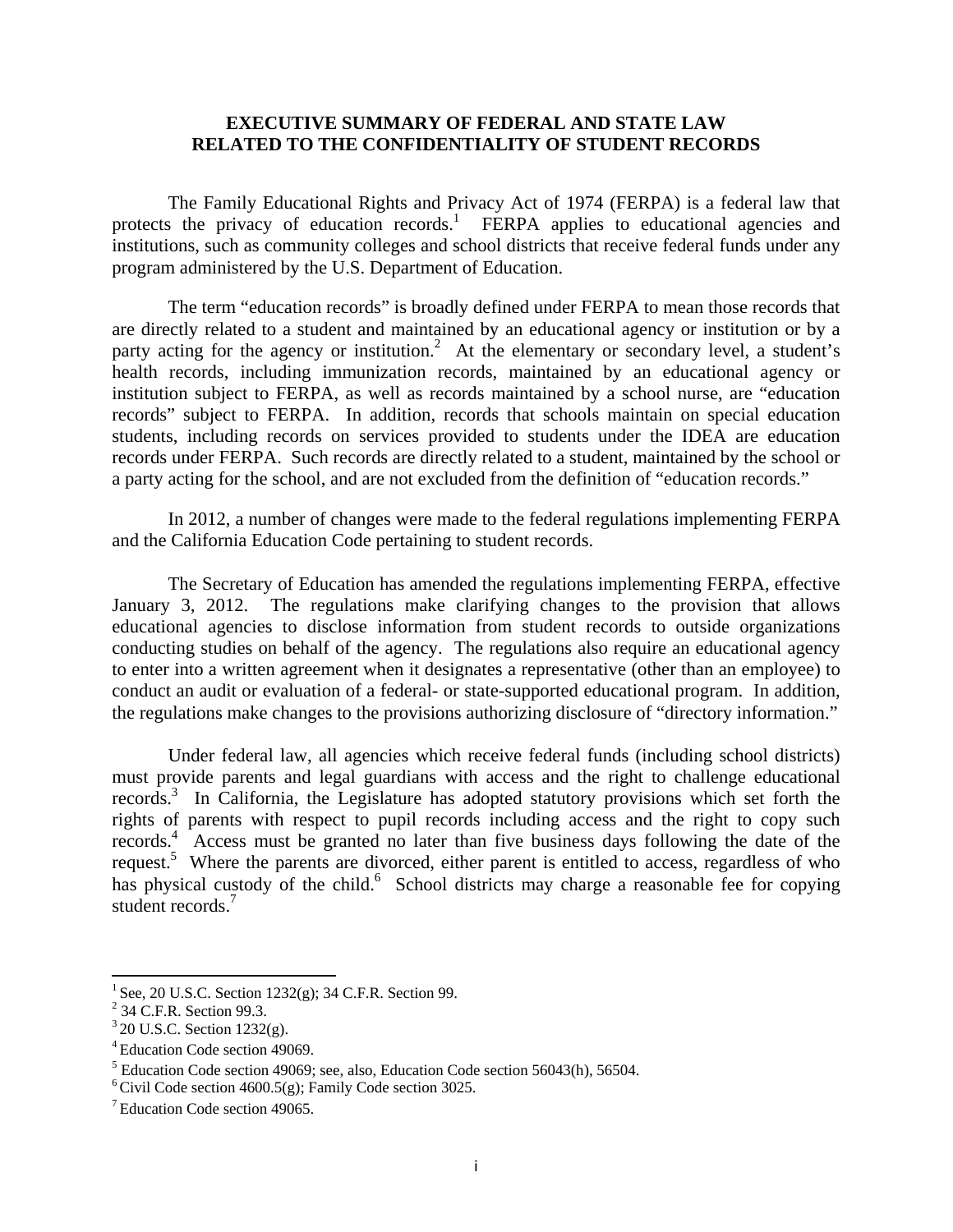Following an inspection and review of the pupil's records, the parent of a pupil or former pupil may challenge the content of any pupil's record. The parent of a pupil may file a written request with the superintendent of the district to correct or remove any information recorded in the written records concerning his or her child which he or she alleges to be inaccurate, misleading, an unsubstantiated personal conclusion or inference, a conclusion or inference outside the observer's area of competence, not based on the personal observation of the named person with the time and place of the observation noted or in violation of the privacy or other rights of the pupil. $8<sup>8</sup>$ 

Within thirty days of the receipt of the request, the superintendent, or his designee, shall meet with the parent and the certificated employee who recorded the information in question if the employee is presently employed by the school district. The superintendent shall then sustain or deny the allegations. If the superintendent sustains any or all of the allegations, he or she shall order the correction or removal and destruction of the information.<sup>9</sup> However, in accordance with Education Code section 49066, the superintendent shall not order a pupil's grade to be changed unless the teacher who determined the grade is, to the extent practicable, given an opportunity to state orally, in writing, or both, the reasons for which the grade was given and is, to the extent practicable, included in all discussions relating to the changing of the grade.<sup>10</sup>

If the superintendent denies any or all of the allegations and refuses to order the correction or removal of the information, the parent may, within thirty days of the refusal, appeal the decision in writing to the governing board of the school district.

Within thirty days of the receipt of an appeal, the governing board shall meet in closed session with the parent and the certificated employee (if such employee is presently employed by the school district) who recorded the information in question to determine whether or not to sustain or deny the allegations.<sup>11</sup> Prior to any grade being changed, the teacher who assigned the grade shall be given an opportunity to explain the grade given, to the extent practicable. If the governing board sustains any or all of the allegations, it shall order the superintendent to immediately correct or remove and destroy the information from the written records of the pupil. The decision of the governing board shall be final. If the final decision of the governing board is unfavorable to the parent or if the parent accepts an unfavorable decision by the district superintendent, the parent shall have the right to submit a written statement of the parent's objections to the information. This statement shall become a part of the pupil's school record until such time as the information objected to is corrected or removed.<sup>12</sup>

No persons other than the parents and specified agencies shall have access to school records without parental permission unless it is directory information.13 Directory information is defined as the student's name, address, telephone number, date and place of birth, major field of

 8 Education Code section 49070.

 $<sup>9</sup>$  Ibid.</sup>

 $10$  Education Code section 49070. To change a grade the procedures in Section 49066 must be followed. See, Johnson v. Board of Education of Santa Monica-Malibu Unified School District, 179 Cal.App.3d 593 (1986).

<sup>&</sup>lt;sup>11</sup> Education Code section 49070.<br><sup>12</sup> Ibid. 13 Education Code sections 49070, 49073, 49074, 49076, 49077, 49078.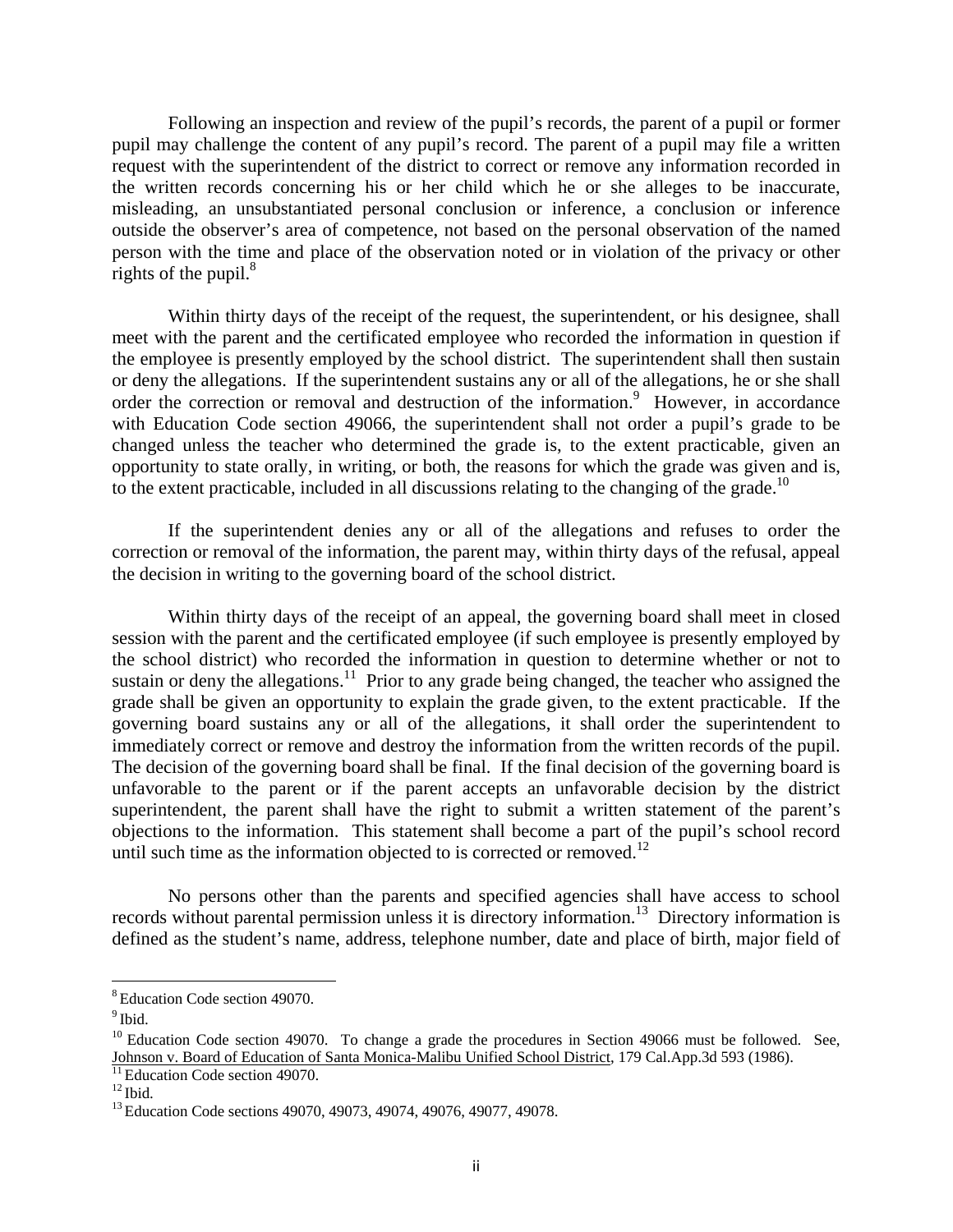study, participation in officially recognized activities and sports, weight and height of members of athletic teams, dates of attendance, degrees and awards received, and the most recent previous private or public school attended by the student. Directory information may be released according to local policy as to any pupil or former pupil provided that notice is given at least on an annual basis of the categories of information which the school plans to release.<sup>14</sup> However, directory information may not be released regarding any pupil when a parent has notified the school district that such information should not be released.<sup>15</sup>

A school district shall not permit access to pupil records to a person without written parental consent or under judicial order, except as set forth in Section 49076 of the Education Code, and as permitted by Part 99 (commencing with Section 99.1) of Title 34 of the Code of Federal Regulations.

 Under federal law, all agencies which receive federal funds must protect the confidentiality of pupil records.<sup>16</sup> Under most circumstances, parental consent is required to disclose student records to third parties, including law enforcement.<sup>17</sup> A school district may disclose personally identifiable information from an education record of a student without the consent of the parent if the disclosure is to other school officials who are determined to have legitimate educational interests, to contractors or consultants under certain limited conditions, or to state and local officials specifically authorized by law.<sup>18</sup> School districts may disclose student records to comply with a judicial order or lawfully issued subpoena, or in connection with a health or safety emergency.<sup>19</sup>

 The United States Department of Education published a brochure entitled, "Balancing Student Privacy and School Safety: A Guide to the Family Educational Rights and Privacy Act for Elementary and Secondary Schools." The brochure notes that school officials are regularly asked to balance the interest of safety and privacy for individual students and that while FERPA generally requires schools to ask for written consent before disclosing a student's personally identifiable information to individuals other than his or her parents, FERPA also allows schools to take key steps to maintain school safety.

 In an emergency, FERPA permits school officials to disclose, without consent, education records, including personally identifiable information from those records, to protect the health or safety of students or other individuals. At such times, records and information may be released to appropriate parties, such as law enforcement officials, public health officials, and trained medical personnel.<sup>20</sup> The period of disclosure is usually limited to the length of the emergency and generally does not allow for a blanket release of all personally identifiable information from the student's education records.

<sup>&</sup>lt;sup>14</sup> Education Code section 49061.

<sup>&</sup>lt;sup>15</sup> Education Code section 49073.<br><sup>16</sup> Family Educational and Privacy Rights Act (FERPA), 20 U.S.C. Section 1232g. <sup>17</sup> 34 C.F.R. Section 99.30.

<sup>18 34</sup> C.F.R. Section 99.31.

 $19$  34 C.F.R. Section 99.31(a)(9), (a)(10).

<sup>&</sup>lt;sup>20</sup> See, 34 C.F.R. Sections  $99.31(a)(10)$  and  $99.36$ .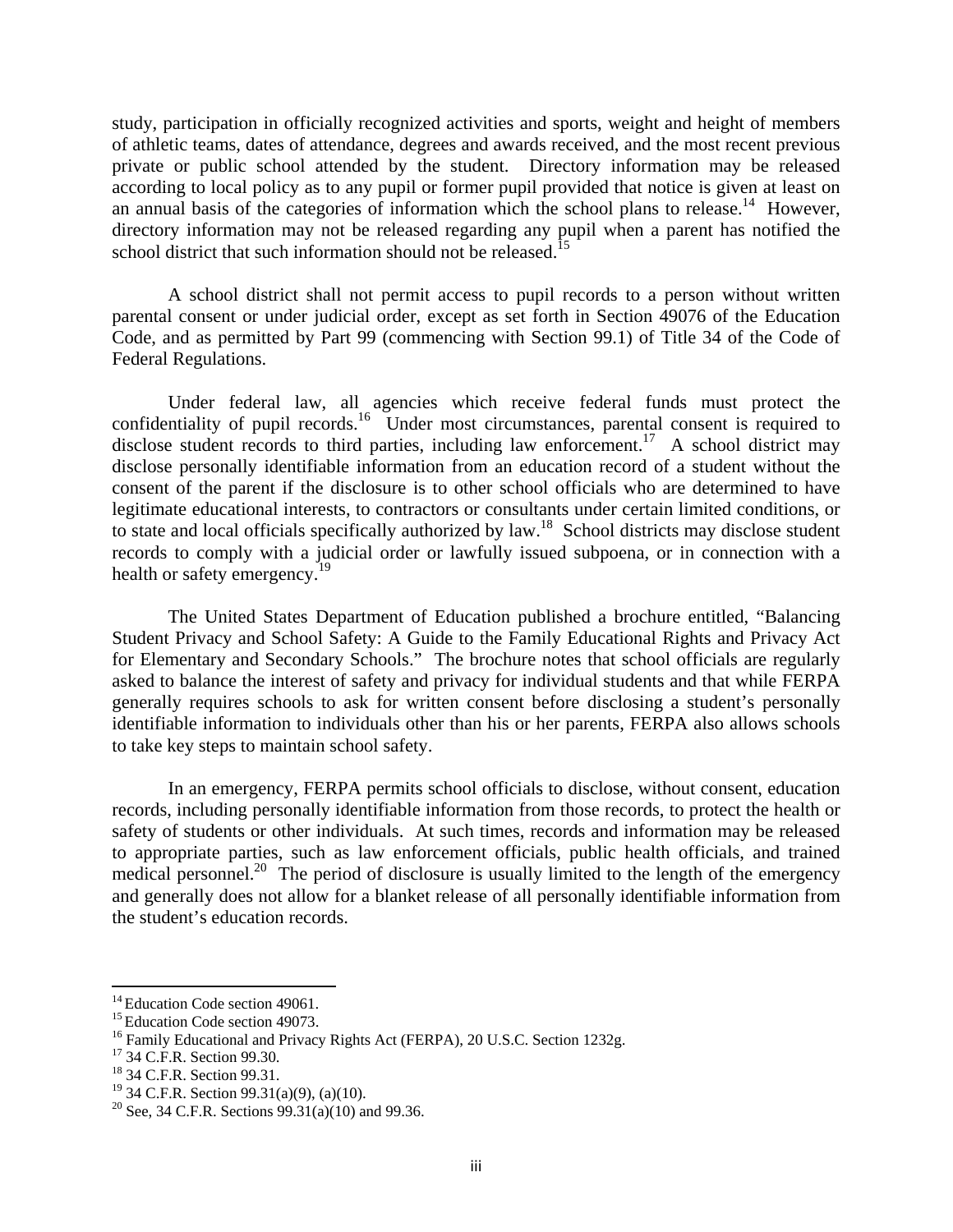Under FERPA, investigative reports and other records created by school security staff to monitor safety and security in and around schools are not considered education records subject to FERPA. Therefore, schools may disclose information from law enforcement unit records to anyone, including outside law enforcement authorities, without parental consent.<sup>21</sup>

 The U.S. Department of Education stated that law enforcement unit officials who are employed by the school district should be designated in the school district's FERPA notification as "school officials" with a "legitimate educational interest." As school officials, law enforcement unit officials may be given access to personally identifiable information from students' education records. The school's law enforcement unit officials must protect the privacy of educational records it receives and may disclose them only in compliance with FERPA. Therefore, law enforcement unit records should be maintained separately from education records.

 The U.S. Department of Education also stated that images of students captured on security videotapes that are maintained by the school's law enforcement unit are not considered education records under FERPA. As a result, these videotapes may be shared with parents of students whose images are on the video and with outside law enforcement authorities, as appropriate. Schools that do not have a designated law enforcement unit may designate an employee to serve as the "law enforcement unit" in order to maintain the security camera and determine the appropriate circumstances in which the school would disclose recorded images.

 The U.S. Department of Education indicated that FERPA does not prohibit a school official from disclosing information about a student if the information is obtained through the school official's personal knowledge or observation, and not from the student's education records. For example, if a teacher overhears a student making threatening remarks to other students, FERPA does not protect that information, and the teacher may disclose what he or she overheard to appropriate authorities.

 In 2014, the California Legislature enacted legislation to protect the privacy of student records. Assembly Bill 1584 added Education Code Section 49073.1 which authorizes a local educational agency to enter into a contract with a third party to provide cloud based services for the digital storage, management or retrieval of pupil records or to provide digital educational software that authorizes a third party provider of digital educational software to access, store and use pupil records. Section 49073.1 requires that any contract entered into with a third party must ensure the confidentiality of pupil records.

  $21$  See, 44 C.F.R. Section 99.8.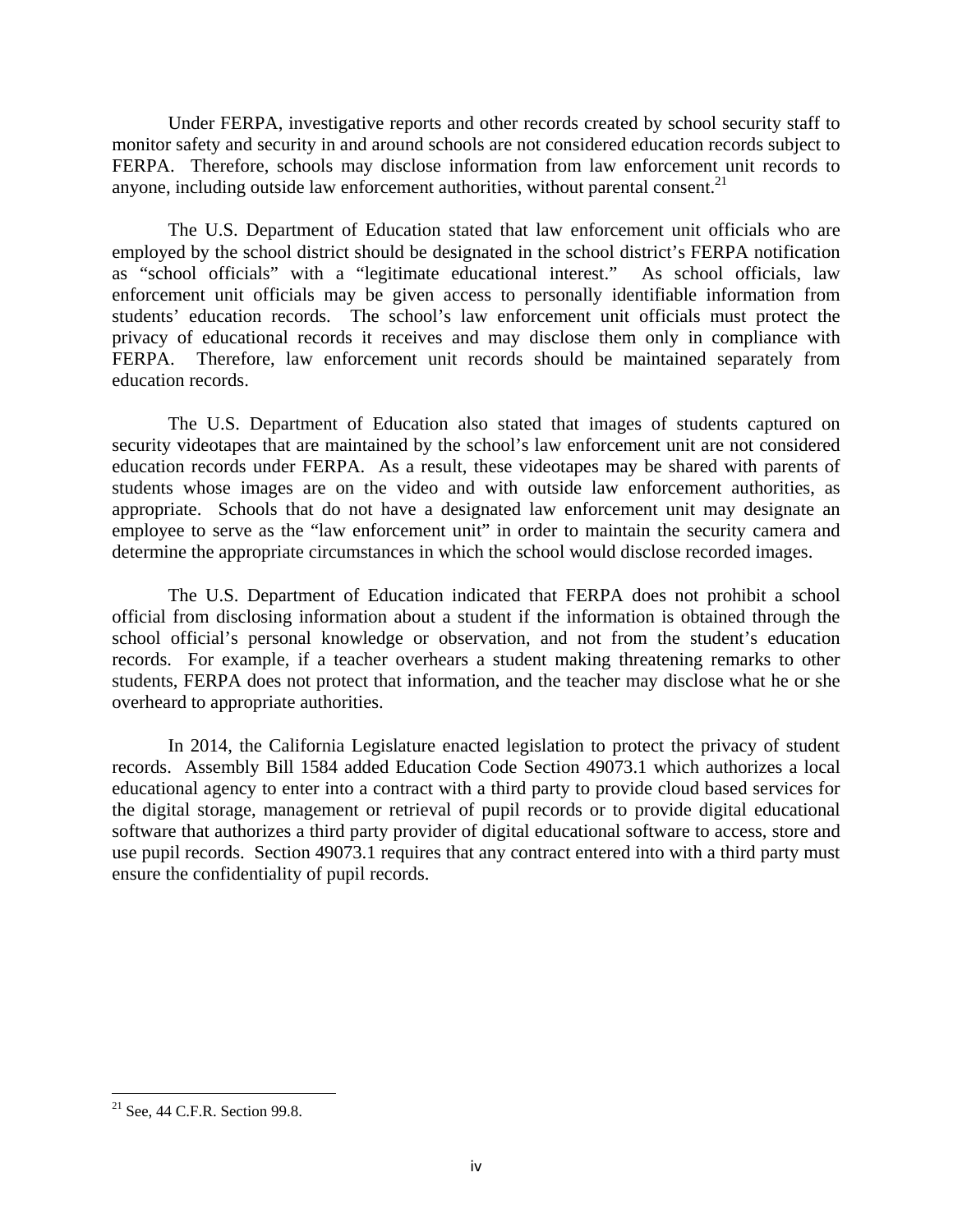#### **FEDERAL AND STATE LAW RELATED TO THE CONFIDENTIALITY OF STUDENT RECORDS**

#### **OVERVIEW OF FERPA**

The Family Educational Rights and Privacy Act of 1974 (FERPA) is a federal law that protects the privacy of education records.<sup>22</sup> FERPA applies to educational agencies and institutions, such as community colleges and school districts that receive federal funds under any program administered by the U.S. Department of Education.

A community college district or school district subject to FERPA may not have a policy or practice of disclosing the education records of students, or personally identifiable information from education records, without a parent or eligible student's written consent.<sup>23</sup> FERPA contains several exceptions to this general consent rule.<sup>24</sup> An eligible student is a student who is at least 18 years of age or who attends a postsecondary institution at any age.<sup>25</sup> Under FERPA, parents and eligible students have the right to inspect and review the student's education records and to seek to have the records amended under certain circumstances.<sup>26</sup>

The term "education records" is broadly defined under FERPA to mean those records that are directly related to a student and maintained by an educational agency or institution or by a party acting for the agency or institution.<sup>27</sup> At the elementary or secondary level, a student's health records, including immunization records, maintained by an educational agency or institution subject to FERPA, as well as records maintained by a school nurse, are "education records" subject to FERPA. In addition, records that schools maintain on special education students, including records on services provided to students under the IDEA are education records under FERPA. Such records are directly related to a student, maintained by the school or a party acting for the school, and are not excluded from the definition of "education records."

At postsecondary institutions, such as community colleges, medical and psychological treatment records of eligible students are excluded from the definition of "education records" if they are made, maintained, and used only in connection with treatment of the student and disclosed only to individuals providing the treatment.<sup>28</sup> Such records are generally referred to as "treatment records." An eligible student's treatment records may be disclosed for purposes other than the student's treatment provided the records are disclosed under one of the exceptions to written consent or with the student's consent.<sup>29</sup> If a community college discloses an eligible student's treatment records for purposes other than treatment, the records are no longer excluded from the definition of "education records" and are subject to all other FERPA requirements.

<sup>&</sup>lt;sup>22</sup> See, 20 U.S.C. Section 1232(g); 34 C.F.R. Section 99.<br><sup>23</sup> 34 C.F.R. Section 99.30.

<sup>23 34</sup> C.F.R. Section 99.30.<br>
<sup>24</sup> 34 C.F.R. Section 99.31.<br>
<sup>25</sup> 34 C.F.R. Sections 99.3 and 99.5(a).

<sup>&</sup>lt;sup>26</sup> 34 C.F.R. Sections 99.10-99.12 and 99.20-99.22.<br><sup>27</sup> 34 C.F.R. Section 99.3.

<sup>&</sup>lt;sup>28</sup> 34 C.F.R. Section 99.3.

<sup>&</sup>lt;sup>29</sup> See, 34 C.F.R. Section 99.31(a); 34 C.F.R. Section 99.30.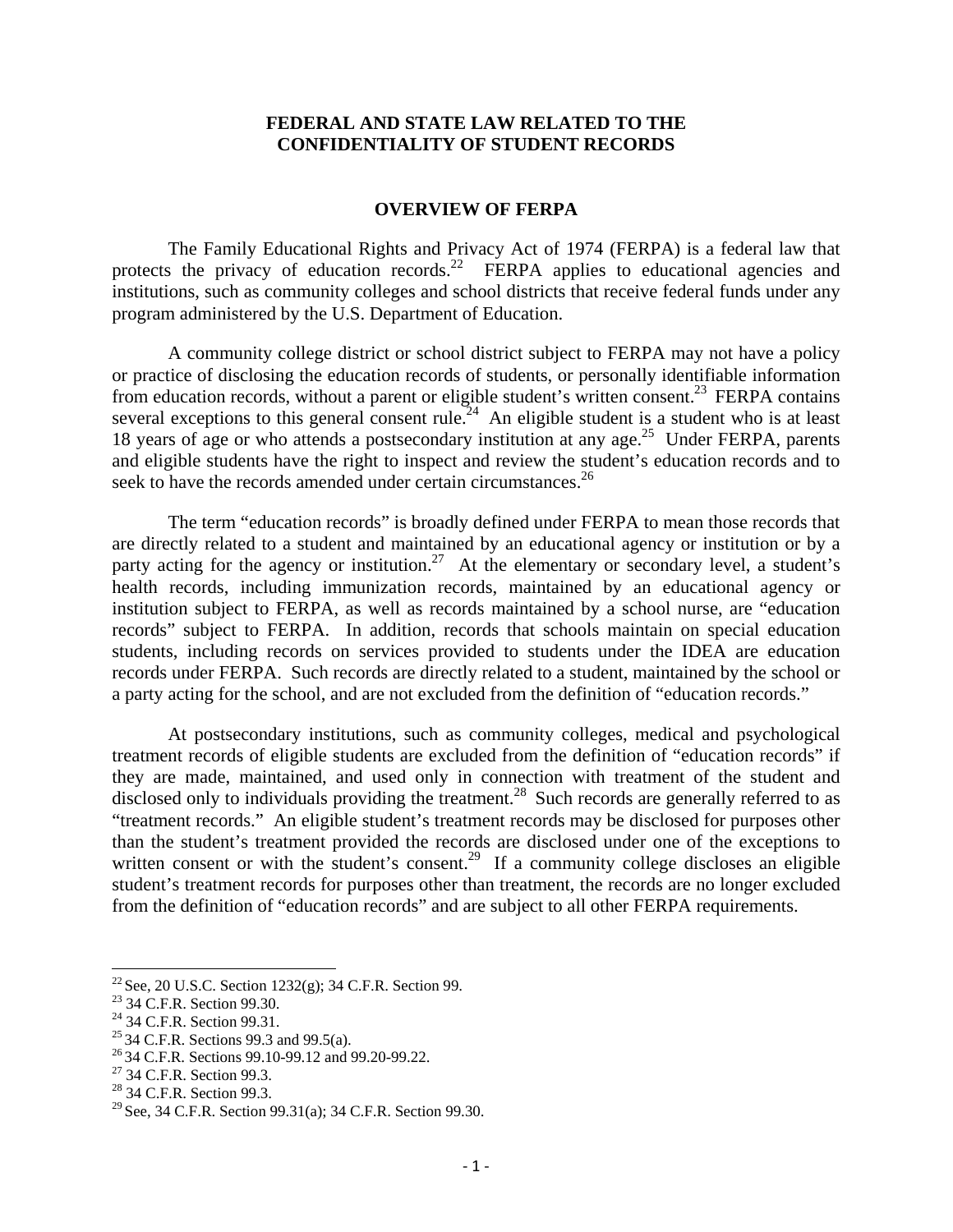## **FERPA REGULATIONS**

#### **Section 99.3 (Definitions):**

Directory Information; Disclosure of Social Security Numbers (SSN's) and ID Numbers. An educational agency or institution may designate and disclose student ID numbers as directory information if the number cannot be used by itself to gain access to education records. Such disclosure is permissible only if the ID number functions as a name; that is, it cannot be used without a PIN, password, or some other authentication factor to gain access to education records. Social security numbers may never be disclosed as directory information.

Education Records; Former Students. The regulations clarify that records pertaining to an individual that are created or received after the individual is no longer a student at the school are nevertheless considered "education records," unless the records are not directly related to the individual's attendance as a student.

Education Records; Grades. Grades on peer-graded papers are not "education records" until they are collected and recorded by a teacher.

Personally Identifiable Information. The regulations clarify that "Personally Identifiable Information" includes, among other things, "any information that, alone or in combination, is linked or linkable to a specific student that would allow a reasonable person in the school community, who does not have personal knowledge of the relevant circumstances, to identify the student with reasonable certainty." In addition, "Personally Identifiable Information" also includes information requested by a person who the educational agency or institution reasonably believes knows the identity of the student to whom the education record relates.<sup>30</sup>

## **Section 99.31 (Disclosure):**

Disclosure to Contractors, Volunteers and Other Non-Employees. Educational agencies and institutions may disclose education records, or personally identifiable information from education records, without consent to contractors, volunteers, and other non-employees, as long as the individual is performing an institutional service that otherwise would be performed by an employee, and the individual is performing such service under the direct control of the educational agency or institution. The individual must have a legitimate educational interest in the record. Educational agencies and institutions will have to amend their annual notification of FERPA rights to include these parties as school officials with legitimate educational interests.  $99.31(a)(1)(i)(B)$ .

Access Control and Tracking. Educational agencies and institutions must use reasonable methods to ensure that teachers and other school officials (as well as contractors, volunteers and other non-employees) obtain access to only those education records in which they have legitimate educational interests. 99.31(a)(1)(ii).

  $30$  34 C.F.R. Section 99.3 (Definitions).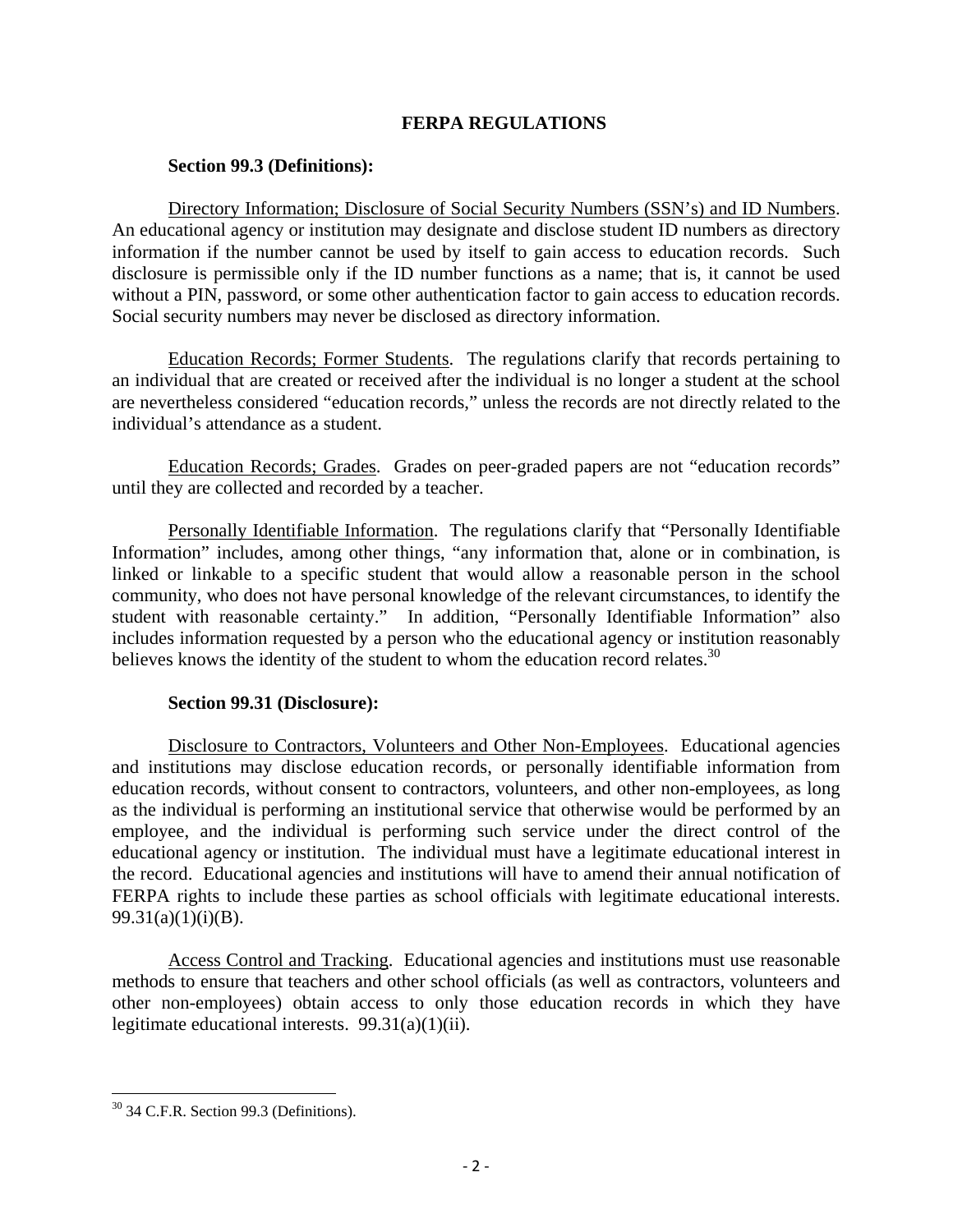Disclosure to Other Educational Institutions. An educational agency or institution may disclose education records, or personally identifiable information from education records, to a student's new school even after the student is already attending the new school so long as the disclosure relates to the student's enrollment in the new school. 99.31(a)(2).

Educational Research. Educational agencies and institutions are required to enter into a written agreement before disclosing personally identifiable information from education records, without consent, to organizations conducting studies for, or on behalf of, the educational agency or institution to: (a) Develop, validate, or administer predictive tests; (b) administer student aid programs; or (c) improve instruction. The regulations specifically prescribe the matters that must be addressed in such written agreements. 99.31(a)(6).

Identification and Authentication of Identity. Educational agencies and institutions must use reasonable methods to identify and authenticate the identity of parents, students, school officials and other parties to whom the agency or institution discloses personally identifiable information from education records. One reasonable method to confirm identity is to use a PIN process to provide access to records for parents, students, and school officials.<sup>31</sup>

#### **Section 99.32 (Recordkeeping Requirements):**

Record of Disclosure to Federal, State and Local Agencies. Educational agencies and institutions must maintain a listing in each student's record of the state and local educational authorities and federal officials and agencies that may make further disclosures of the student's education records without consent. Parents and eligible students are entitled to a copy of the record of further disclosures upon request.  $99.32(a)(1)$ ;  $99.32(a)(4)$ .<sup>32</sup>

#### **Section 99.36 (Health and Safety Emergencies):**

The regulations modify the standards to be used in determining whether to release information in connection with an emergency. Educational agencies and institutions may disclose personally identifiable information from an education record to appropriate parties, including parents of an eligible student, in connection with an emergency if knowledge of the information is necessary to protect the health or safety of the student or other individuals.<sup>33</sup> In making this determination, the educational agency or institution may take into account the totality of the circumstances pertaining to a threat to the health or safety of a student or other individuals. If the educational agency or institution determines that there is an articulable and significant threat to the health or safety of a student or other individuals, it may disclose information from education records to any person whose knowledge of the information is necessary to protect the health or safety of the student or other individuals. If, based on the

  $31$  34 C.F.R. Section 99.31 (Disclosure).

<sup>&</sup>lt;sup>32</sup> 34 C.F.R. Section 99.32 (Recordkeeping Requirements).

<sup>&</sup>lt;sup>33</sup> The U.S. Department of Education and the U.S. Department of Health and Human Services recently issued "Joint Guidance on the Application of FERPA and HIPAA to Student Health Records (November 2008)." In the Guidance, the agencies make clear that the HIPAA Privacy Rule generally does not apply to elementary and secondary schools. Further, student health records are considered "education records," and are therefore exempt from the definition of "protected health information" under HIPAA. Thus, the analysis as to whether such records may be disclosed in an emergency must be conducted under FERPA, not HIPAA.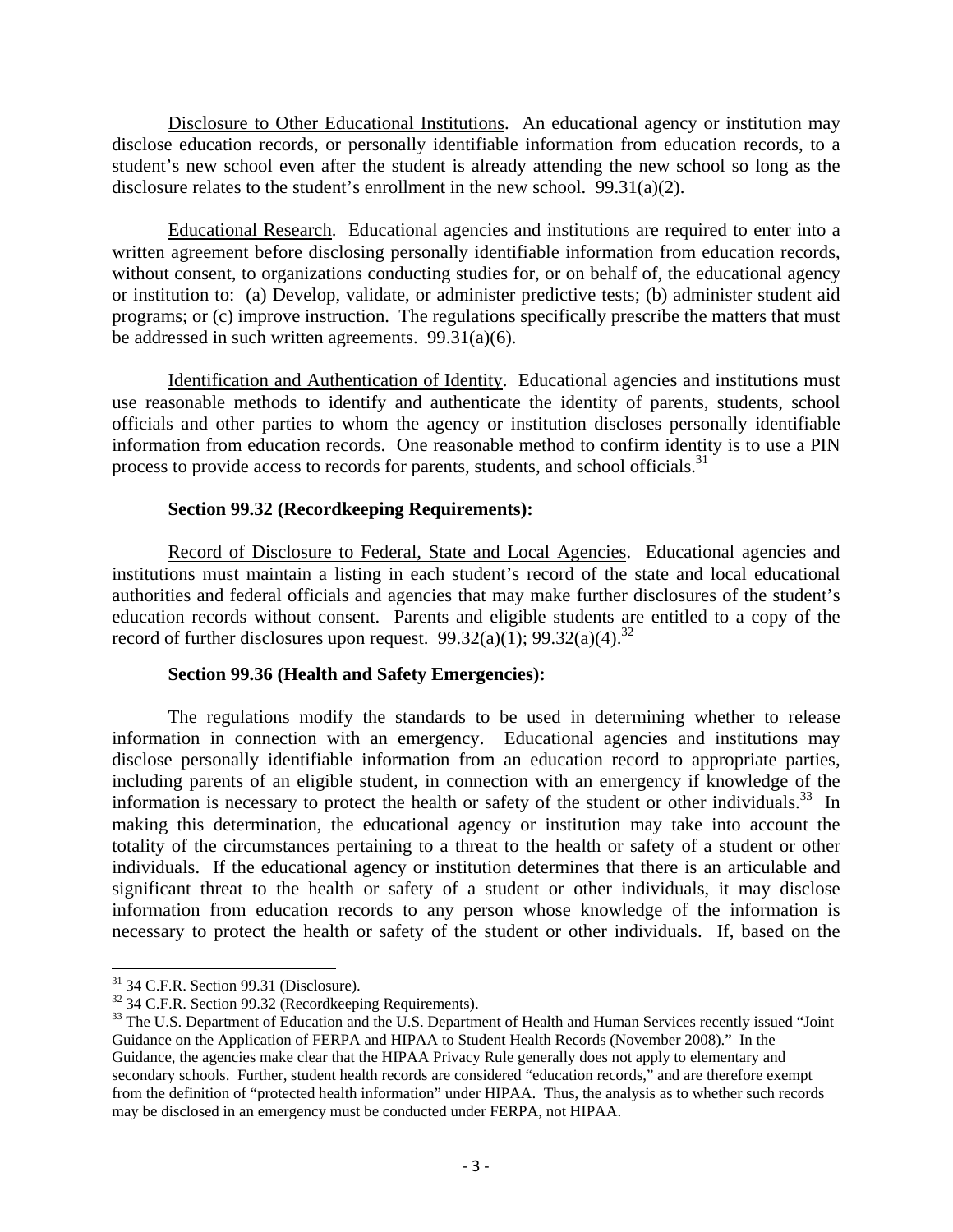information available at the time of the determination, there is a rational basis for the determination, the Department of Education will not substitute its judgment for that of the educational agency or institution.34

 The listing of disclosures maintained in the student's record must include a description of the articulable and significant threat, as well as the parties to whom information was disclosed.  $99.32(a)(5)^{35}$ 

## **Section 99.37 (Disclosing Directory Information):**

Directory Information Opt Outs. An educational agency or institution must continue to honor a parent's or student's decision to opt out of directory information disclosures even after the student leaves the institution. 99.37(b).

Prohibition against Using SSN's to Release or Confirm Directory Information. An educational agency or institution may not use a student's SSN (or other non-directory information) to identify the student when releasing or confirming directory information.<sup>36</sup> This change primarily impacts postsecondary institutions, for example, when a prospective employer submits an inquiry to determine whether a particular individual is a student or graduate of the institution. An educational agency or institution will need to ensure that the student has provided written consent for the disclosure, or must rely solely on a student's name and other properly designated directory information in answering the inquiry. (This may make it more difficult for the employer or other inquirer to ensure that the correct student has been identified because of the known problems in matching records without the use of a universal identifier.) 99.37(d).<sup>37</sup>

## **2012 CHANGES TO FERPA REGULATIONS**

 In 2012, a number of changes were made to the federal regulations implementing FERPA and the California Education Code pertaining to student records.

 The Secretary of Education has amended the regulations implementing FERPA, effective January 3, 2012. The regulations make clarifying changes to the provision that allows educational agencies to disclose information from student records to outside organizations conducting studies on behalf of the agency. The regulations also require an educational agency to enter into a written agreement when it designates a representative (other than an employee) to conduct an audit or evaluation of a federal- or state-supported educational program. In addition, the regulations make changes to the provisions authorizing disclosure of "directory information."

The following summarizes the major changes to the regulations:

The studies exception<sup>38</sup> allows for the disclosure of personally identifiable information from education records without consent of the student/parent to organizations conducting studies

<sup>&</sup>lt;sup>34</sup> The regulations no longer specify that the requirements of the health and safety exception be "strictly construed."  $35$  34 C.F.R. Section 99.36 (Health and Safety Emergencies).

 $36$  Confirmation of information in education records is considered a "disclosure" under FERPA.  $37$  34 C.F.R. Section 99.37 (Disclosing Directory Information).

<sup>38 34</sup> C.F.R. Section 99.31(a)(6).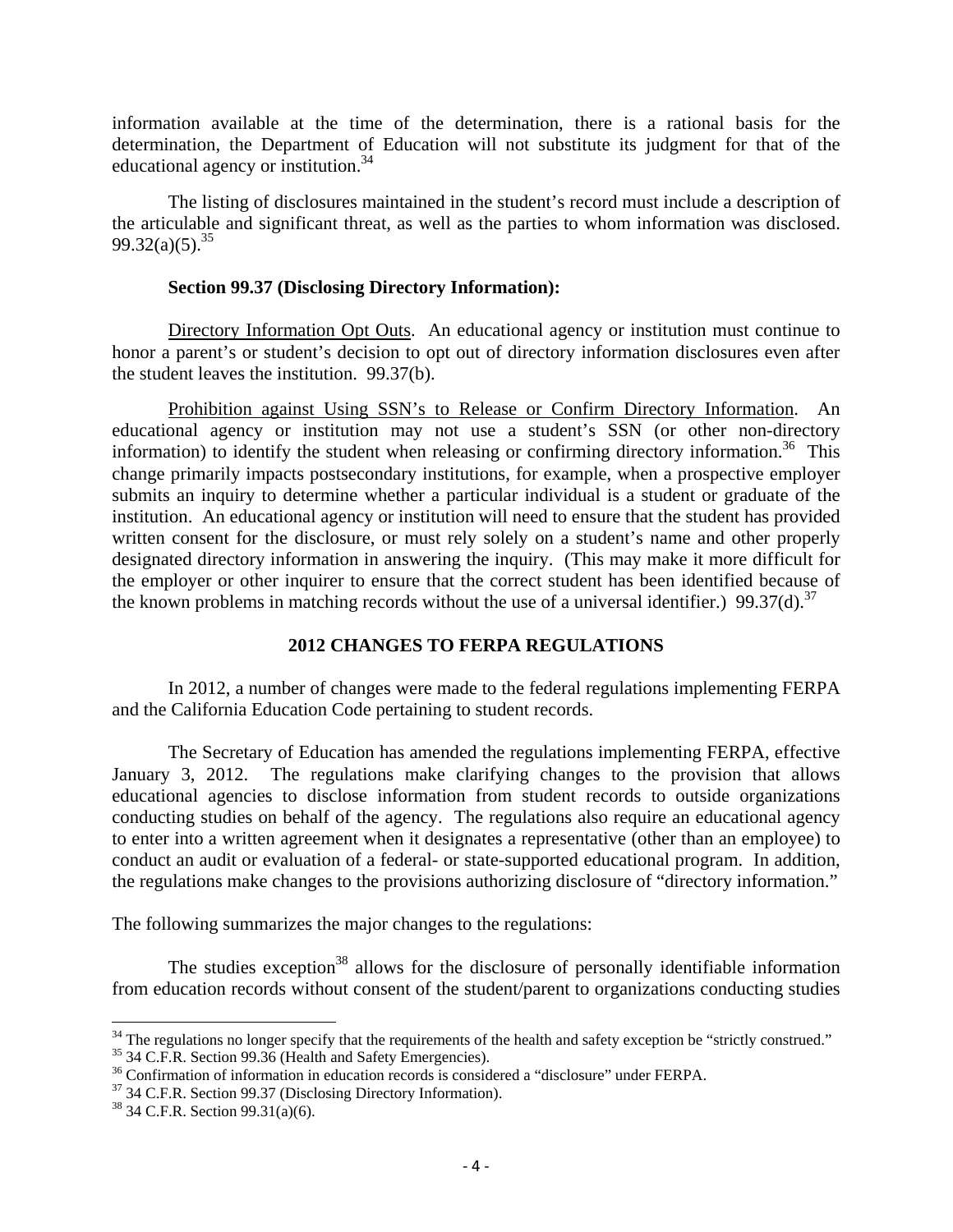for, or on behalf of, schools, school districts, or postsecondary institutions. Studies can be for the purpose of developing, validating, or administering predictive tests, administering student aid programs, or improving instruction. As an example, a state educational agency may disclose personally identifiable information from education records without consent of the student/parent to an organization for the purpose of conducting a study that compares program outcomes across school districts to further assess what programs provide the best instruction and then duplicate those results in other districts.39

 Even prior to January 3, 2012, the study's exception required the educational agency or institution to enter into an agreement with the organization conducting the study. The Secretary of Education has summarized the mandatory provisions educational agencies must include in their written agreements under the study's exception as follows:

- 1. Specify the purpose, scope, and duration of the study and the information to be disclosed. Your agreement must specify the purpose of the study, describe its scope and its duration, and identify the information being disclosed.
- 2. Require the organization to use personally identifiable information from education records only to meet the purpose or purposes of the study as stated in the written agreement. Your agreement must specify that the personally identifiable information from education records must only be used for the study identified in the agreement.
- 3. Require the organization to conduct the study in a manner that does not permit the personal identification of parents and students by anyone other than representatives of the organization with legitimate interests. Your agreement must require the organization to conduct the study so as not to identify students or their parents. This typically means that the organization should allow internal access to personally identifiable information from education records only to individuals with a need to know, and that the organization should take steps to maintain the confidentiality of the personally identifiable information from education records at all stages of the study, including within the final report, by using appropriate disclosure avoidance techniques.
- 4. Require the organization to destroy all personally identifiable information from education records when the information is no longer needed for the purposes for which the study was conducted, and specify the time period in

 $39$  An educational agency or institution is not required to initiate the study or agree with or endorse the conclusions or results of the study.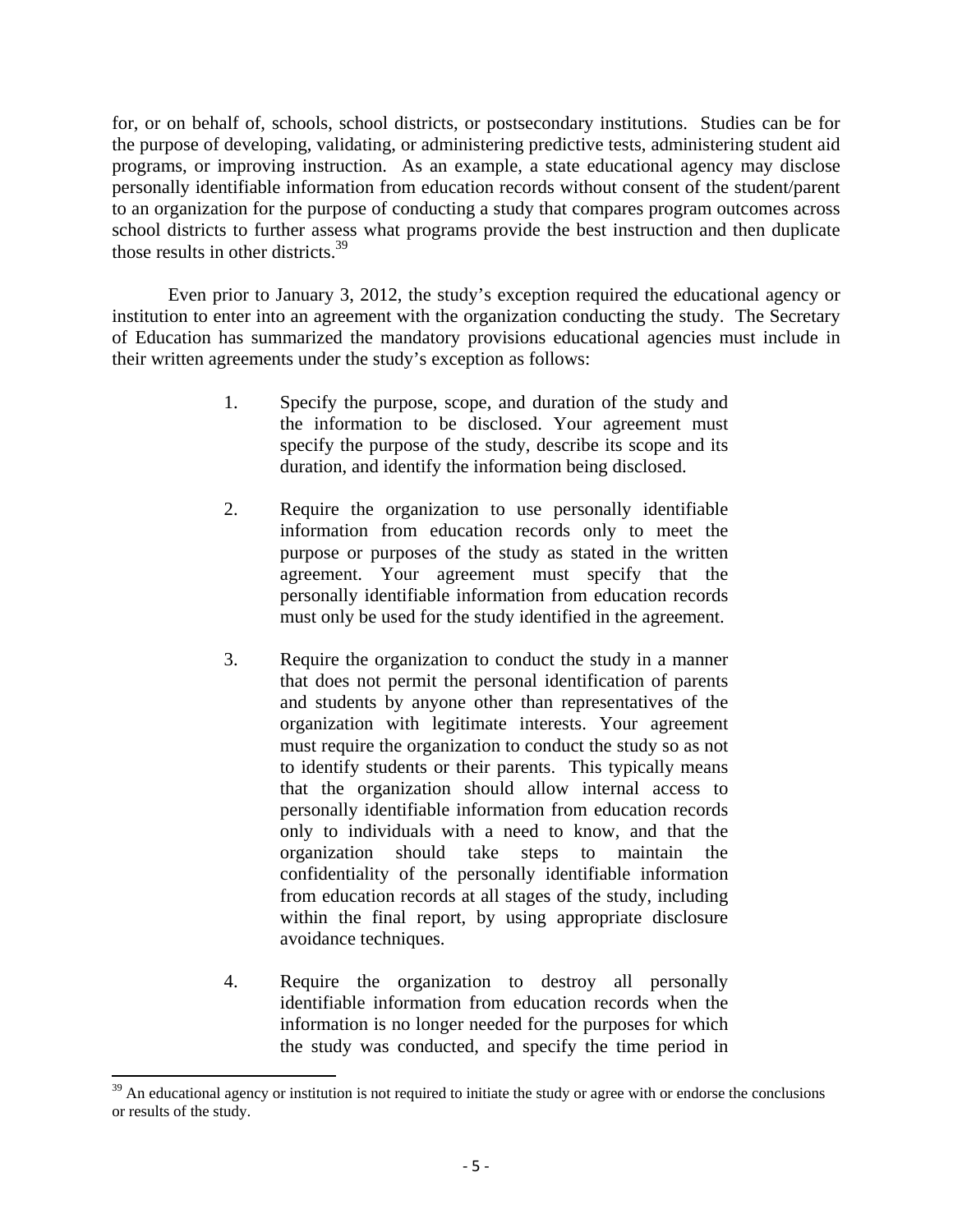which the information must be destroyed. Your agreement must require the organization to destroy the personally identifiable information from education records when it is no longer needed for the identified study. You should determine the specific time period for destruction based on the facts and circumstances surrounding the disclosure and study. The parties to the written agreement may agree to amend the agreement to extend the time period if needed, but the agreement must include a time limit.

The new regulations amended Section  $99.31(a)(6)$  to clarify that an organization conducting a study must destroy the personally identifiable information in accordance with the written agreement; it is not sufficient for the organization to return the personally identifiable information to the educational agency in lieu of destroying the information. The regulations also include a list of items that are considered "best practices" for written agreements authorizing work under the studies exception and the audit/evaluation exception discussed.

The audit or evaluation exception<sup>40</sup> allows for the disclosure of personally identifiable information from education records without consent to authorized representatives of the Comptroller General of the U.S., the Attorney General, the Secretary of Education, and state or local educational authorities. Under this exception, personally identifiable information from education records must be used to audit or evaluate a federal- or state-supported education program, or to enforce or comply with federal legal requirements that relate to those education programs. The entity disclosing the personally identifiable information from education records is specifically required to use reasonable methods to ensure to the greatest extent practicable that its designated authorized representative complies with FERPA and its regulations.

As an example, a school district could designate a university as an authorized representative in order to disclose, without consent, personally identifiable information from education records on its former students to the university. The university then may disclose, without consent, transcript data on these former students to the district to permit the district to evaluate how effectively the district prepared its students for success in postsecondary education.

The new regulations state that educational agencies or authorities are responsible for using reasonable methods to ensure to the greatest extent practicable that any entity or authority designated as its authorized representative under the audit/evaluation exception:

> 1. Uses personally identifiable information only to carry out an audit or evaluation of federal- or state-supported education programs, or for the enforcement of or compliance with federal legal requirements related to these programs;

 $^{40}$  34 C.F.R. Sections 99.31(A)(3) and 99.35.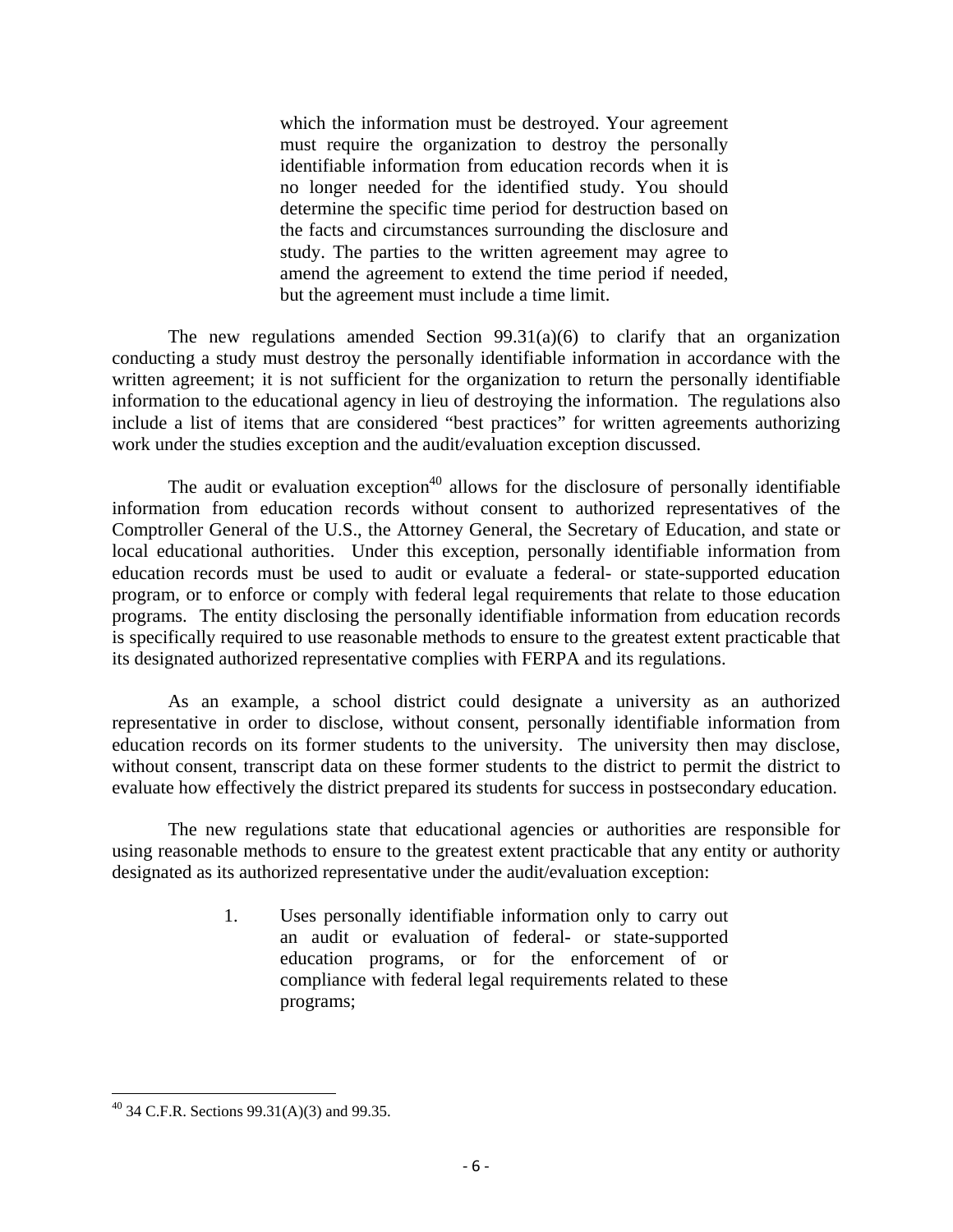- 2. Protects the personally identifiable information from further disclosures or other uses, [except as otherwise authorized by the regulations]; and
- 3. Destroys the personally identifiable information in accordance with the requirements [of the regulations]. $41$

 The regulations also now require that a state or local educational authority or agency must use a written agreement containing specified provisions to designate any authorized representative, other than an employee, in regards to an audit or evaluation. The Guidance issued by the Secretary of Education summarizes these provisions as follows:

- 1. Designate the individual or entity as an authorized representative. Your agreement must formally designate the individual or entity as an authorized representative.
- 2. Specify the personally identifiable information from education records to be disclosed. Your agreement must identify the information being disclosed.
- 3. Specify that the purpose for which the personally identifiable information from education records is being disclosed to the authorized representative is to carry out an audit or evaluation of federal- or state-supported education programs, or to enforce or to comply with federal legal requirements that relate to those programs. Your agreement must state specifically that the disclosure of the personally identifiable information from education records is in furtherance of an audit, evaluation, or enforcement or compliance activity.
- 4. Describe the activity with sufficient specificity to make clear that it falls within the audit or evaluation exception. This must include a description of how the personally identifiable information from education records will be used. Do not be vague – the agreement must describe the methodology and why disclosure of personally identifiable information from education records is necessary to accomplish the audit, evaluation, or enforcement or compliance activity.
- 5. Require the authorized representative to destroy the personally identifiable information from education records when the information is no longer needed for the purpose specified. Your agreement should be clear about how the

  $41$  34 C.F.R. Section 99.35(a)(2)(i-iii).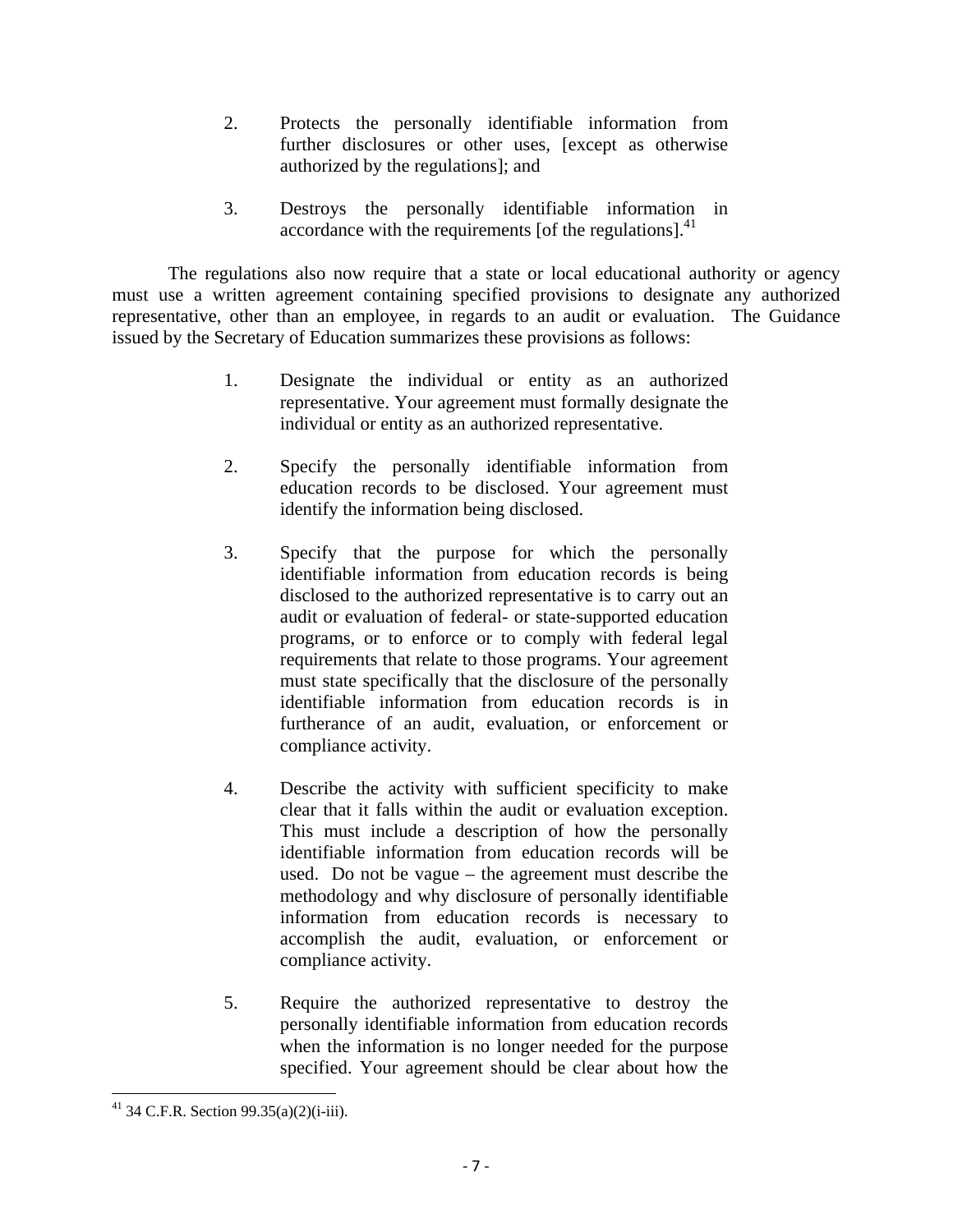personally identifiable information from education records will be destroyed.

- 6. Specify the time period in which the personally identifiable information must be destroyed. Your agreement must provide a time period for destruction. You should determine the specific time period for destruction based on the facts and circumstances surrounding the disclosure and activity. The parties to the written agreement may agree to amend the agreement to extend the time period if needed, but the agreement must include a time limit.
- 7. Establish policies and procedures, consistent with FERPA and other federal and state confidentiality and privacy provisions, to protect personally identifiable information from education records from further disclosure (except back to the disclosing entity) and unauthorized use, including limiting use of personally identifiable information from education records to only authorized representatives with legitimate interests in an audit, evaluation, or enforcement or compliance activity. The agreement must establish the policies and procedures, consistent with FEPRA and other federal and state laws, to protect personally identifiable information from education records from further disclosure or unauthorized use.<sup>42</sup>

 Schools have always been permitted to disclose information on students if the information has been properly designated as directory information.<sup>43</sup> If a school has a policy of disclosing directory information, it is required to give public notice to parents of the types of information designated as directory information, and of the right to opt out of having their child's information so designated and disclosed. Under the new regulations, schools can now adopt limited directory information policies that allow the disclosure of directory information to be limited to specific parties, for specific purposes, or both.

 Under the former regulations, parents were permitted to opt out of having their child's directory information disclosed. This continues to be the case. However, the new regulations provide that parents may not, by opting out of directory information, prevent a school from requiring a student to wear or present a student ID or badge. When a student turns 18 years old or enters college at any age, the rights afforded to parents under FERPA transfer to the student, such as the right to provide consent before information from education records is disclosed. Students who hold their own FERPA rights because they are over 18 or are enrolled in college

 $42$  http://www2.ed.gov/policy/gen/guid/fpco/pdf/reasonablemtd agreement.pdf. Educational agencies with written agreements in place prior to January 3, 2012, the effective date of the regulations, need not comply with these provisions until the written agreement is renewed or amended.

<sup>&</sup>lt;sup>43</sup> 34 C.F.R. Section 99.37.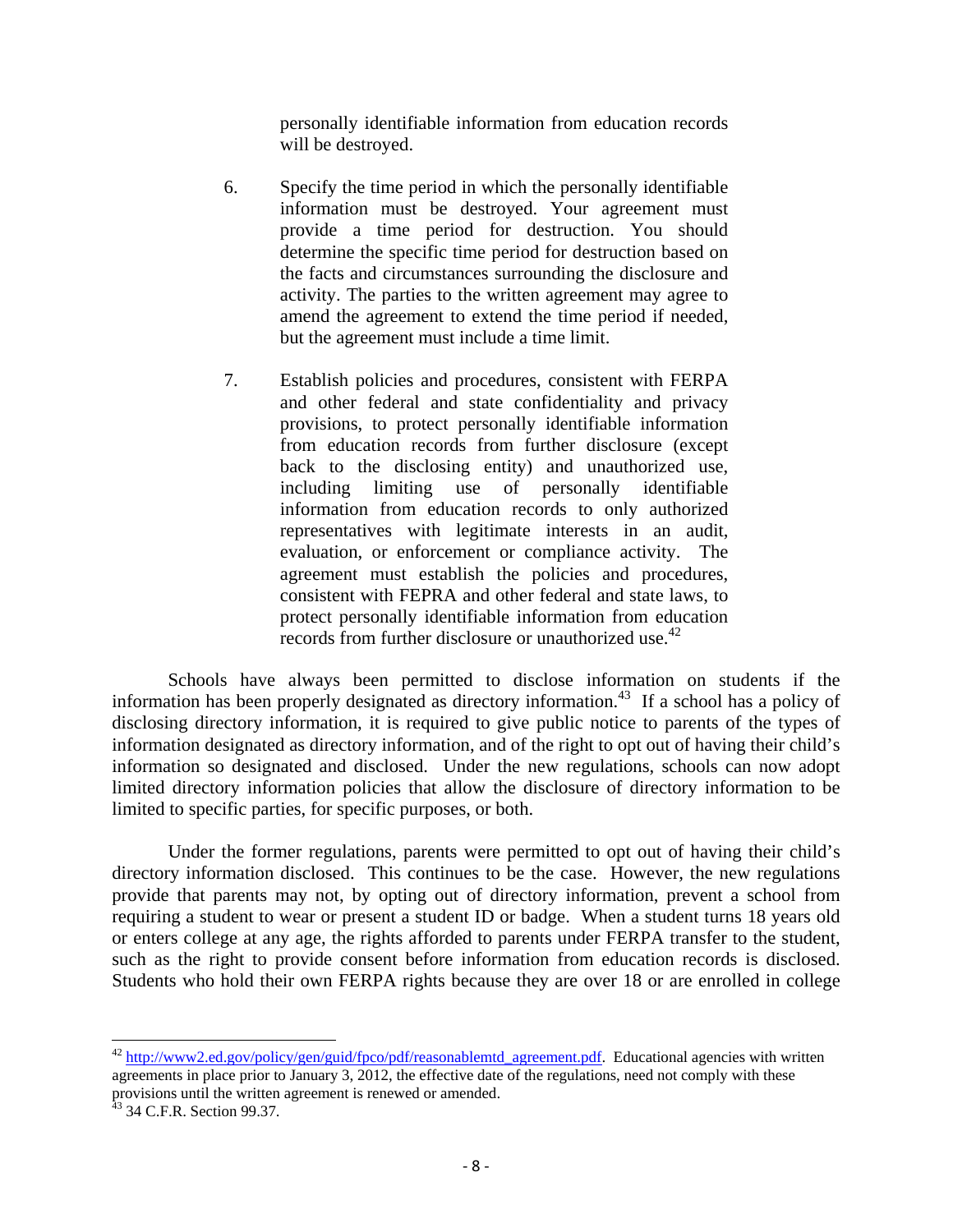also have no right – under the new regulations – to refuse to wear or present a student ID or badge if that is a requirement of the local educational agency.

 The new regulations also modify the definition of "directory information" to include a "student ID number that is displayed on a student ID or badge, but only if the identifier cannot be used to gain access to education records except when used in conjunction with one or more factors that authenticate the user's identity, such as a PIN, password, or other factor known or possessed only by the authorized user."<sup>44</sup>

#### **PARENTAL ACCESS TO STUDENT RECORDS**

The governing boards of school districts are required to establish, maintain, and destroy pupil records according to regulations adopted by the State Board of Education.<sup>45</sup> The State Department of Education has adopted administrative regulations which classify records and indicate the length of time these records must be kept. $46$ 

Under federal law, all agencies which receive federal funds (including school districts) must provide parents and legal guardians with access and the right to challenge educational records.47 In California, the Legislature has adopted statutory provisions which set forth the rights of parents with respect to pupil records including access and the right to copy such records.48 Access must be granted no later than five business days following the date of the request.<sup>49</sup> Where the parents are divorced, either parent is entitled to access, regardless of who has physical custody of the child.<sup>50</sup> School districts may charge a reasonable fee for copying student records. $51$ 

Following an inspection and review of the pupil's records, the parent of a pupil or former pupil may challenge the content of any pupil's record. The parent of a pupil may file a written request with the superintendent of the district to correct or remove any information recorded in the written records concerning his or her child which he or she alleges to be inaccurate, misleading, an unsubstantiated personal conclusion or inference, a conclusion or inference outside the observer's area of competence, not based on the personal observation of the named person with the time and place of the observation noted or in violation of the privacy or other rights of the pupil.<sup>52</sup>

Within thirty days of the receipt of the request, the superintendent, or his designee, shall meet with the parent and the certificated employee who recorded the information in question if the employee is presently employed by the school district. The superintendent shall then sustain

<sup>&</sup>lt;sup>44</sup> 34 C.F.R. Section 99.3. The definition of "directory information" under California law, Education Code section 49061(c), is more restrictive than the definition under federal law. This definition will be discussed below.<br><sup>45</sup> Education Code section 49062.<br><sup>46</sup> 5 California Code of Regulations section 430 et seq.<br><sup>47</sup> 20 U.S.C. Sec

 $49$  Education Code section 49069; see, also, Education Code section 56043(h), 56504.

<sup>&</sup>lt;sup>50</sup> Civil Code section 4600.5(g); Family Code section 3025.<br><sup>51</sup> Education Code section 49065.<br><sup>52</sup> Education Code section 49070.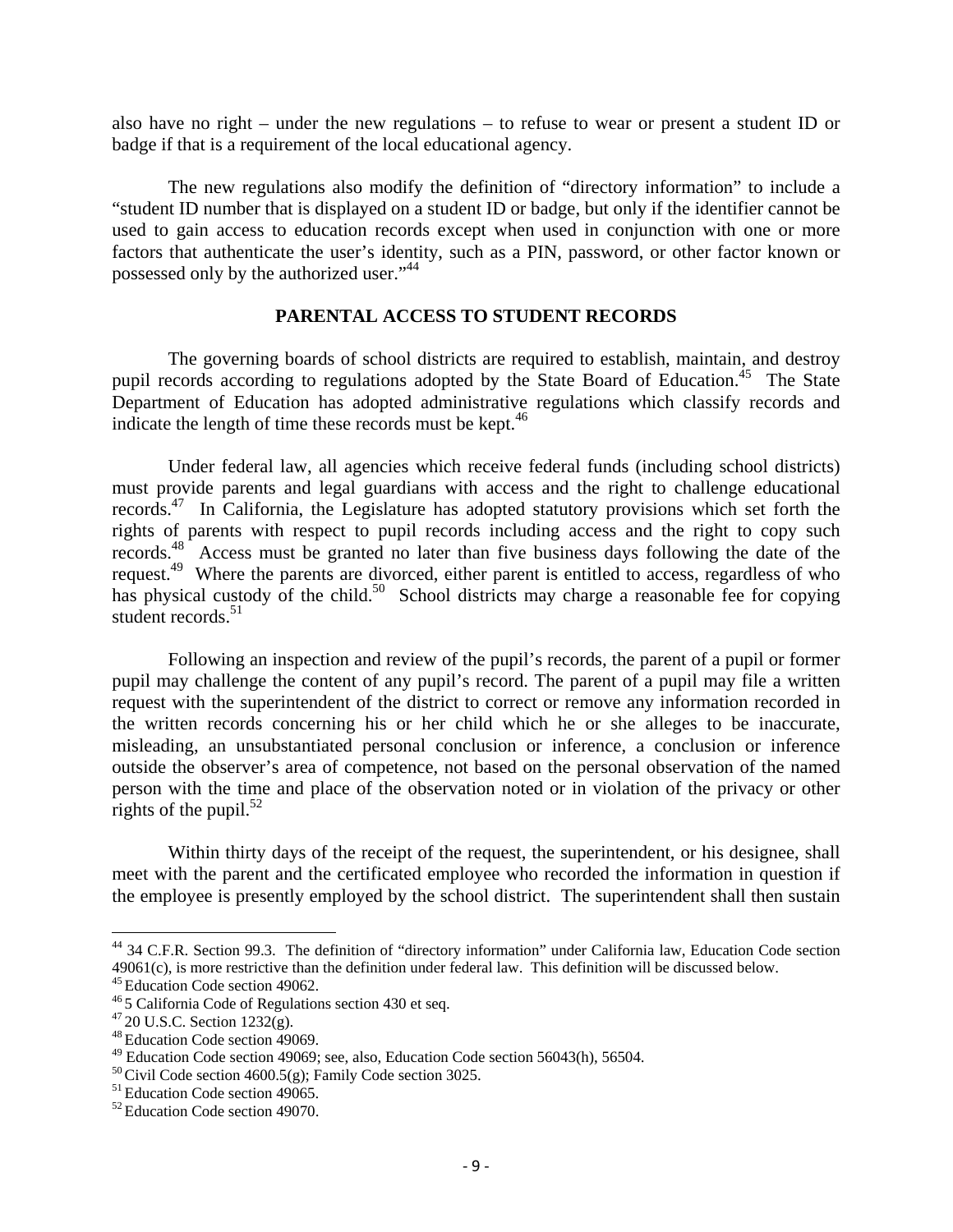or deny the allegations. If the superintendent sustains any or all of the allegations, he or she shall order the correction or removal and destruction of the information.<sup>53</sup> However, in accordance with Education Code section 49066, the superintendent shall not order a pupil's grade to be changed unless the teacher who determined the grade is, to the extent practicable, given an opportunity to state orally, in writing, or both, the reasons for which the grade was given and is, to the extent practicable, included in all discussions relating to the changing of the grade.<sup>54</sup>

If the superintendent denies any or all of the allegations and refuses to order the correction or removal of the information, the parent may, within thirty days of the refusal, appeal the decision in writing to the governing board of the school district.

Within thirty days of the receipt of an appeal, the governing board shall meet in closed session with the parent and the certificated employee (if such employee is presently employed by the school district) who recorded the information in question to determine whether or not to sustain or deny the allegations.<sup>55</sup> Prior to any grade being changed, the teacher who assigned the grade shall be given an opportunity to explain the grade given, to the extent practicable. If the governing board sustains any or all of the allegations, it shall order the superintendent to immediately correct or remove and destroy the information from the written records of the pupil. The decision of the governing board shall be final. If the final decision of the governing board is unfavorable to the parent or if the parent accepts an unfavorable decision by the district superintendent, the parent shall have the right to submit a written statement of the parent's objections to the information. This statement shall become a part of the pupil's school record until such time as the information objected to is corrected or removed.<sup>56</sup>

## **ACCESS TO STUDENT RECORDS BY OTHERS**

No persons other than the parents and specified agencies shall have access to school records without parental permission unless it is directory information.57 Directory information is defined as the student's name, address, telephone number, date and place of birth, major field of study, participation in officially recognized activities and sports, weight and height of members of athletic teams, dates of attendance, degrees and awards received, and the most recent previous private or public school attended by the student. Directory information may be released according to local policy as to any pupil or former pupil provided that notice is given at least on an annual basis of the categories of information which the school plans to release.<sup>58</sup> However, directory information may not be released regarding any pupil when a parent has notified the school district that such information should not be released. $\frac{3}{5}$ 

 A school district shall not permit access to pupil records to a person without written parental consent or under judicial order, except as set forth in Section 49076 of the Education

 $53$  Id.<br><sup>54</sup> Education Code section 49070. To change a grade the procedures in Section 49066 must be followed. See, Johnson v. Board of Education of Santa Monica-Malibu Unified School District, 179 Cal.App.3d 593 (1986).<br><sup>55</sup> Education Code section 49070.

<sup>&</sup>lt;sup>56</sup> Id.<br><sup>57</sup> Education Code sections 49070, 49073, 49074, 49076, 49077, 49078.<br><sup>58</sup> Education Code section 49061.

<sup>59</sup> Education Code section 49073.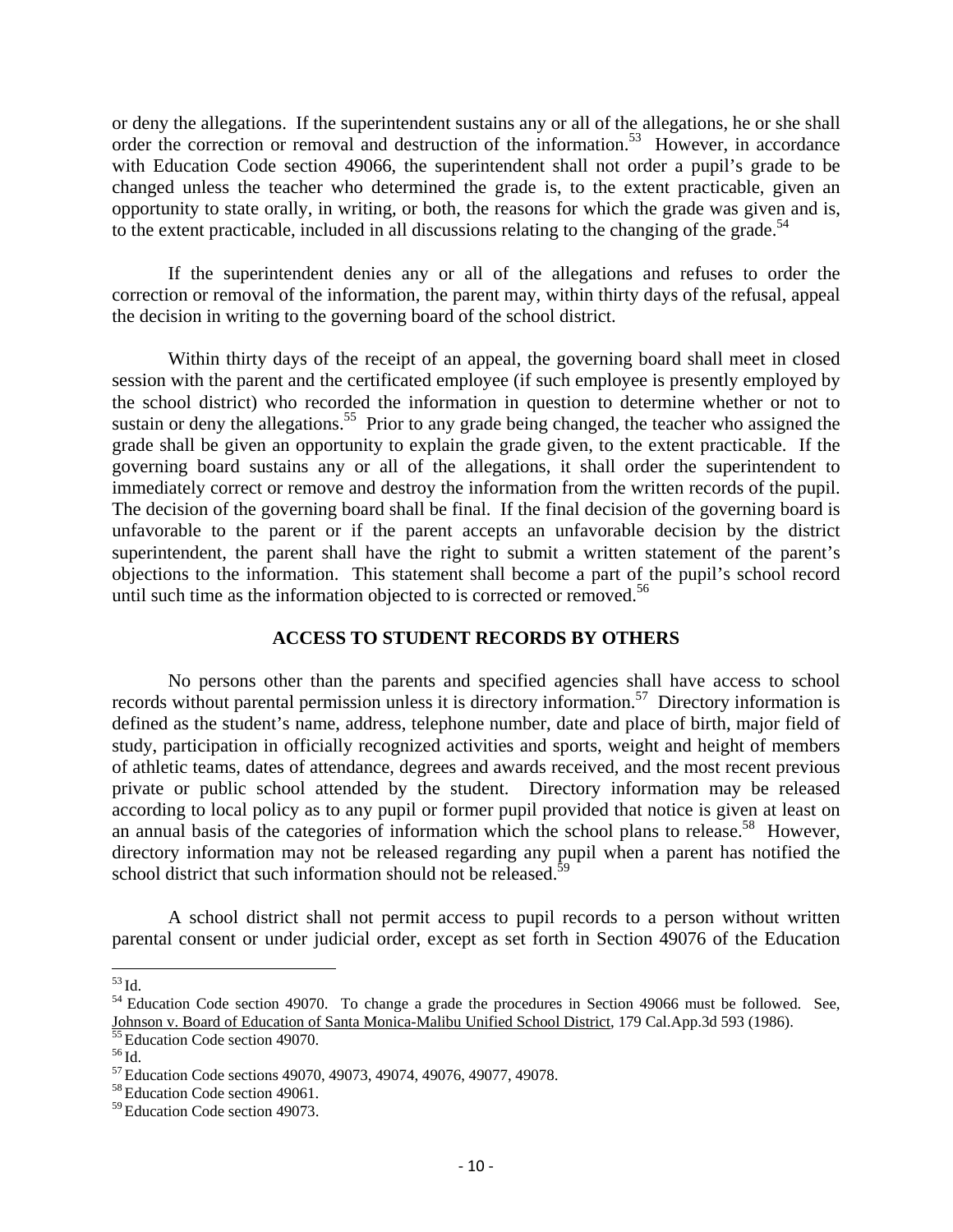Code, and as permitted by Part 99 (commencing with Section 99.1) of Title 34 of the Code of Federal Regulations. Access to those particular records relevant to the legitimate educational interests of the requestor shall be permitted to the following:

- 1. School officials and employees of the school district, members of a school attendance review board appointed pursuant to Section 48321 who are authorized representatives of the school district, and any volunteer aide, eighteen years of age or older, who has been investigated, selected and trained by a school attendance review board for the purpose of providing follow up services to pupils referred to the school attendance review board, provided that person has a legitimate educational interest to inspect a record.
- 2. Officials and employees of other public schools or school systems, including local, county, or state correctional facilities, or educational programs leading to high school graduation are provided, or where the pupil intends to or is directed to enroll, subject to the rights of parents.
- 3. Authorized representatives of the Controller General of the United States, the Secretary of Education, and state and local educational authorities, or the U.S. Department of Education's Office for Civil Rights, if the information is necessary to audit or evaluate a state or federally supported education program, or in connection with the enforcement of, or compliance with, the federal legal requirements that relate to such a program. Records released shall comply with the requirements of the Code of Federal Regulations.
- 4. Other state and local officials to the extent that information is specifically required to be reported pursuant to state law adopted before November 19, 1974.
- 5. Parents of pupils eighteen years of age or older who is a dependent.
- 6. A pupil sixteen years of age or older or having completed the tenth grade who request access.
- 7. A district attorney who is participating in or conducting a truancy mediation program or participating in the presentation of evidence in a truancy petition.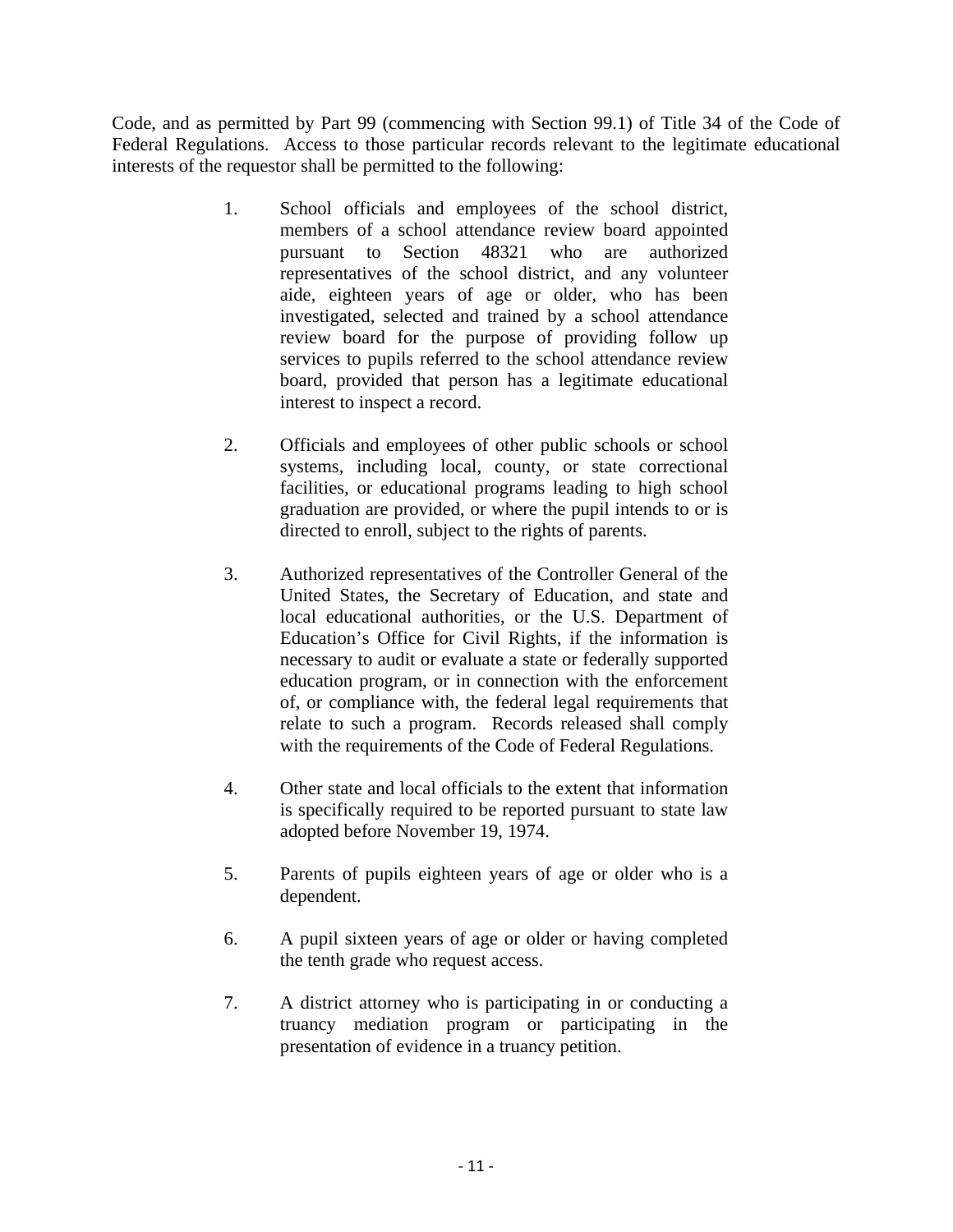- 8. A district attorney's office for consideration against a parent or guardian for failure to comply with the compulsory education law or with the compulsory continuation education law.
- 9. A probation officer, district attorney or counsel of record for a minor for purposes of conducting a criminal investigation or an investigation in regards to declaring a person a ward of the court or involving a violation of a condition of probation.
- 10. A judge or probation officer for the purpose of conducting a truancy mediation program for a pupil, or for purposes of presenting evidence in a truancy petition.
- 11. A county placing agency, when acting as an authorized representative of a state or local educational agency.

School districts, county offices of education and county placing agencies may develop cooperative agreements to facilitate confidential access to an exchange of the pupil information by e-mail, facsimile, electronic format or other secure means, provided the agreement complies with the federal regulations. $60$ 

School districts may release information from pupil records to the following:

- 1. Appropriate persons in connection with an emergency, if the knowledge of the information is necessary to protect the health or safety of a pupil or other person. Schools or school districts releasing the information shall comply with federal regulations.
- 2. Agencies or organizations in connection with the application of a pupil for financial aid.
- 3. Pursuant to the federal regulations, a county elections official, for the purpose of identifying pupils eligible to register to vote, or for conducting programs to offer pupils an opportunity to register to vote.
- 4. Accrediting associations in order to carry out their accrediting functions.
- 5. Organizations conducting studies for, or on behalf of, educational agencies or institutions for the purpose of developing, validating or administering predictive tests,

  $60$  Education Code section 49076(a).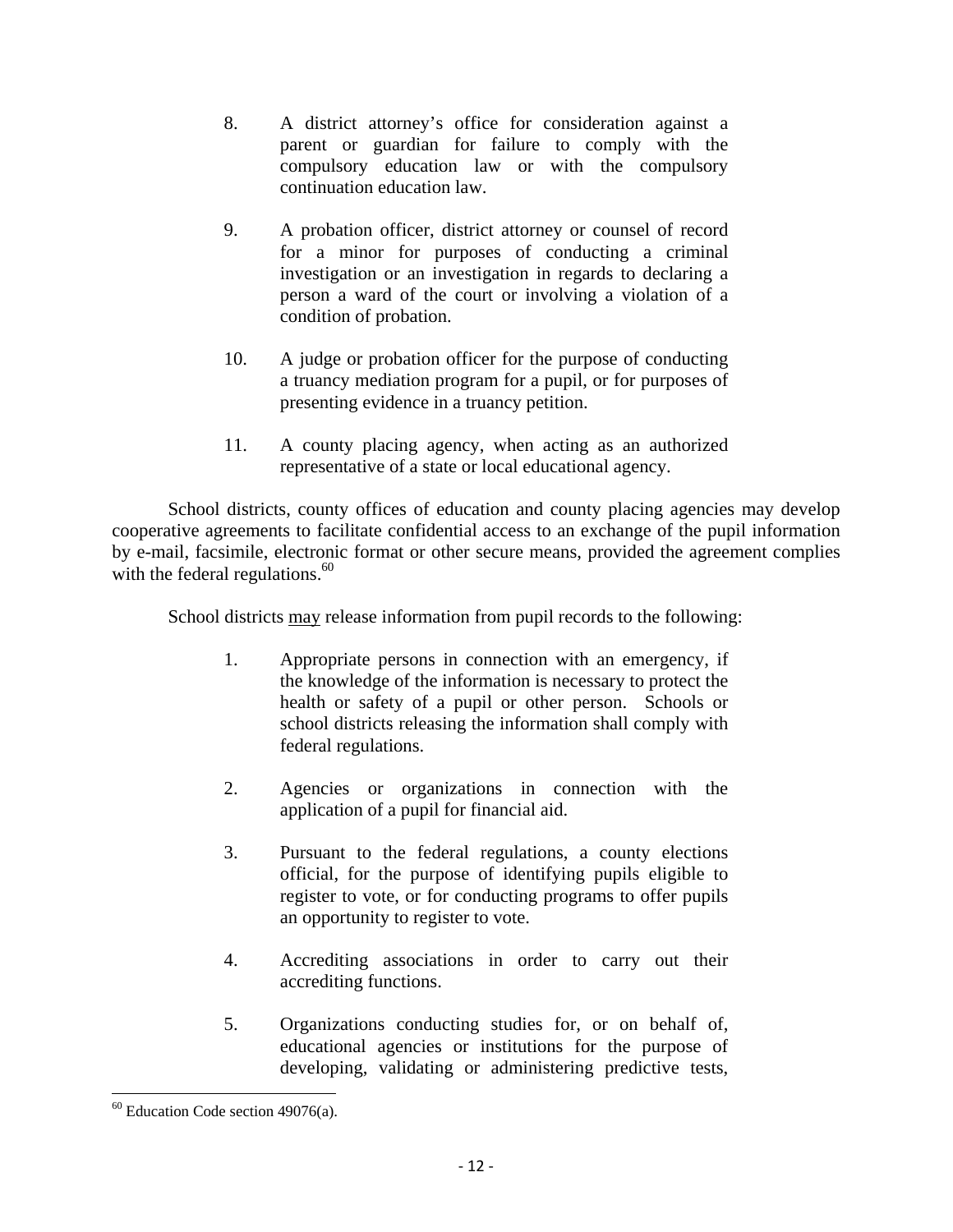administering student aid programs, and improving instruction, if the studies are conducted in a manner that will not permit the personal identification of pupils or their parents by persons other than representatives of the organizations, the information will be destroyed when no longer needed for the purpose for which it is obtained, and the organization enters into a written agreement with the educational agency or institution that complies with the federal regulations.

- 6. Officials and employees of private schools or school systems where the pupil is enrolled or intends to enroll in compliance with federal regulations.
- 7. A contractor or consultant with a legitimate educational interest who has a formal written agreement or contract with the school district regarding the provision of outsourced institutional services or functions by the contractor or consultant. A disclosure pursuant to this provision shall not be permitted to a volunteer or other party.<sup>61</sup>

A person, persons, agency or organization permitted access to pupil records shall not permit access to any information obtained from those records by any other person, persons, agency or organization, except as allowed under the federal regulations or state law without the written consent of the pupil's parent. A school district, including a county office of education or county superintendent of schools, may participate in an interagency data information system that permits access to a computerized data-based system within and between governmental agencies or school districts as to information or records that are nonprivileged and where release is authorized as to the requesting agency under state or federal law or regulation, if each of the following requirements are met:

- 1. Each agency and school district shall develop security procedures or devices by which unauthorized personnel cannot access data contained in the system.
- 2. Each agency and school district shall develop procedures or devices to secure privileged or confidential data from unauthorized disclosure.
- 3. Each school district shall comply with the access log requirements.

  $61$  Education Code section 49076(a)(2).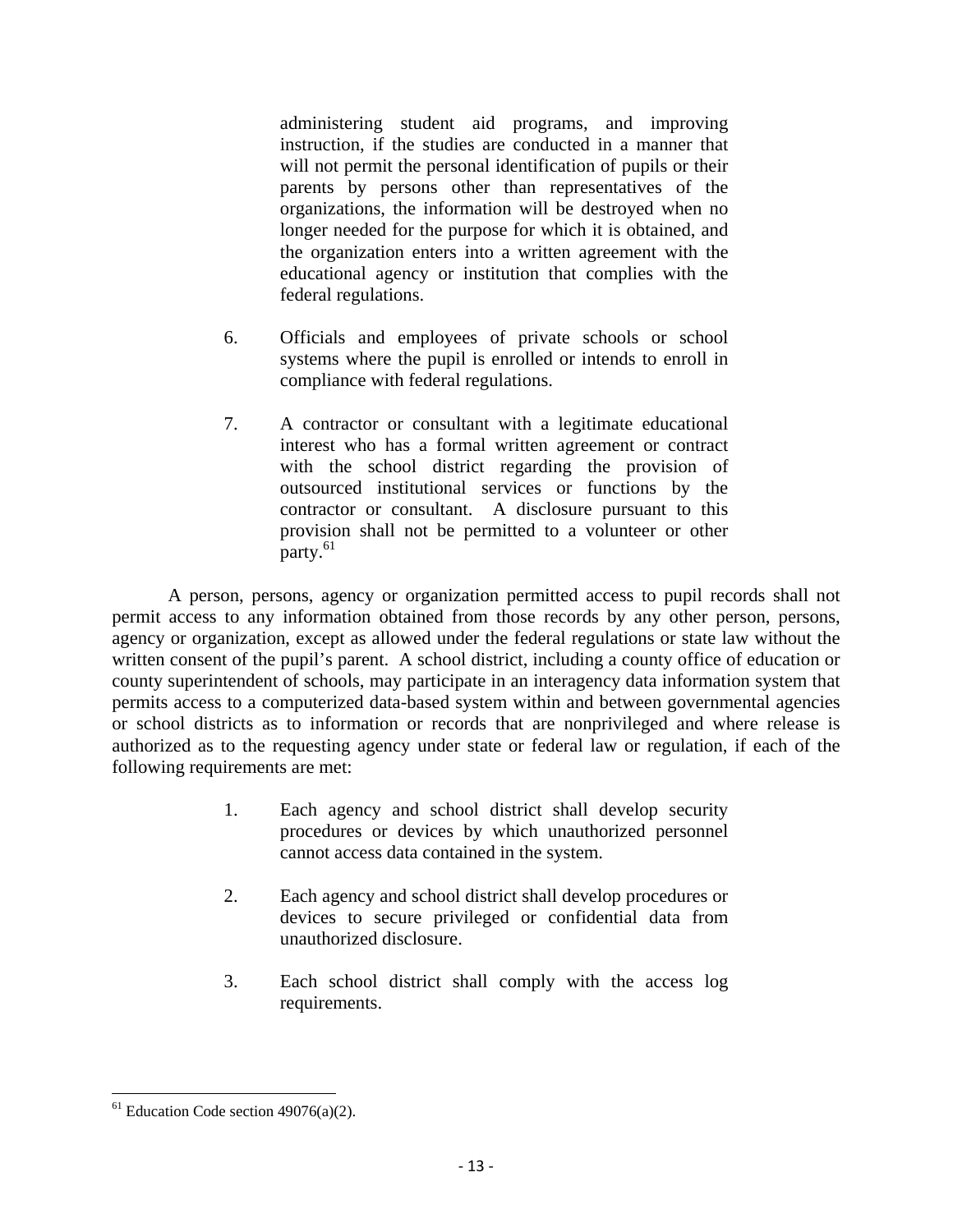- 4. The right of access granted shall not include the right to add, to read or alter data without the written permission of the agency holding the data.
- 5. An agency or school district shall not make public or otherwise release information on an individual contained in the database if the information is protected from disclosure or release as to the requesting agency by state or federal law or regulation. $62$

Each school district shall release the information it has specific to a particular pupil's identity and location that relates to the transfer of that pupil's records to another school district within the state or any other state or to a private school in the state to a designated peace officer, upon his or her request when a proper police purpose exists for the use of that information. As permitted in the federal regulations, the designated peace officer or law enforcement agency shall show the school district that the peace officer or law enforcement agency has obtained prior written consent from one parent, or provide information indicating that there is an emergency in which the information is necessary to protect the health or safety of the pupil or other individuals, or that the peace officer or law enforcement agency has obtained a lawfully issued subpoena or a court order.<sup>63</sup>

In order to protect the privacy interests of the pupil, a request to a school district for pupil record information pursuant to Section 49076.5 shall meet the following requirements:

- 1. For purposes of this section, "proper police purpose" means that probable cause exists that the pupil has been kidnapped and that his or her abductor may have enrolled the pupil in a school and that the agency has begun an active investigation.
- 2. Only designated peace officers and federal criminal investigators and federal law enforcement officers whose names have been submitted to the school district in writing by a law enforcement agency, may request and receive the information. Each law enforcement agency shall ensure that each school district has at all times a current list of the names of designated peace officers authorized to request pupil record information.
- 3. This section does not authorize designated peace officers to obtain any pupil record information other than that authorized by Section 49076.5.

  $62$  Education Code section 49076(b).

 $63$  Education Code section 49076.5(a).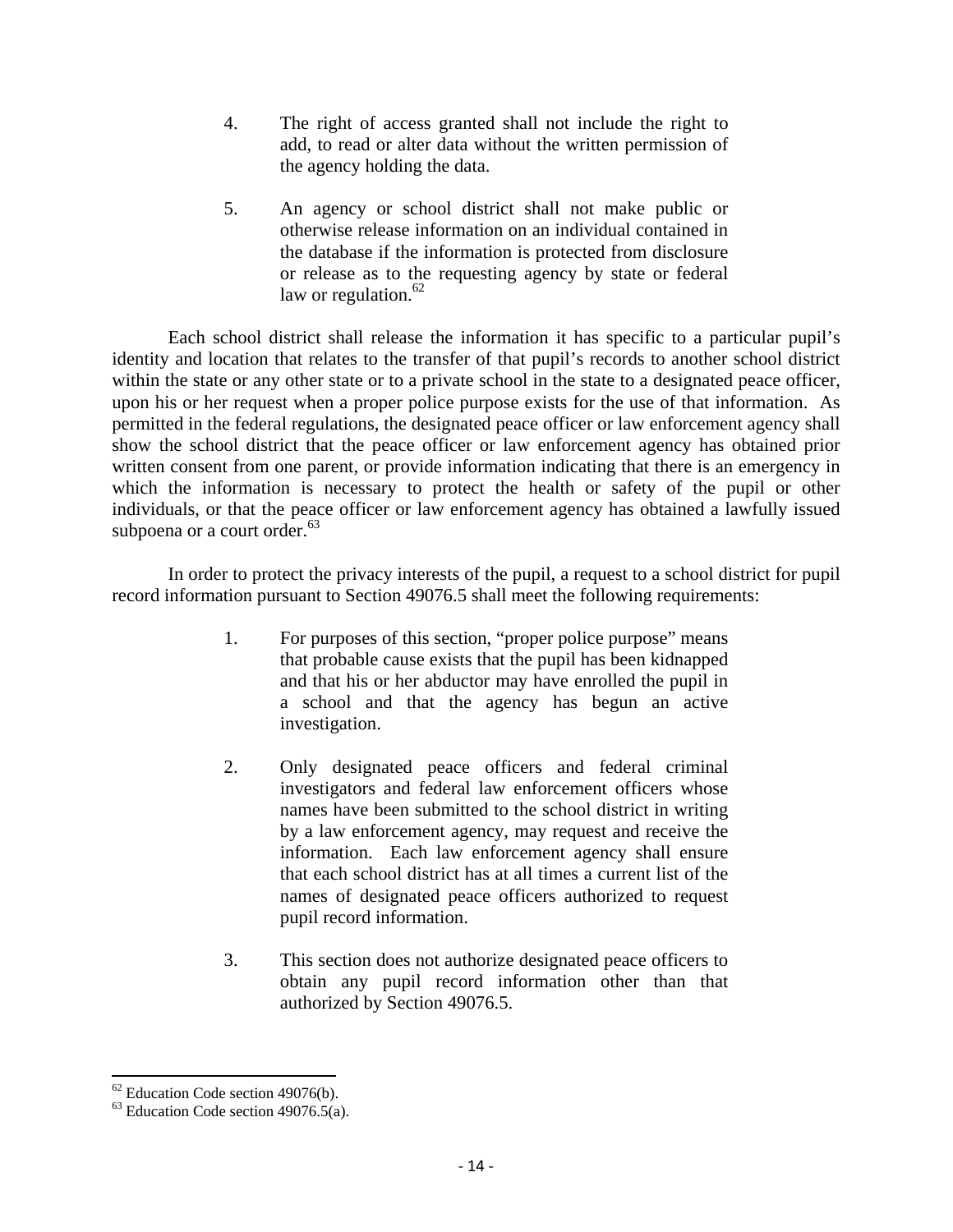- 4. The law enforcement agency requesting the information shall ensure that at no time shall information obtained be disclosed or used for a purpose other than to assist in the investigation of suspected criminal conduct or a kidnapping. A violation of this paragraph shall be punishable as a misdemeanor.
- 5. The designated peace officer requesting information authorized for release shall make a record on a form created and maintained by the law enforcement agency that shall include the name of the pupil about whom the inquiry was made, the consent of a parent having legal custody of the pupil or a legal guardian, the name of the officer making the inquiry, the date of the inquiry, the name of the school district, the school district employee to whom the request was made, and the information that was requested.
- 6. Whenever the designated peace officer requesting information authorized for release does so in person, by telephone, or by some means other than in writing, the officer shall provide the school district with a letter confirming the request for pupil record information before any release of information.
- 7. A school district, or officer or employee of the school district, shall not be subject to criminal or civil liability for the release of pupil record information in good faith as authorized by Section  $49076.5.^{64}$

 As a result of recent amendments to Education Code section 49076, contractors and consultants may have access to student records under certain limited conditions.<sup>65</sup>

Pursuant to Education Code section  $49076(a)(2)(g)$ , a school district may release information from pupil records to a contractor or consultant with a legitimate educational interest who has a formal written agreement or contract with the school district regarding the provision of outsourced institutional services or functions by the contractor or consultant. A legitimate educational interest would include school discipline and the investigation of alleged misconduct by students for the purpose of student discipline.

 Therefore, a school district may enter into formal agreements with local law enforcement agencies to provide support to the school district to maintain school discipline and allow School Resource Officers limited access to pupil records when necessary to assist school administrators with school discipline. That limited access may be provided upon request of the School

 <sup>64</sup> Education Code section 49076.5(b).

<sup>65</sup> Stats. 2012, ch. 388 (A.B. 733), effective January 1, 2013.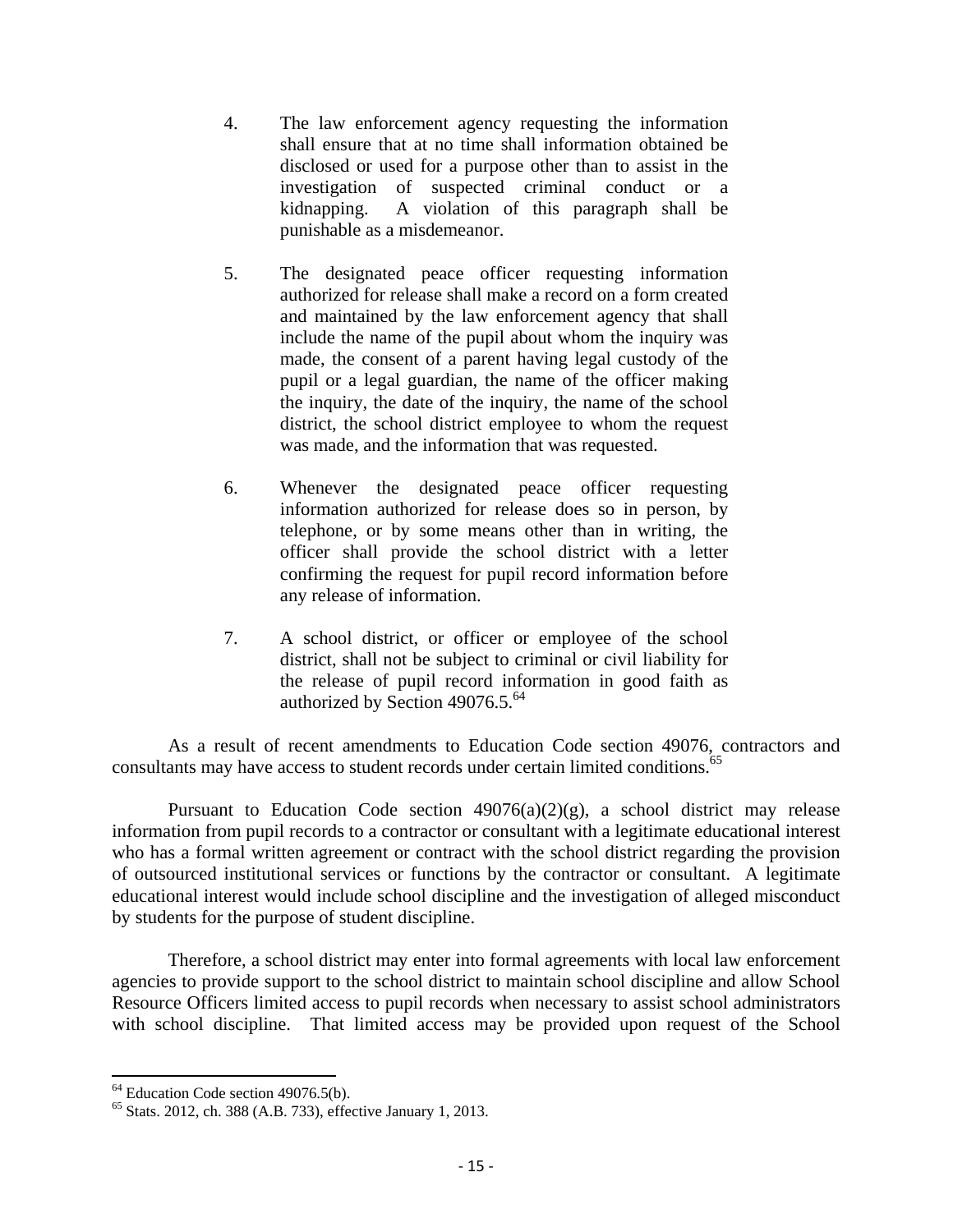Resource Officer to see the records or have copies of the records of an individual student who is being investigated for a school disciplinary offense.

 Under federal law, all agencies which receive federal funds must protect the confidentiality of pupil records. $66\degree$  Under most circumstances, parental consent is required to disclose student records to third parties, including law enforcement.<sup>67</sup> A school district may disclose personally identifiable information from an education record of a student without the consent of the parent if the disclosure is to other school officials who are determined to have legitimate educational interests, to contractors or consultants under certain limited conditions, or to state and local officials specifically authorized by law.<sup>68</sup> School districts may disclose student records to comply with a judicial order or lawfully issued subpoena, or in connection with a health or safety emergency.<sup>69</sup>

In the preamble to the FERPA Final Rule issued December 9,  $2008<sup>70</sup>$ , the United States Department of Education stated that police officers who are not employees of the school district to whom the school has outsourced its safety and security functions do not qualify as "school officials" under FERPA, unless they meet the following three requirements:

- 1. The individuals perform an institutional service or function for which the agency or institution would otherwise use employees;
- 2. The individual is under the direct control of the agency or institution with respect to the use and maintenance of educational records; and
- 3. The individual is subject to the requirements of Section 99.3(g) governing the use and redisclosure of personally identifiable information from educational records. $\overline{7}$

 If these requirements are met, the district would need to use reasonable methods to ensure that the school resource officers have access only to those educational records in which the school resource officer has a legitimate interest.<sup>72</sup> In addition, the school district must identify the school resource officers as school officials in their annual notification to parents before disclosure would be permissible, and define the types of records in which the school resource officer might have a legitimate educational interest. Such notice would provide prior notice to parents and students that information from student records may be disclosed to school resource officers for the purpose of ensuring safe schools.

 <sup>66</sup> Family Educational and Privacy Rights Act (FERPA), 20 U.S.C. Section 1232g. <sup>67</sup> 34 C.F.R. Section 99.30.

<sup>68 34</sup> C.F.R. Section 99.31.

 $69$  34 C.F.R. Section 99.31(a)(9), (a)(10).

<sup>&</sup>lt;sup>70</sup> http://www2.ed.gov/legislation/FedRegister/finrule/2008-4/120908a.pdf<br><sup>71</sup> 34 C.F.R. Section 99.31(a)(1)(i)(B).

 $72$  34 C.F.R. Section 99.31(a)(1)(ii).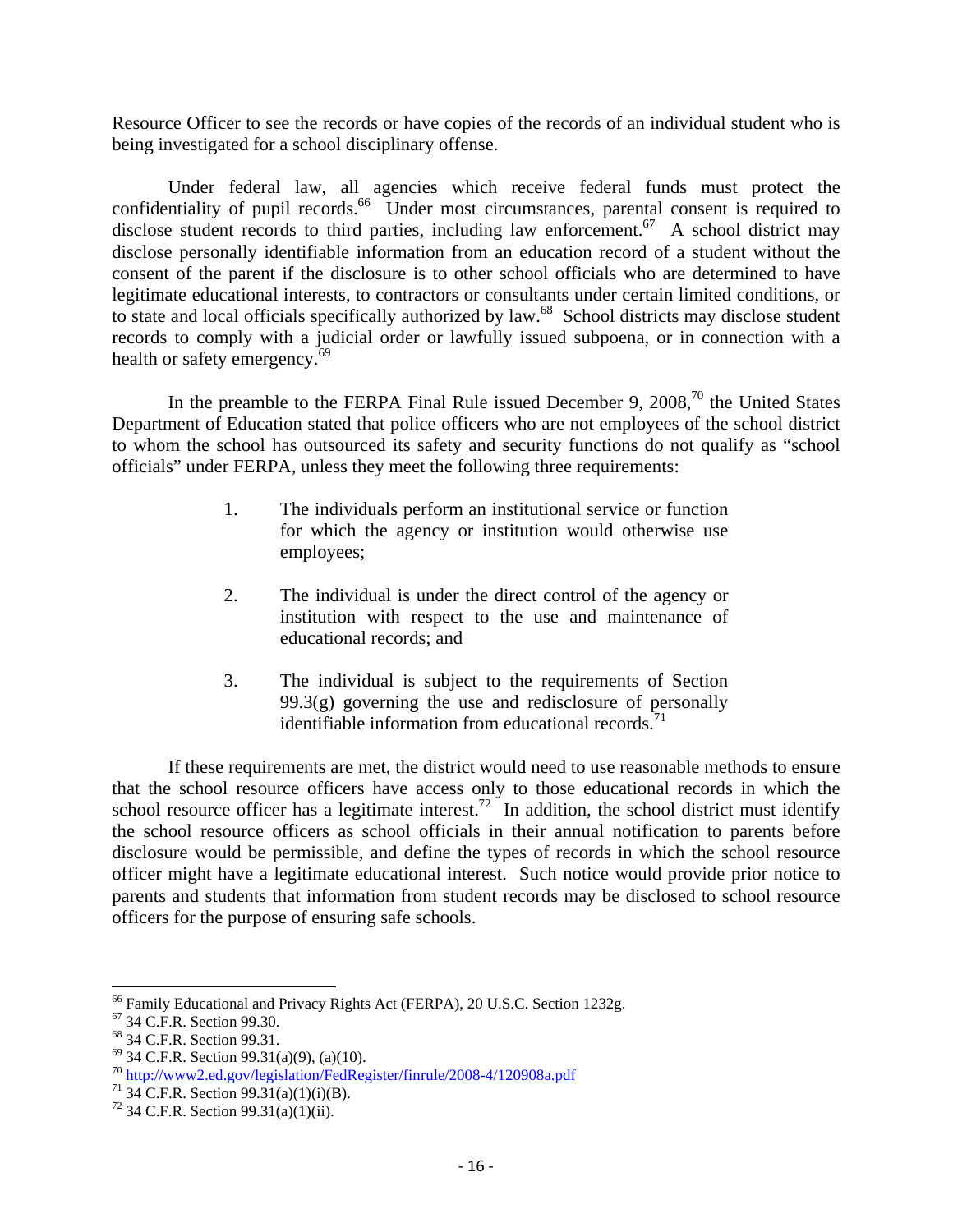State law does allow school districts to share student records with law enforcement officers when there is an emergency if knowledge of the information is necessary to protect the health or safety of the student or other persons.<sup>73</sup> In addition, school districts are required to release information regarding a pupil's identity or location to a designated peace officer when there is an ongoing police investigation and probable cause that the pupil has been kidnapped or that the student's abductor may have enrolled the pupil in a school.<sup>74</sup> However, peace officers are not listed as appropriate recipients of student records pursuant to criminal investigation or an investigation in regards to declaring a person a ward of the court or involving a violation of a condition of probation. Only probation officers or deputy district attorneys are permitted access in situations involving a criminal investigation, an investigation declaring a person a ward of the court, or an investigation involving a violation of a condition of probation.<sup>75</sup>

Education Code section 49068.6 requires law enforcement agencies to notify a school district or private school within 10 days of a child's disappearance. The notice is required to be given in writing with a copy of a photograph of the child, if available. A school must place a copy of the notice in the front of each missing child's school record that the child has been reported missing. If the school receives an inquiry or request from any person or entity for information about the missing child, they are required to notify the investigating law enforcement agency immediately.

 Moreover, Section 49068.5 urges principals of public or private elementary schools to check to see if the child being enrolled or transferring into their school resembles a child listed as missing by the Department of Justice.

 The California Attorney General works in partnership with the National Center for Missing & Exploited Children registry who issues the missing children bulletins. Other than the requirement under Section 49068.6, there is no legal requirement for school to post them on school grounds.

Information concerning a student must be furnished in compliance with a court order and the school district must make a reasonable effort to notify the parent and the pupil in advance of such compliance, if lawfully possible, within the requirements of the judicial order.<sup>76</sup>

## **TRANSFER OF STUDENT RECORDS**

The California Administrative Code, Title 5, Section 438, states that when a student transfers to another school district or to a private school a copy of the student's Mandatory Permanent Pupil Record shall be transferred upon request from the other district or private school. The original or a copy must also be retained permanently by the sending district. If the transfer is to another California public school, the student's entire Mandatory Interim Pupil Record shall be forwarded. If the transfer is to a private school or an out of state public school,

  $73$  Education Code section 49076(b)(1).

<sup>&</sup>lt;sup>74</sup> Education Code section 49076.5.

<sup>&</sup>lt;sup>75</sup> Education Code section  $49076(a)(9)$ .

<sup>76</sup> Education Code section 49077.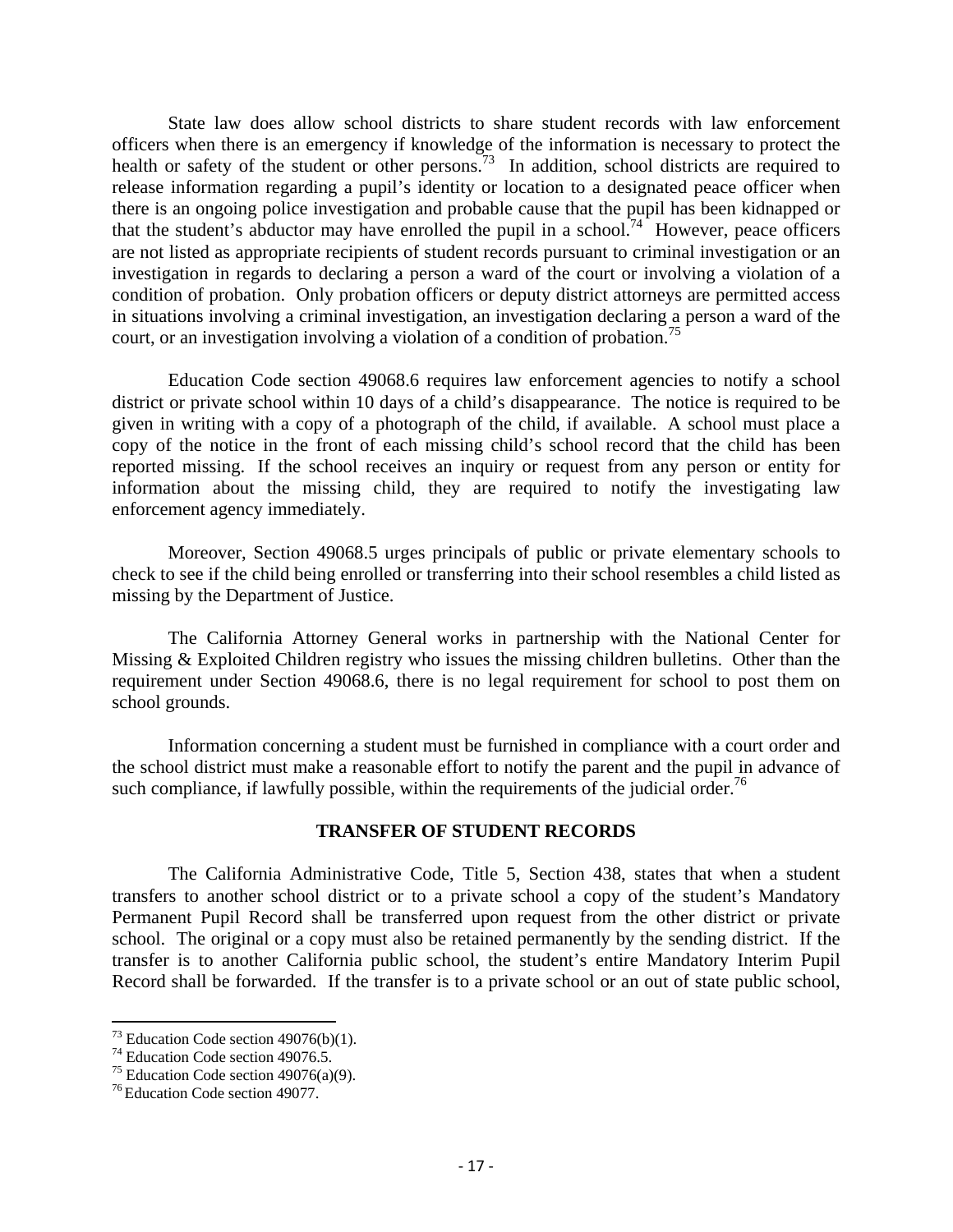the Mandatory Interim Pupil Record may be forwarded. Permitted student records may also be forwarded.

## **MANDATORY PERMANENT PUPIL RECORDS**

Section 432 defines Mandatory Permanent Pupil Records as those records which schools have been directed to compile by California statute or regulation. The Mandatory Permanent Pupil Record includes the following:

- 1. Legal name of pupil;
- 2. Date of birth;
- 3. Method of verification of birth date;
- 4. Sex of pupil;
- 5. Place of birth;
- 6. Name and address of parent of minor pupil;
- 7. Address of minor pupil if different than the above;
- 8. An annual verification of the name and address of the parent and the residence of the pupil;
- 9. Entering and leaving date of each school year and for any summer session or other extra session;
- 10. Subjects taken during each year, half year, summer session or quarter;
- 11. If marks or credits are given, the mark or number of credits toward graduation allowed for work taken;
- 12. Verification of or exemption from required immunization;
- 13. Date of high school graduation or equivalent.

## **MANDATORY INTERIM PUPIL RECORDS**

The Mandatory Interim Pupil Records include the following;

1. A log or record identifying those persons (except authorized school personnel) or organizations requesting or receiving information from the record. The log or record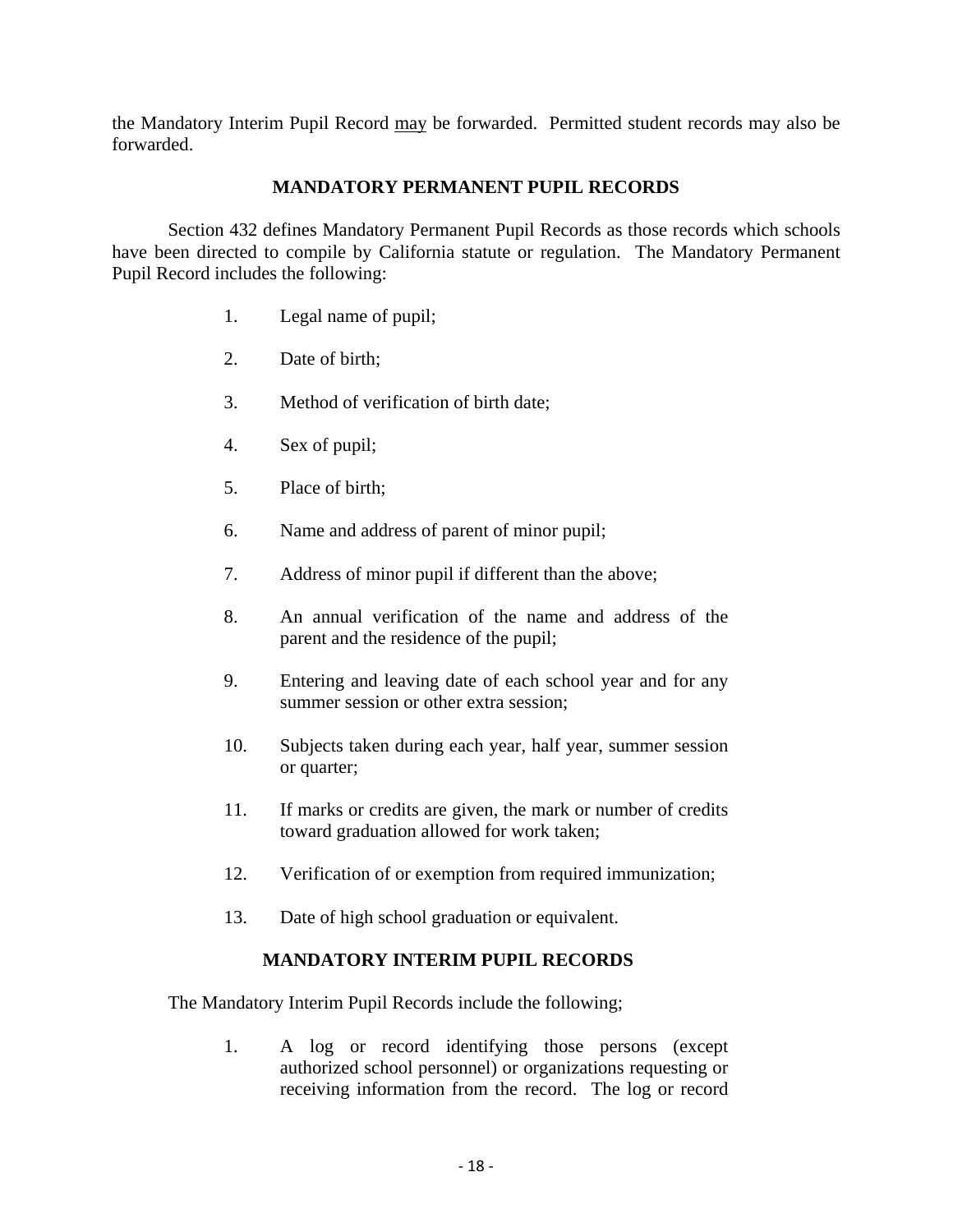shall be accessible only to the legal parent or guardian or the eligible pupil, or a dependent adult pupil, or an adult pupil, or the custodian of records;

- 2. Health information, including Child Health Developmental Disabilities Prevention Program verification or waiver;
- 3. Participation in special education programs including required tests, case studies, authorizations, and actions necessary to establish eligibility for admission or discharge;
- 4. Language training records;
- 5. Progress slips and/or notices as required by Education Code sections 49066 and 49067;
- 6. Parental restrictions regarding access to directory information or related stipulations;
- 7. Parent or adult pupil rejoinders to challenged records and to disciplinary action;
- 8. Parental authorizations or prohibitions of pupil participation in specific programs;
- 9. Results of standardized tests administered within the preceding three years.

In addition, Education Code section 48918(k) states that records of expulsions shall be a non-privileged disclosable public record and that, ". . . the expulsion order and the causes for the expulsion shall be recorded in the pupil's mandatory interim record and shall be forwarded to any school in which the pupil subsequently enrolls upon receipt of a request from the admitting school for the pupil's school records."

Education Code section 48201(b)(1) states:

"Upon a pupil's transfer from one school district to another, the school district into which the pupil is transferring shall request that the school district in which the pupil was last enrolled provide any records that the district maintains in its ordinary course of business or receives from a law enforcement agency regarding acts committed by the transferring pupil that resulted in the pupil's suspension from school or expulsion from the school district. Upon receipt of this information, the receiving school district shall inform any teacher of the pupil that the pupil was suspended from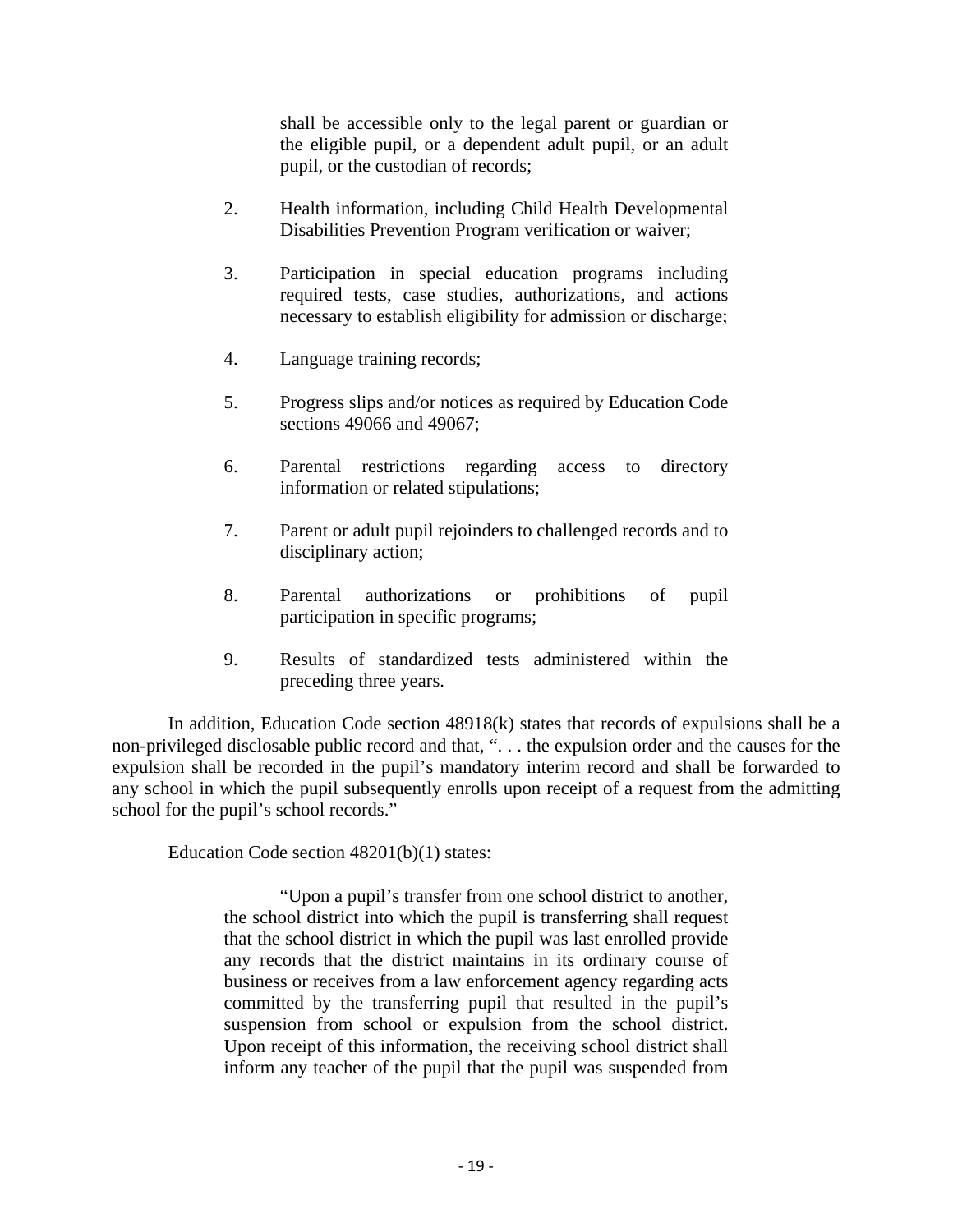school or expelled from the school district and shall inform the teacher of the act that resulted in that action."

Based on Section 48201(b)(1), the receiving district is required to request records of suspension and expulsion. Therefore, the suspension records must be transferred as well.

All other pupil records are classified as Permitted Pupil Records.

## **DESTRUCTION OF PUPIL RECORDS**

Mandatory Permanent Pupil Records must be preserved in perpetuity by all California schools. Mandatory Interim Pupil Records may be determined to be disposable when the student leaves the district or when their usefulness ceases. Destruction of Mandatory Interim Pupil Records may be destroyed during the third school year after the school year in which they originated. Permitted Pupil Records may be destroyed when their usefulness ceases, which is defined as six months following the pupil's completion of or withdrawal from the educational program.<sup>77</sup>

## **STUDENT RECORDS AND THE NCLB**

The NCLB of 2001, Public Law 107-110, amended existing provisions of federal laws relating to student records and student privacy, including FERPA.

The Act amended 20 U.S.C. Section 1232 by creating an exception to the release of student records when the United States Attorney General or an Assistant Attorney General of the United States who has been designated by the U.S. Attorney General, submits a written application to a court of competent jurisdiction for a court order requiring an educational agency to permit the Attorney General, or the Attorney General's designee, to collect educational records in the possession of the educational agency that are relevant to an authorized investigation or prosecution of a terrorism offense or an act of domestic or international terrorism. An educational agency or institution that, in good faith, produces educational records in accordance with the order issued by the court is immune from liability to any person for that production. In addition, the educational institution is not required to maintain a record of the Attorney General's access to the student's educational records. It is expected that the major impact of this provision will be on community colleges, colleges and universities.

The Act amended 20 U.S.C. Section 1232 relating to the protection of student rights by requiring the development of local policies concerning student privacy, parental access to information and the administration of certain physical examinations to minors. Section 1232(c) requires that all local educational agencies that receive federal funds develop and adopt policies in consultation with parents regarding the following:

> 1. The right of a parent to inspect, upon the request of the parent, a survey created by a third party before the survey is administered or distributed by a school to a student.

  $77$  California Code of Regulations, Title 5, Sections 437 and 16027.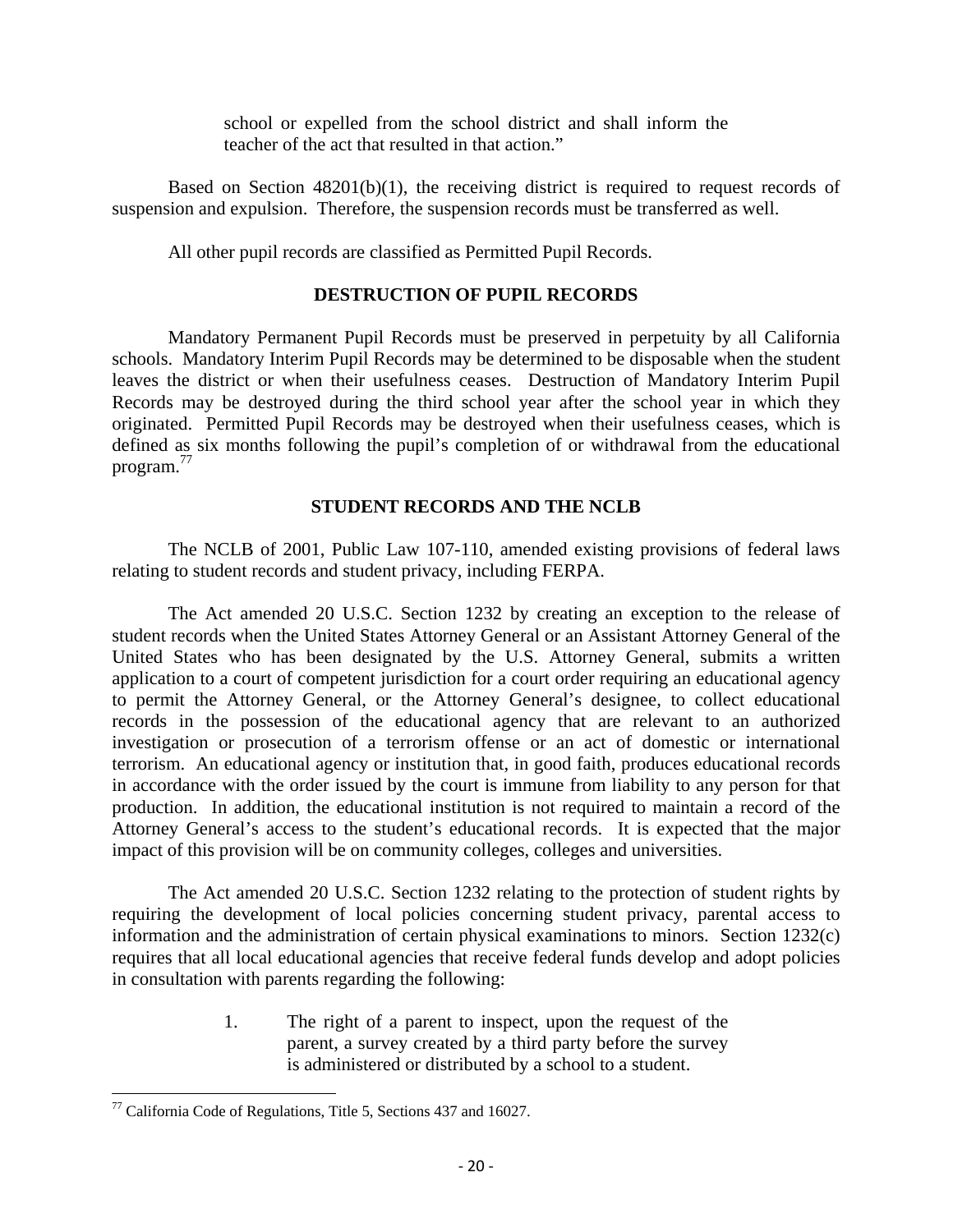- 2. Arrangements to protect student privacy in the event of the administration or distribution of a survey to a student.
- 3. The right of a parent to inspect, upon the request of the parent, any instructional material used as part of the educational curriculum for the student.
- 4. The administration of physical examinations or screenings that the school or agency may administer to a student.
- 5. The collection, disclosure or use of personal information collected from students for the purpose of marketing or selling that information.
- 6. The right of a parent to inspect upon the request of the parent, any instrument used in the collection of personal information before the instrument is administered or distributed to a student.

The parent has a right to inspect, upon the request of the parent, any survey which contains or inquires into one or more of the following items:

- 1. Political affiliations or beliefs of the student or the student's parent.
- 2. Mental or psychological problems of the student or the student's family.
- 3. Sex, behavior or attitudes.
- 4. Illegal, antisocial, self-incriminating, or demeaning behavior.
- 5. Critical appraisals of other individuals with whom respondents have close family relationships.
- 6. Legally recognized, privileged, or analogous relationships, such as those of lawyers, physicians, and ministers.
- 7. Religious practices, affiliations or beliefs of the student or the student's parents.
- 8. Income.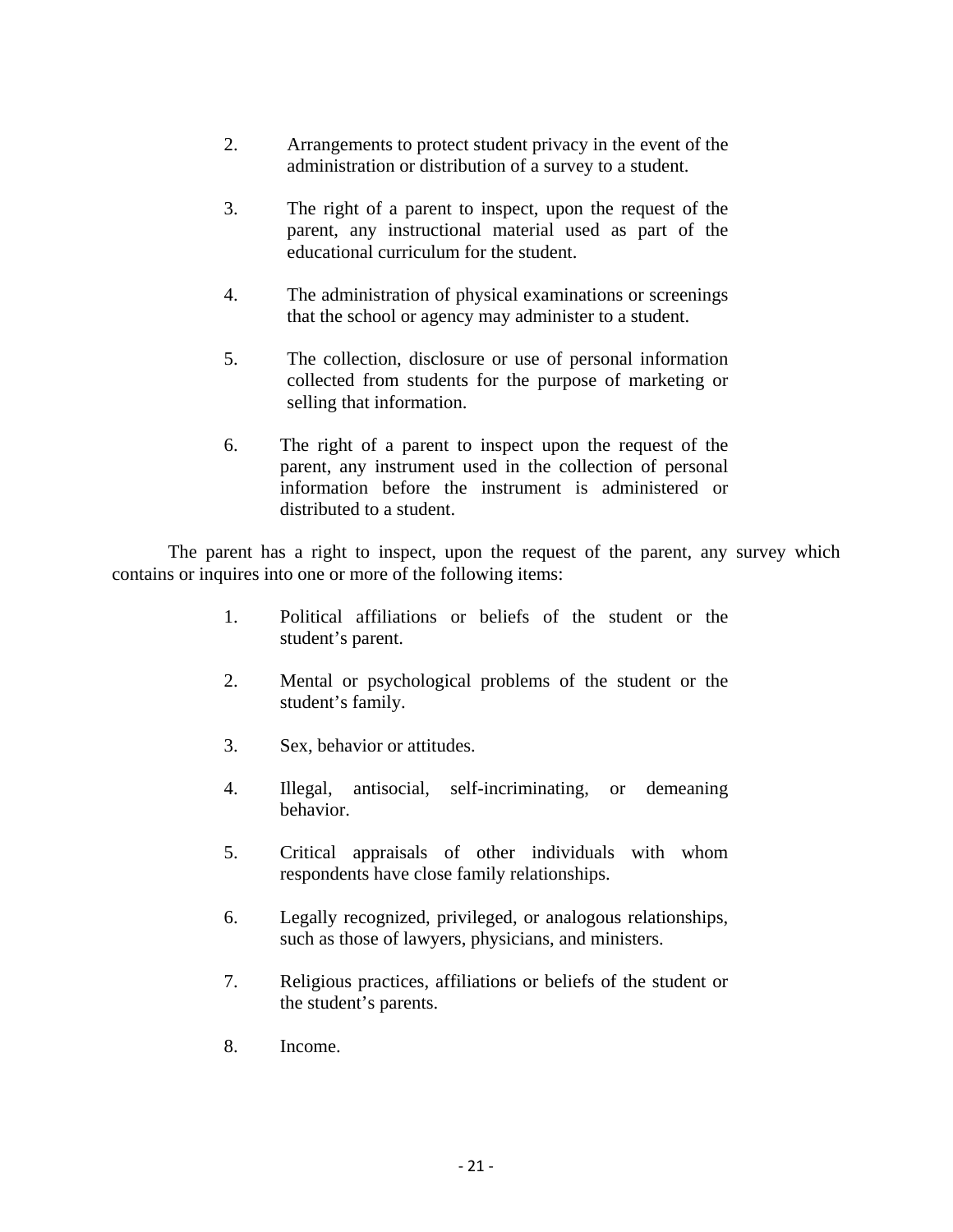The policies developed by a local educational agency shall provide for reasonable notice of the adoption or continued use of such policies directly to the parents of students enrolled in schools served by that agency. The notice, at a minimum, shall be provided at least annually at the beginning of the school year and within a reasonable period of time after any substantive change in such policies, and offer an opportunity for the parent to opt the student out of participation in an activity the parent finds objectionable based on the criteria discussed above. The local agency is required to directly notify the parent of a student, at least annually at the beginning of the school year, of the specific or approximate dates during the school year when the following activities are scheduled or expected to be scheduled:

- 1. Activities involving the collection, disclosure or use of personal information collected from students for the purpose of marketing or selling that information.
- 2. The administration of any survey containing one or more of the items discussed above.
- 3. Any non-emergency invasive physical examination or screening that is required as a condition of attendance administered by the school and scheduled by the school in advance and not necessary to protect the immediate health and safety of the student or other students.

If a local agency has in place, on or before January 8, 2002, policies meeting the requirements of the new federal law, the agency is not required to develop and adopt new policies.

Section  $1232(c)(4)$  states that the following items are not subject to the requirements of the Act:

- 1. College or other post-secondary education recruitment or military recruitment.
- 2. Book clubs, magazines and programs providing access to low cost literary products.
- 3. Curriculum and instructional materials used by elementary schools and secondary schools.
- 4. Tests and assessments used by elementary schools and secondary schools to provide cognitive, evaluative, diagnostic, clinical, aptitude, or achievement information about students and the subsequent analysis and public release of the aggregate data from such tests and assessments.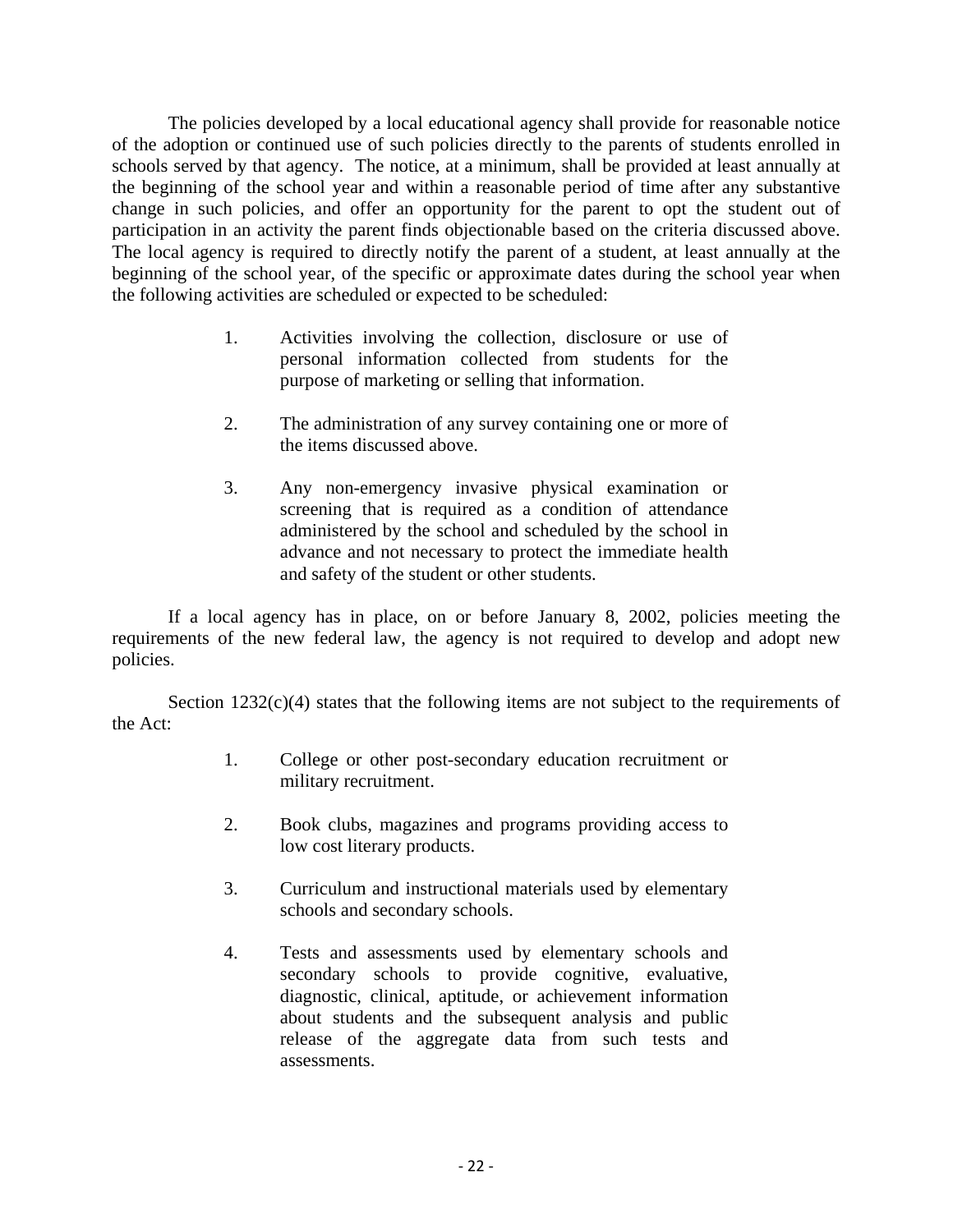- 5. The sale by students of products or services to raise for school related or educational related activities.
- 6. Student recognition programs.

In addition, the provisions of Section 1232 do not apply to surveys administered to students in accordance with the IDEA.<sup>78</sup> The term "invasive physical examination" is defined as any medical examination that involves the exposure of private body parts or any act during such examination that includes incision, insertion, or injection into the body, but does not include a hearing, vision or scoliosis screening. The term "personal information" is defined as individually identifiable information, including a student's or parent's first and last name, a home or physical address, a telephone number, or a social security identification number. The term "survey" includes an evaluation.

## **STUDENT HEALTH RECORDS – FERPA AND HIPAA**

In November 2008, the U.S. Department of Health and Human Services and the U.S. Department of Education issued the "Joint Guidance on the Application of the Family Educational Rights and Privacy Act (FERPA) and the Health Insurance Portability and Accountability Act of 1996 (HIPAA) to Student Health Records."

The purpose of the Guidance is to explain the relationship between FERPA and HIPAA and to address any possible confusion as to how these two laws apply to records maintained on students. The Guidance also addresses certain disclosures that are allowed without consent or authorization under FERPA and HIPAA, especially those related to health and safety emergency situations.

In general, most records, including student health records, maintained by community college districts and school districts are "education records" subject to FERPA and not subject to HIPAA. Only in very limited circumstances would HIPAA apply.

The HIPAA Privacy Rule specifically excludes from its coverage those records that are protected by FERPA including student health records. In determining whether personally identifiable information from student health records maintained by a community college district or school district may be disclosed, districts should refer to FERPA and its requirements and consult with legal counsel.

## **OVERVIEW OF HIPAA**

Congress enacted HIPAA in 1996 to improve the efficiency and effectiveness of the health care system through the establishment of national standards and requirements for electronic health care transactions and to protect the privacy and security of individually identifiable health information. Under HIPAA, "covered entities" include health plans, health care clearinghouses, and health care providers that transmit health information in electronic form in connection with covered transactions.<sup>79</sup> "Health care providers" include institutional

 $^{78}$  20 U.S.C. section 1400 et seq.<br> $^{79}$  45 C.F.R. Section 160.103.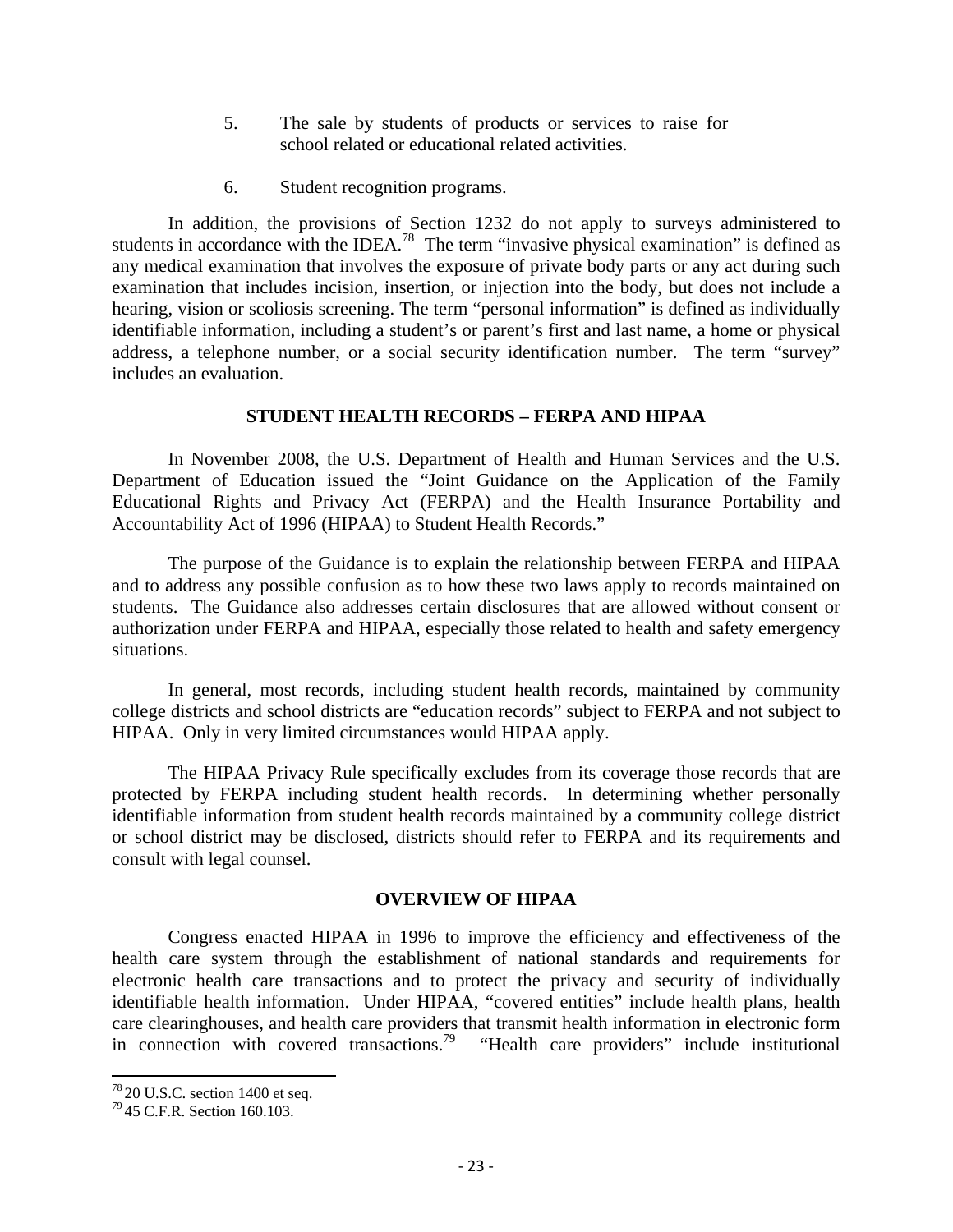providers of health or medical services, such as hospitals, as well as non-institutional providers, such as physicians, dentists and other practitioners, along with any other person or organization that furnishes bills or has paid for health care in the normal course of business. Covered transactions are those for which the U.S. Department of Health and Human Services has adopted a standard, such as health care claims submitted to a health plan.<sup>80</sup>

The HIPAA Privacy Rule requires covered entities to protect individuals' health records and other identifiable health information by requiring appropriate safeguards to protect privacy, and setting limits and conditions on the uses and disclosures that may be made of such information without patient authorization. HIPAA gives patients rights over their health information, including the right to examine and obtain a copy of their health records and to request corrections.

#### **INTERSECTION OF FERPA AND HIPAA**

When a school provides health care to students in the normal course of business, such as through its health clinic, it is also a "health care provider" as defined by HIPAA. If a school also conducts any covered transactions electronically in connection with that health care, it is then a covered entity under HIPAA. As a covered entity, the school must comply with HIPAA with respect to its transactions. However, many schools, even those that are HIPAA covered entities, are not required to comply with HIPAA because the only health records maintained by the school are "education records" or "treatment records" of eligible students under FERPA, both of which are excluded from coverage under HIPAA.<sup>81</sup>

## **CHANGES TO THE CALIFORNIA EDUCATION CODE**

 Assembly Bill 143, effective January 1, 2012, made several changes to Education Code sections 49061 and 49076 regarding pupil records in K-12 education. The definition of "directory information" was modified to no longer include a pupil's place of birth and to include a pupil's e-mail address. Education Code section 49061(c) now provides:

> "'Directory information' means one or more of the following items: pupil's name, address, telephone number, date of birth, e-mail address, major field of study, participation in officially recognized activities and sports, weight and height of members of athletic teams, dates of attendance, degrees and awards received, and the most recent previous public or private school attended by the pupil."

 Assembly Bill 143 also modifies Education Code section 49076, which requires school districts to allow access to pupil records without written parental consent under certain circumstances. Section  $49076(a)(1)(I)$  now provides access to education records for the counsel of record for a minor in regards to a criminal investigation or probation violation, or in regards to proceedings to declare the person a ward of the court. Probation officers and district attorneys continue to have access for these purposes as well.

<sup>&</sup>lt;sup>80</sup> See, 45 C.F.R. Section 160.103; 45 C.F.R. Section 162.<br><sup>81</sup> 45 C.F.R. Section 160.103.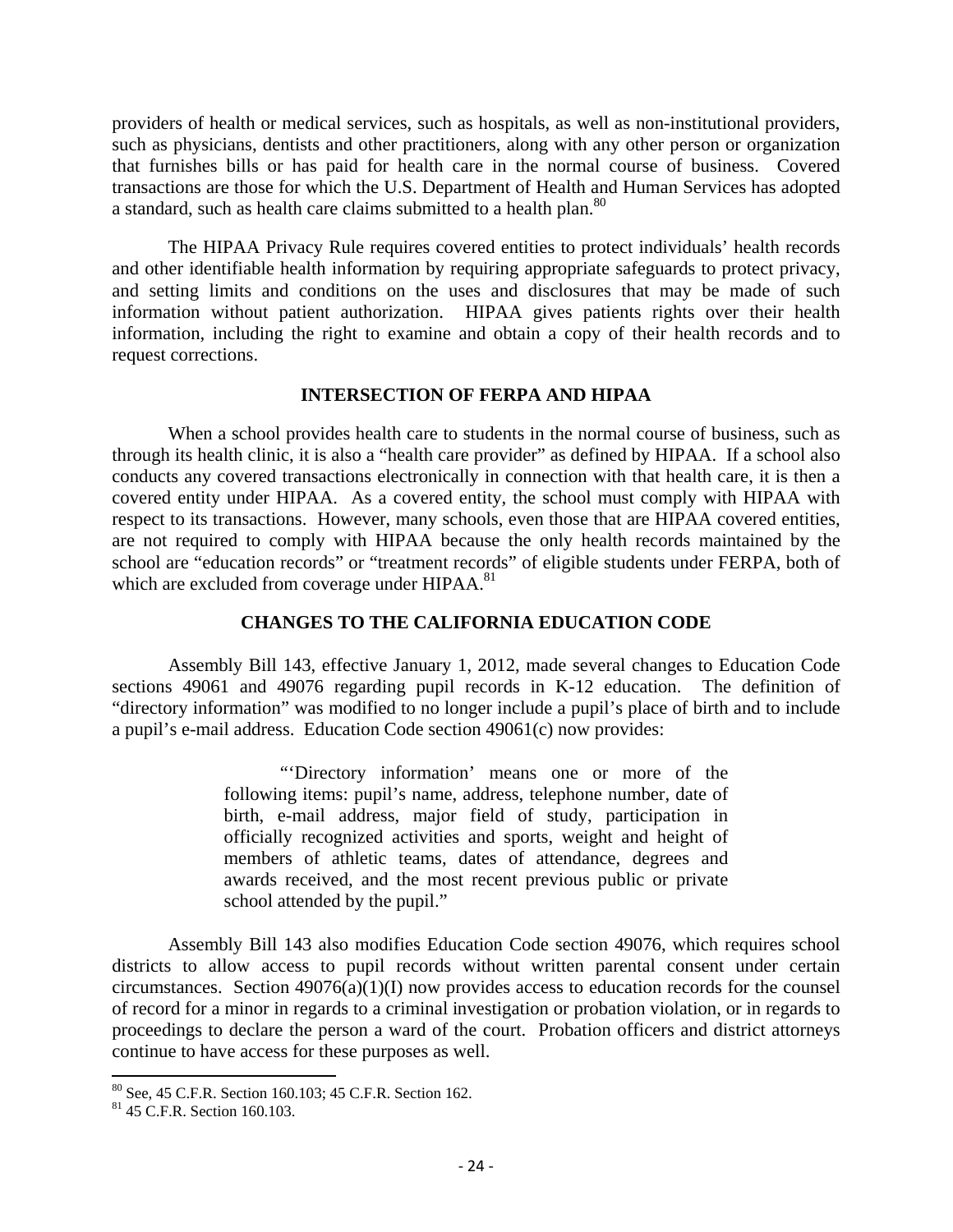Existing law requires the recipient of pupil records to be notified of the prohibition against transmitting the information to others without the written consent of the parent. Assembly Bill 143 modifies Education Code section 49076(b) to require certain officials and authorities receiving pupil records to certify in writing to the school district that the information shall not be disclosed to another party, except as required by law. This requirement applies to law enforcement agencies that receive reports of suspected criminal activity from school administrators pursuant to Education Code section 48902, and individuals who receive pupil records pursuant to Education Code section 49076(a)(1)(I) discussed above. Education Code section 49076(b) now provides:

> "The officials and authorities to whom pupil records are disclosed pursuant to subdivision (f) of Section 48902 and subparagraph (I) of paragraph (1) of subdivision (a) shall certify in writing to the disclosing school district that the information shall not be disclosed to another part, except as provided under the federal Family Educational Rights and Privacy Act of 2001 (20 U.S.C. Sec. 1232g) and state law, without the prior written consent of the parent of the pupil or the person identified as the holder of the pupil's educational rights."

 Finally, Assembly Bill 143 clarifies that districts **may** release pupil records to any person or party without written parental consent, if the records have been de-identified, which requires the removal of all personally identifiable information, provided the district has made a reasonable determination that a pupil's identity is not personally identifiable, whether through single or multiple releases, and has taken into account other pertinent reasonably available information.82

Assembly Bill 733 amends Education Code section  $49076(a)(2)$ , effective January 1, 2013, to state that school districts **may** release information from student records to:

> "(G)(i) A contractor or consultant with a legitimate educational interest who has a formal written agreement or contract with the school district regarding the provision of outsourced institutional services or functions by the contractor or consultant.

> (ii) Notwithstanding Section  $99.31(a)(1)(i)(B)$  of Title 34 of the Code of Federal Regulations, a disclosure pursuant to this paragraph shall not be permitted to a volunteer or other party."

 Assembly Bill 733 also broadens the "audit" exception, which requires districts to disclose student records to certain governmental agencies. Education Code section 49076(a)(1) is amended to state that "access to those particular records relevant to the legitimate educational interests of the requester shall be permitted to:

  $82$  Education Code section 49076(c).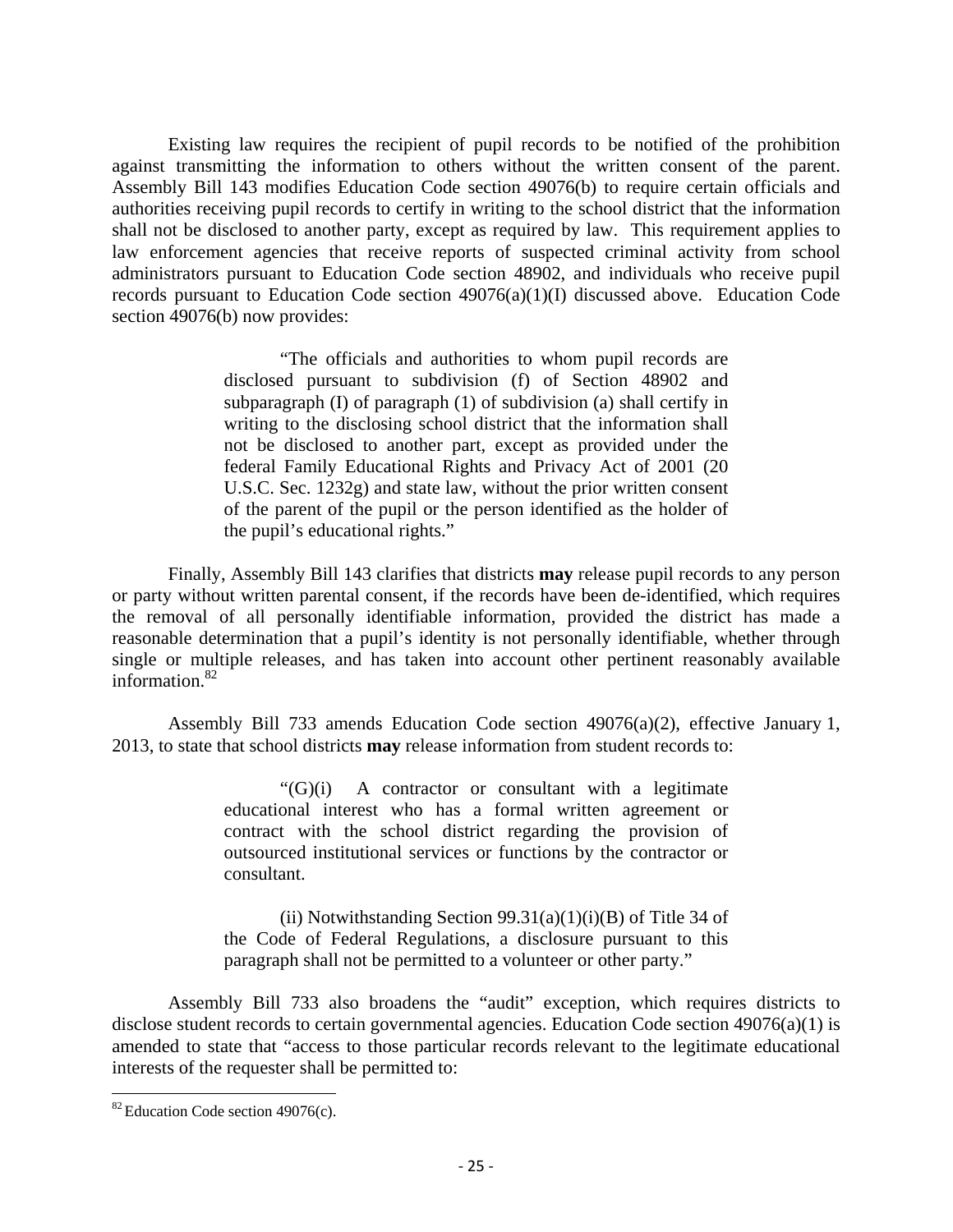"(C) Authorized representatives of the Comptroller General of the United States, the Secretary of Education, and state and local educational authorities, or the United States Department of Education's Office for Civil Rights, if the information is necessary to audit or evaluate a state or federally supported education program, or in connection with the enforcement of, or compliance with, the federal legal requirements that relate to such a program. Records released pursuant to this section shall comply with the requirements of Section 99.35 of Title 34 of the Code of Federal Regulations."

In addition, Assembly Bill 733 amends Education Code section  $49076(a)(1)(H)$  to state that records related to a parent or guardian's failure to comply with the compulsory education law shall be released to the district attorney's office (this section previously referred to a "prosecuting agency" rather than the "district attorney's office").

In 2014, the California Legislature enacted Assembly Bill  $1442$ <sup>83</sup> Assembly Bill  $1544$ <sup>84</sup> and Senate Bill 1177.<sup>85</sup> Each of these Bills addresses the confidentiality of student information and contracts with third party providers of online services.

 Assembly Bill 1584 added Education Code Section 49073.1, effective January 1, 2015. Section 49073.1 states that a local educational agency may, pursuant to a policy adopted by its governing board, enter into a contract with a third party to provide services, including cloud based services, for the digital storage, management and retrieval of pupil records, or to provide digital educational software that authorizes a third party provider to access, store and use pupil records.<sup>86</sup> A local educational agency that enters into a contract with a third party must ensure that the contract contains all of the following:

- 1. A statement that pupil records<sup>87</sup> continue to be the property of and under the control of the local educational agency.
- 2. A description of the means by which pupils may retain possession and control of their own pupil-generated

Under section  $49073.1(d)(5)(B)$ , "Pupil records" does not mean any of the following: (i) deidentified information, including aggregated deidentified information, used by the third party to improve educational products for adaptive learning purposes and for customizing pupil learning; (ii) deidentified information, including aggregated deidentified information, used to demonstrate the effectiveness of the operator's products in the marketing of those products; (iii) deidentified information, including aggregated deidentified information, used for the development and improvement of educational sites, services, or applications.

<sup>83</sup> Stats. 2014, ch. 799.

<sup>84</sup> Stats. 2014, ch. 800.

<sup>85</sup> Stats. 2014, ch. 839.

<sup>86</sup> Education Code 49073.1(a).

<sup>&</sup>lt;sup>87</sup> For purposes of Education Code section 49073.1(d)(5)(A), "pupil records" are defined as both of the following: (i) Any information directly related to a pupil that is maintained by the local educational agency and (ii) Any information acquired directly from the pupil through the use of instructional software or applications assigned to the pupil by a teacher or other local educational agency employee.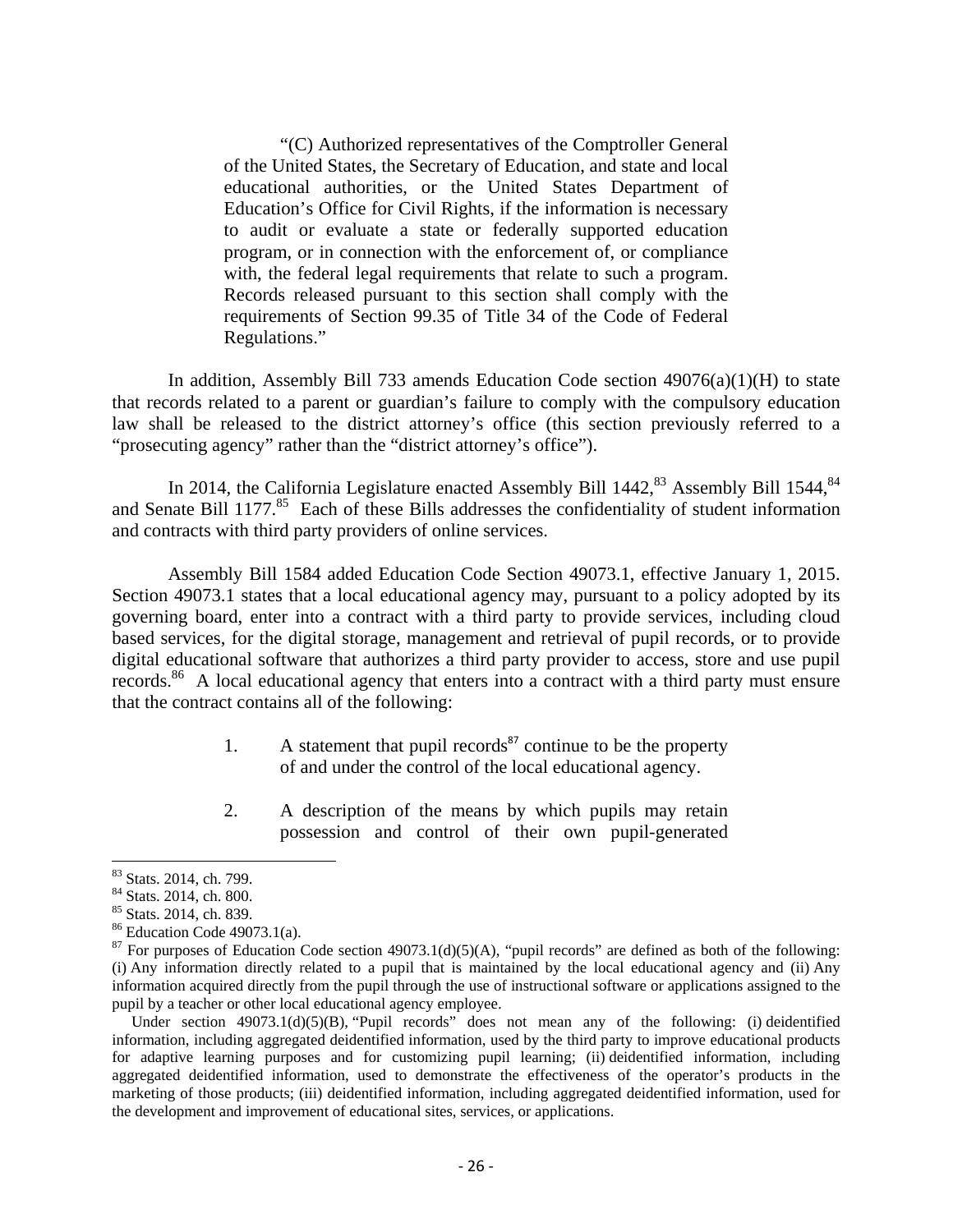content,<sup>88</sup> if applicable, including options by which a pupil may transfer pupil-generated content to a personal account.

- 3. A prohibition against the third party using any information in the pupil record for any purpose other than those required or specifically permitted by the contract. This particular provision may also meet similar FERPA requirements by referencing section 99.31 (a) (1) (i) (B) of Title 34 of the Code of Federal Regulations, which provides for an agency relationship with a contractor and limits access to meeting the terms of the agreement (not a "school official" relationship, which would provide for more discretion on the part of the third party).
- 4. A description of the procedures by which a parent, legal guardian, or eligible pupil $\frac{89}{9}$  may review personally identifiable information in the pupil's records and correct erroneous information.
- 5. A description of the actions the third party will take, including the designation and training of responsible individuals, to ensure the security and confidentiality of pupil records. Compliance with this requirement shall not, in itself, absolve the third party of liability in the event of an unauthorized disclosure of pupil records.
- 6. A description of the procedures for notifying the affected parent, legal guardian, or eligible pupil in the event of an unauthorized disclosure of the pupil's records.
- 7. A certification that a pupil's records shall not be retained or available to the third party upon completion of the terms of the contract and a description of how that certification will be enforced. The statute notes that this requirement shall not apply to pupil-generated content if the pupil chooses to establish or maintain an account with the third party for the purpose of storing that content.

 $88$  For purposes of Education Code section 49073.1(d)(4), "pupil generated content" means "materials created by a pupil, including, but not limited to, essays, research reports, portfolios, creative writing, music or other audio files, photographs, and account information that enables ongoing ownership of pupil content. "Pupil-generated content" does not include pupil responses to a standardized assessment where pupil possession and control would jeopardize the validity and reliability of that assessment."

<sup>&</sup>lt;sup>89</sup> Consistent with FERPA, this statute defines an eligible student as a student aged 18 or older (Education Code section 49073.1(d)(2). However, a student who is 18 or over and is conserved or under a guardianship would not be an eligible student under FERPA.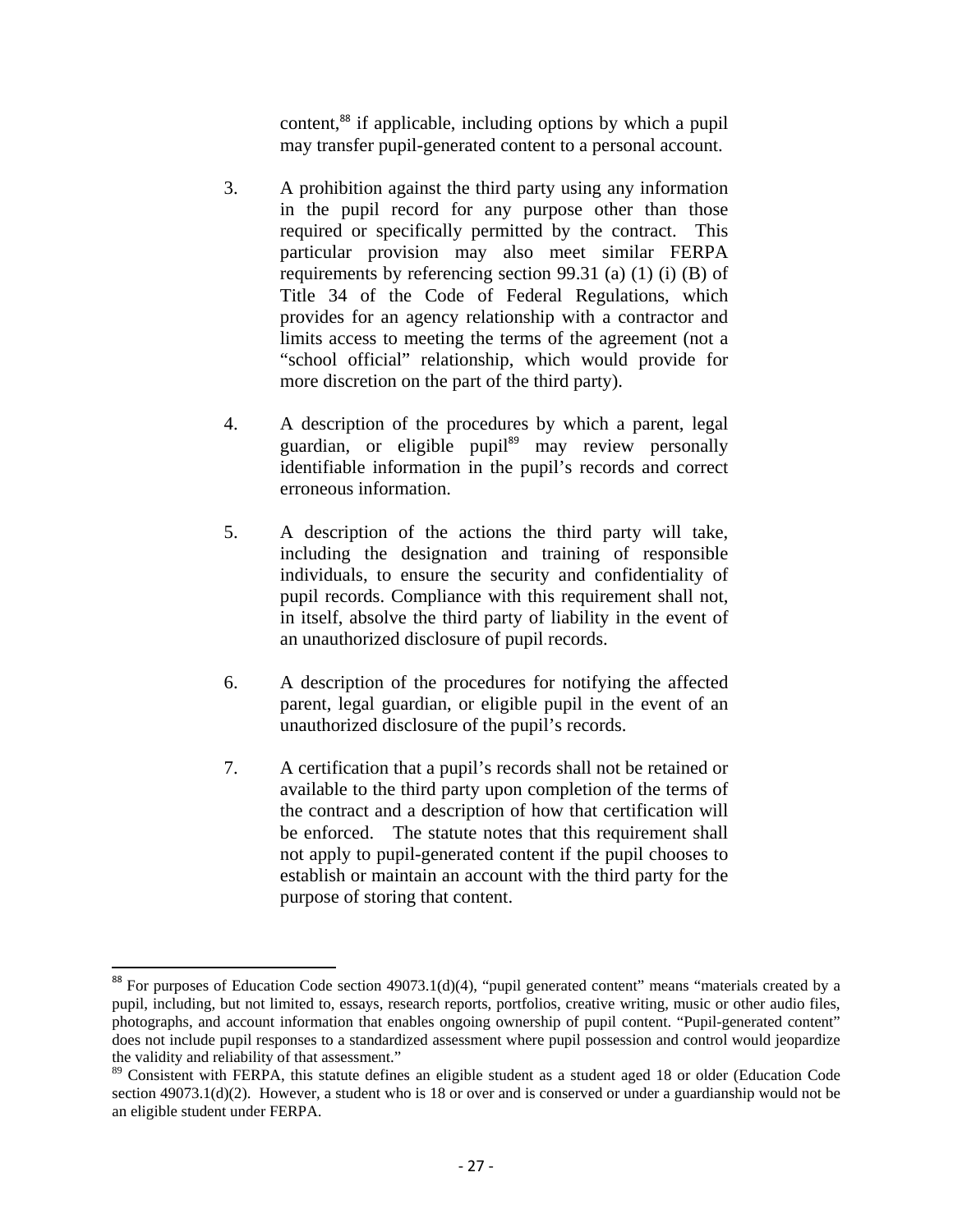- 8. A description of how the local educational agency and the third party will jointly ensure compliance with the federal Family Educational Rights and Privacy Act (20 U.S.C. Sec. 1232g). Districts should carefully consider this provision, in terms of notice, access, and retention and destruction requirements, to ensure that the third party is not placing all responsibility on the district and that the district's specifications in these areas are met by the third party.
- 9. A prohibition against the third party using personally identifiable information in pupil records to engage in targeted advertising. Although Education Code section 49073.1(d)(1) defines "deidentified information" as "information that cannot be used to identify an individual pupil," districts may wish to also cite to the FERPA regulations which define "personally identifiable information" to ensure clarity and consistency in application of this provision.

Education Code section 49073.1(c) states that in addition to any other penalties, a contract that fails to comply with the requirements of Section 49073.1 shall be rendered void if, upon notice of any reasonable opportunity to cure, the noncompliant party fails to come into compliance and cure any defect. Written notice of noncompliance may be provided by any party to the contract. All parties subject to a contract voided under Section 49073.1(c) shall return all pupil records in their possession to the local educational agency.

Education Code section 49073.1(e) states that if the provisions of Section 49073.1 are in conflict with the terms of a contract in effect before January 1, 2015, the provisions of Section 49073.1 shall not apply to the local educational agency or the third party subject to that agreement until the expiration, amendment or renewal of the agreement.

Assembly Bill 1442 added Education Code section 49073.6. Section 49073.6(b) states that notwithstanding any other law or regulation, a school district, county office of education or charter school that considers a program to gather or maintain in its records any information obtained from social media of any enrolled pupil shall notify pupils and their parents or guardians about the proposed program and provide an opportunity for public comment at a regularly scheduled public meeting of the governing board of the school district or county office of education, or the governing body of the charter school, before adoption of the program. The notification required must be part of the annual notification pursuant to Education Code section 48980.

Education Code section 49073.6(c) states that a school district, county office of education or charter school that gathers or maintains in its records any information obtained from social media of an enrolled pupil shall do all of the following: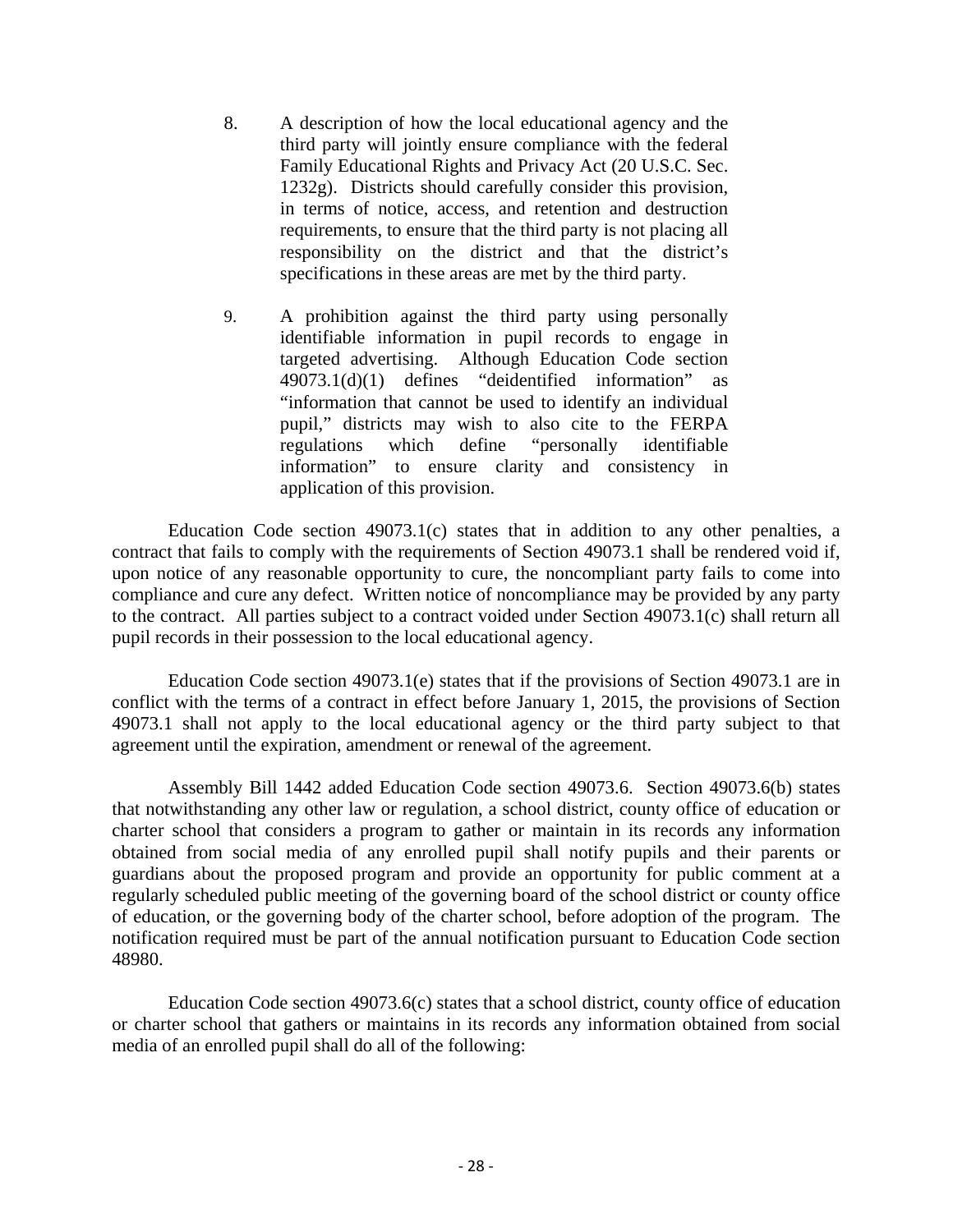- 1. Gather or maintain only information that pertains directly to school safety or to pupil safety.
- 2. Provide a pupil with access to any information about the pupil gathered or maintained by the school district, county office of education, or charter school that was obtained from social media, and an opportunity to correct or delete such information.
- 3. Destroy information gathered from social media and maintained in its records within one year after a pupil turns 18 years of age or within one year after the pupil is no longer enrolled in the school district, county office of education, or charter school, whichever occurs first. Districts, county offices, and charter schools must also notify each parent or guardian of a pupil subject to the program that the pupil's information is being gathered from social media and that any information subject to this section maintained in the school district's, county office of education's, or charter school's records with regard to the pupil shall be destroyed as noted above.

 The notification required by Section 49073.6 may be provided as part of the annual notification required by Section 48980. The notification shall include, but is not limited to, all of the following components:

- 1. An explanation of the process by which a pupil or a pupil's parent or guardian may access the pupil's records for examination of the information gathered or maintained pursuant to this section.
- 2. An explanation of the process by which a pupil or a pupil's parent or guardian may request the removal of information or make corrections to information gathered or maintained pursuant to this section.

Finally, Section 49073.6 will also require, if this program is provided through a contract with a third party, the following terms to be included in the contract:

> 1. Prohibit the third party from using the information for purposes other than to satisfy the terms of the contract. For compliance with the Family Educational Rights and Privacy Act ("FERPA"), this term may be achieved by referencing section  $99.31(a)(1)(i)(B)$  of Title 34 of the Code of Federal Regulations, which provides for an agency relationship with a contractor and limits access to meeting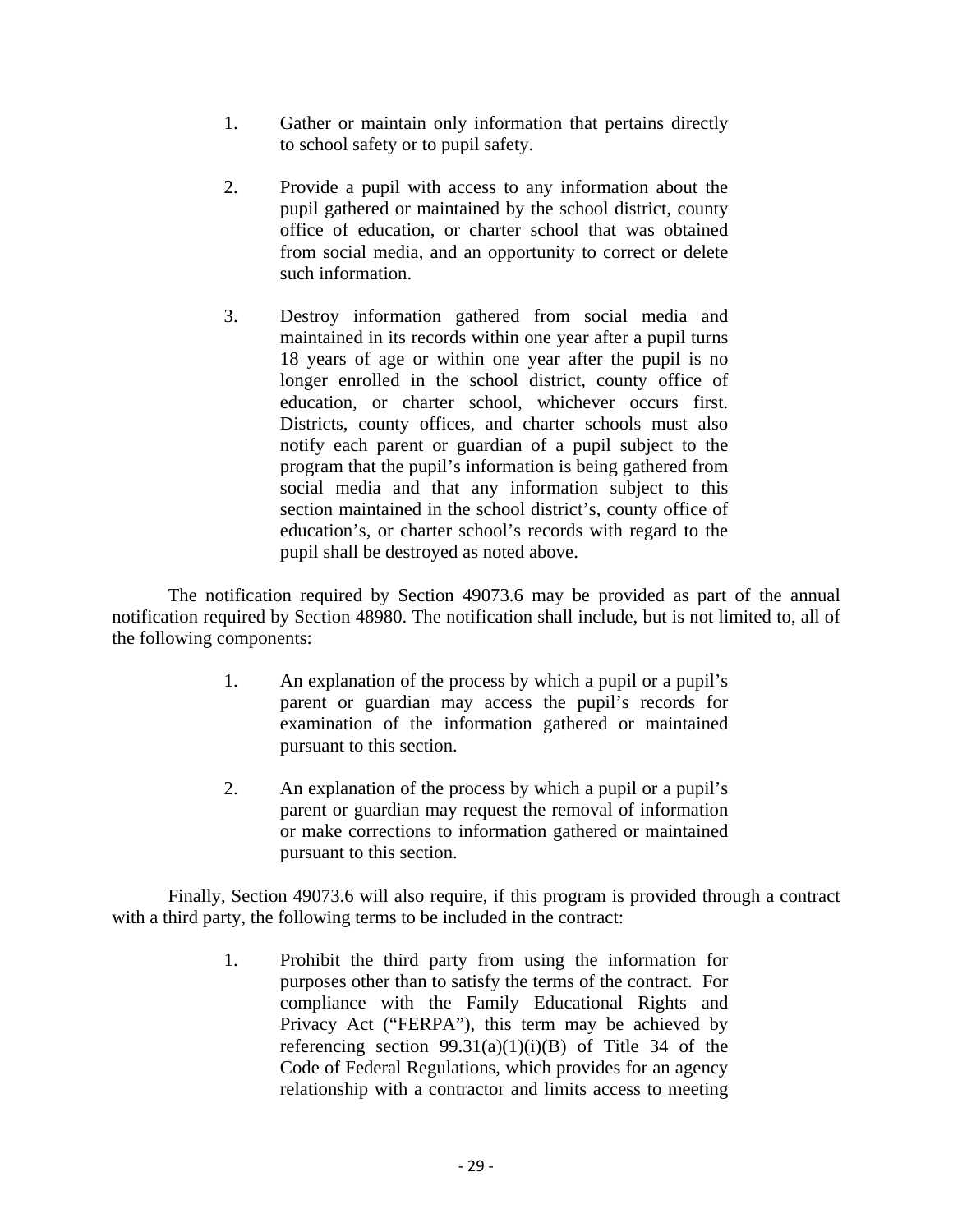the terms of the agreement (not a "school official" relationship, which would provide for more discretion on the part of the third party).

- 2. Prohibit the third party from selling or sharing the information with any person or entity other than the school district, county office of education, charter school, or the pupil or his or her parent or guardian.
- 3. Require the third party to destroy the information immediately upon satisfying the terms of the contract. Districts should consider what specific steps to require to ensure destruction of pupil record information, and include those steps in the contract provision, such as acceptable methods of destruction (district Information Technology experts can assist with specifications) and written certification of destruction from the third party vendor.
- 4. Require the third party, upon notice and a reasonable opportunity to act, to destroy information pertaining to a pupil when the pupil turns 18 years of age or is no longer enrolled in the school district, county office of education, or charter school, whichever occurs first. The school district, county office of education, or charter school shall provide notice to the third party when a pupil turns 18 years of age or is no longer enrolled in the school district, county office of education, or charter school. Notice provided pursuant to this clause shall not be used for any other purpose.

Effective January 1, 2016, Senate Bill 1177 adds Business and Professions Code section 22584. Section 22584 applies to operators of an internet website, online service, online application or mobile application with actual knowledge that the site, service or application is used primarily for K-12 school purposes and was designed and marketed for K-12 school purposes. Section 22584(b) prohibits an operator from knowingly engaging in the following activities with their site, service or application:

> 1. Engaging in targeted advertising on the operator's site, service, or application, or targeted advertising on any other site, service, or application when the targeting of the advertising is based upon any information, including covered information<sup>90</sup> and persistent unique identifiers, that

  $90$  "Covered information" is defined as "personally identifiable information or materials, in any media or format that meets any of the following: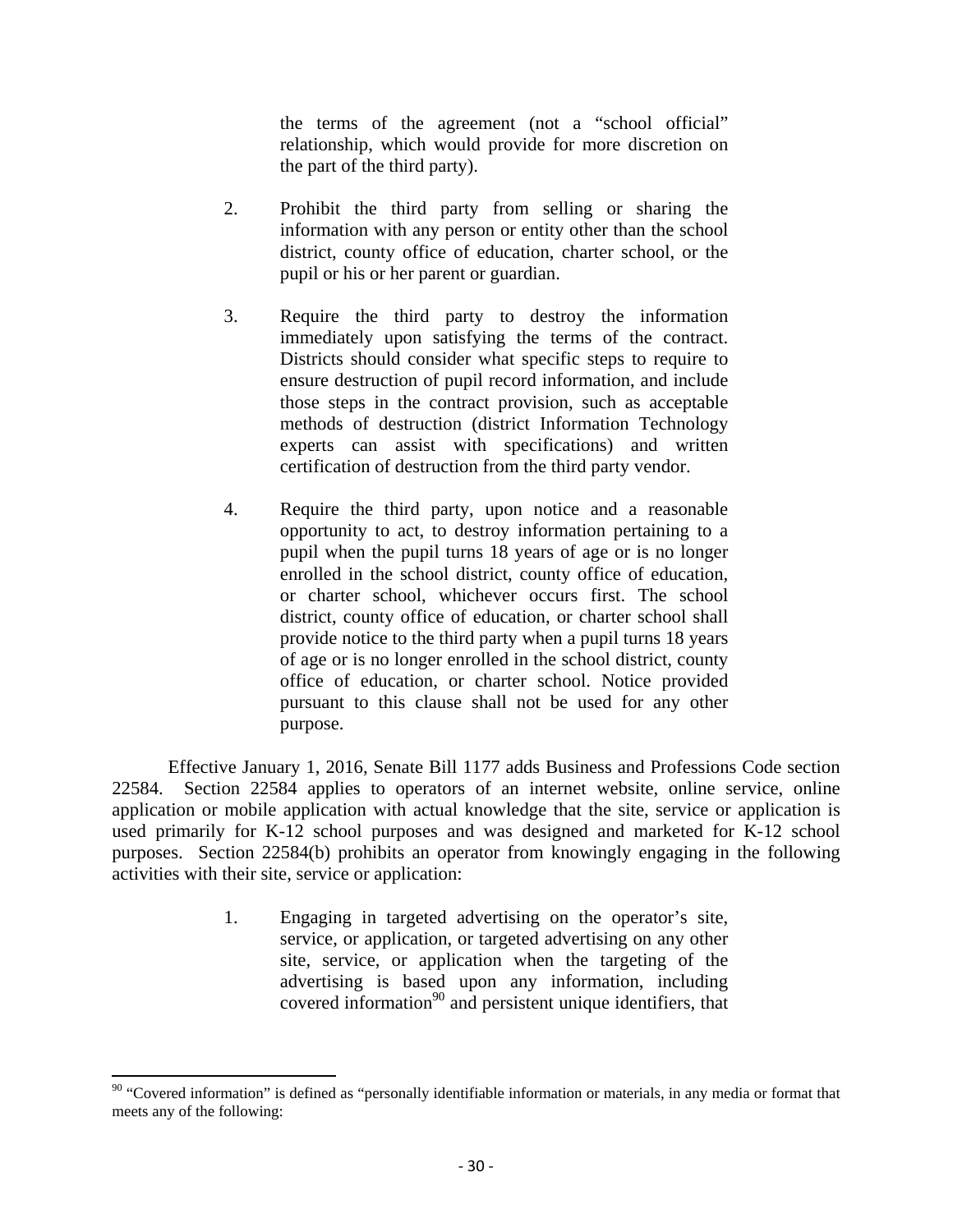the operator has acquired because of the use of that operator's site, service, or application.

- 2. Using information, including persistent unique identifiers, created or gathered by the operator's site, service, or application, to amass a profile about a K–12 student except in furtherance of  $K-12$  school purposes.<sup>91</sup>
- 3. Selling a student's information, including covered information. This prohibition does not apply to the purchase, merger, or other type of acquisition of an operator by another entity, provided that the operator or successor entity continues to be subject to the provisions of this section with respect to previously acquired student information.
- 4. Disclosing covered information unless the disclosure is made:
	- a. In furtherance of the K–12 purpose of the site, service, or application, provided the recipient of the covered information disclosed pursuant to this subparagraph: (1) shall not further disclose the information unless done to allow or improve operability and functionality within that student's classroom or school; and (2) as legally required to comply with subdivision (d);
	- b. To ensure legal and regulatory compliance;
- c. To respond to or participate in judicial process; <u> 1989 - Johann Stein, marwolaethau a gweledydd a ganlad y ganlad y ganlad y ganlad y ganlad y ganlad y ganlad</u>

<sup>(1)</sup> Is created or provided by a student, or the student's parent or legal guardian, to an operator in the course of the student's, parent's, or legal guardian's use of the operator's site, service, or application for K–12 school purposes.

<sup>(2)</sup> Is created or provided by an employee or agent of the K–12 school, school district, local education agency, or county office of education, to an operator.

<sup>(3)</sup> Is gathered by an operator through the operation of a site, service, or application described in subdivision (a) and is descriptive of a student or otherwise identifies a student, including, but not limited to, information in the student's educational record or email, first and last name, home address, telephone number, email address, or other information that allows physical or online contact, discipline records, test results, special education data, juvenile dependency records, grades, evaluations, criminal records, medical records, health records, social security number, biometric information, disabilities, socioeconomic information, food purchases, political affiliations, religious information, text messages, documents, student identifiers, search activity, photos, voice recordings, or geolocation information." Business and Professions Code section 22584 (i).

 $91$  "K–12 school purposes" is defined as "purposes that customarily take place at the direction of the K–12 school, teacher, or school district or aid in the administration of school activities, including, but not limited to, instruction in the classroom or at home, administrative activities, and collaboration between students, school personnel, or parents, or are for the use and benefit of the school." Business and Professions Code section 22584 (j).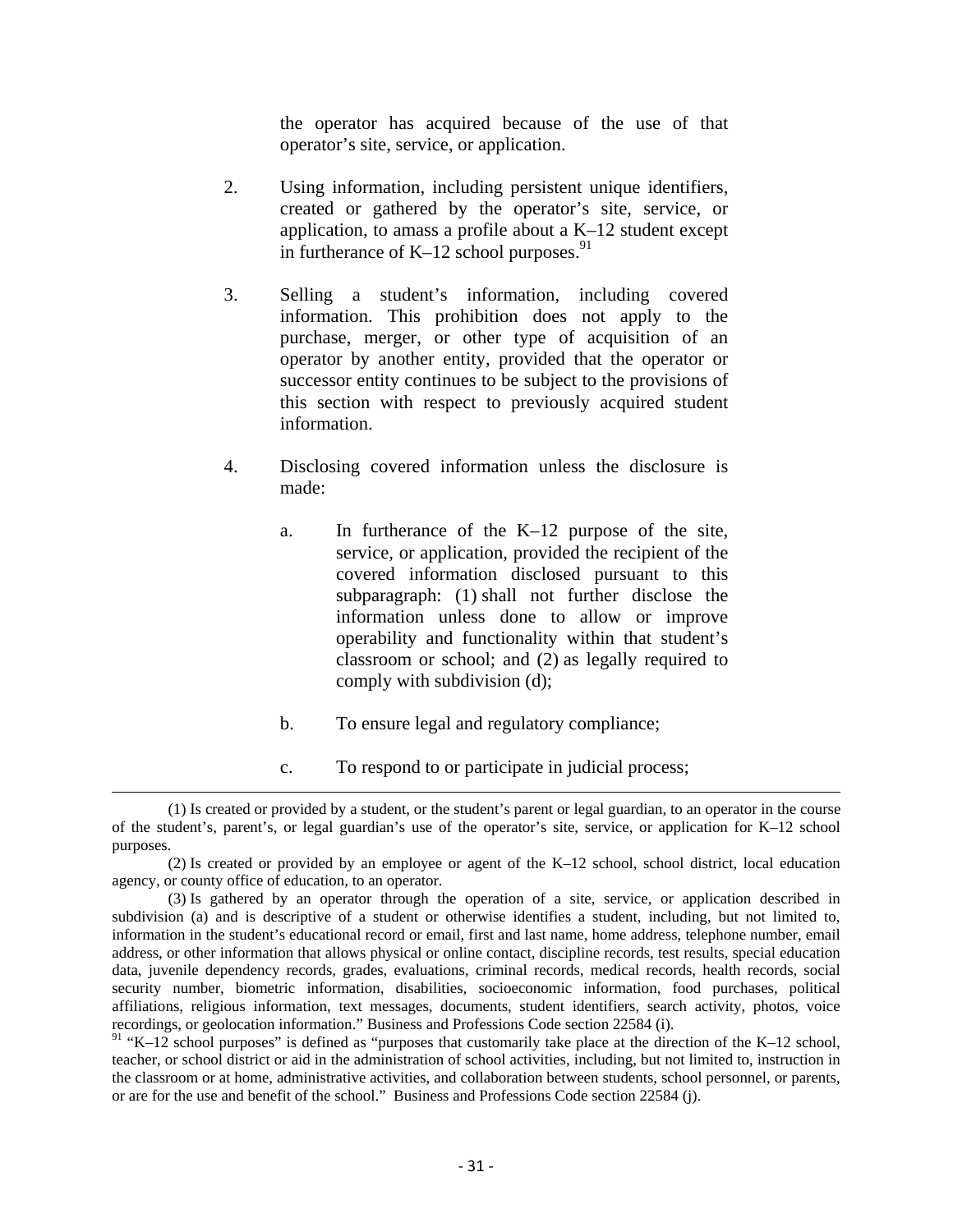- d. To protect the safety of users or others or security of the site; or
- e. To a service provider, provided the operator contractually prohibits the service provider from using any covered information for any purpose other than providing the contracted service to, or on behalf of, the operator; prohibits the service provider from disclosing any covered information provided by the operator with subsequent third parties; and requires the service provider to implement and maintain reasonable security procedures and practices as stated.

Business and Professions Code section 22584(d) requires an operator to perform the following:

- 1. Implement and maintain reasonable security procedures and practices appropriate to the nature of the covered information, and protect that information from unauthorized access, destruction, use, modification, or disclosure. Districts should consult with Information Technology staff to determine what specifications meet the district standards in these areas.
- 2. Delete a student's covered information if the school or district requests deletion of data under the control of the school or district. Districts should also consider, as part of this provision, including the steps and documentation the district requires to show compliance.

Business and Professions Code section 22584(e) grants limited disclosure of covered information of a student in specified situations, as long as subsection (b) (1) to (3) are not violated, under the following circumstances:

- 1. If other provisions of federal or state law require the operator to disclose the information, and the operator complies with the requirements of federal and state law in protecting and disclosing that information.
- 2. For legitimate research purposes, as required by state or federal law and subject to the restrictions under applicable state and federal law; or as allowed by state or federal law and under the direction of a school, school district, or state department of education, if no covered information is used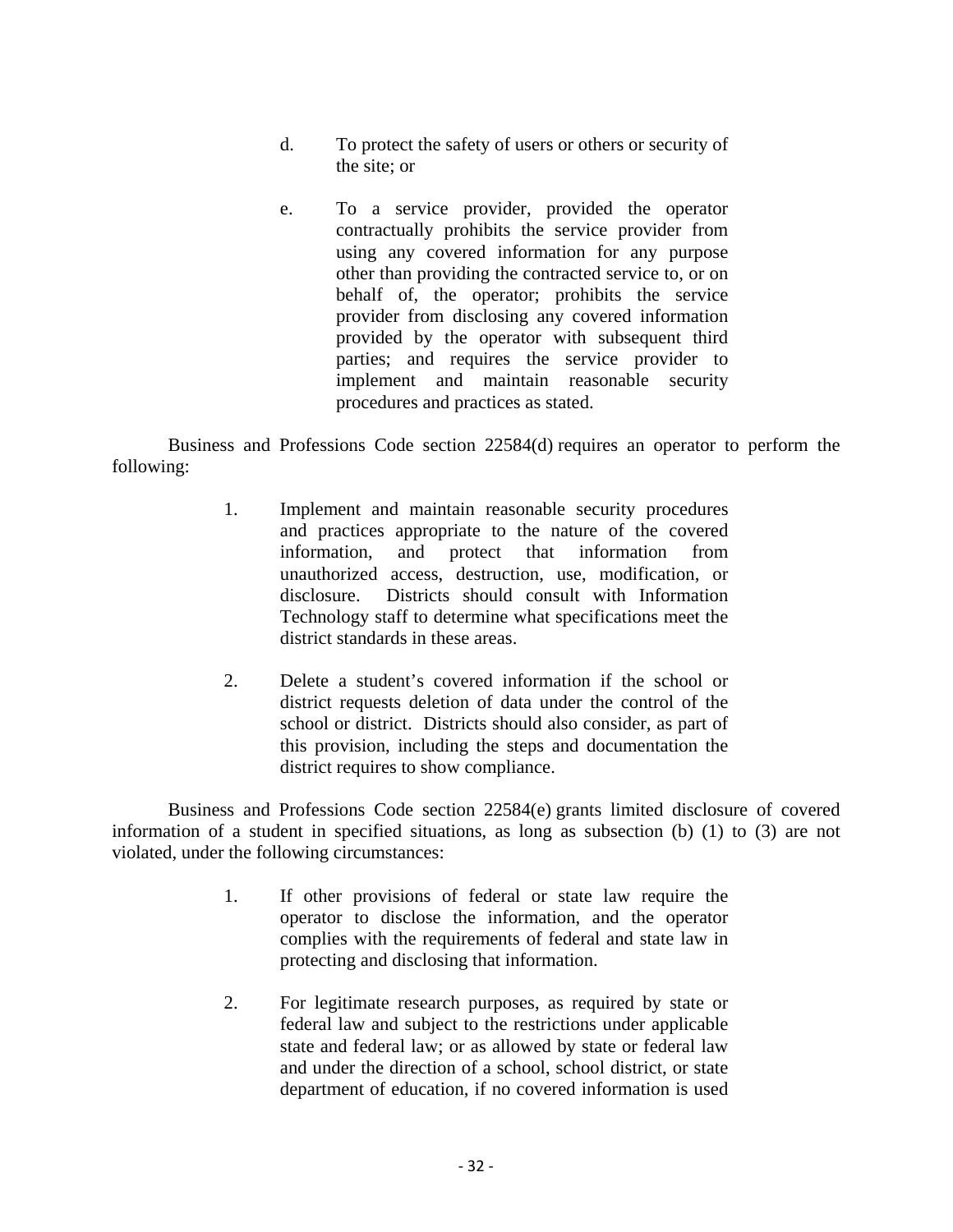for any purpose in furtherance of advertising or to amass a profile on the student for purposes other than K–12 school purposes.

3. To a state or local educational agency, including schools and school districts, for K–12 school purposes, as permitted by state or federal law.

An operator may use deidentified student covered information as follows:

- 1. Within the operator's site, service, or application or other sites, services, or applications owned by the operator to improve educational products.
- 2. To demonstrate the effectiveness of the operator's products or services, including in their marketing.

## **U.S. DEPARTMENT OF EDUCATION GUIDANCE**

 The United States Department of Education published a brochure entitled, "Balancing Student Privacy and School Safety: A Guide to the Family Educational Rights and Privacy Act for Elementary and Secondary Schools." The brochure notes that school officials are regularly asked to balance the interest of safety and privacy for individual students and that while FERPA generally requires schools to ask for written consent before disclosing a student's personally identifiable information to individuals other than his or her parents, FERPA also allows schools to take key steps to maintain school safety.

 In an emergency, FERPA permits school officials to disclose, without consent, education records, including personally identifiable information from those records, to protect the health or safety of students or other individuals. At such times, records and information may be released to appropriate parties, such as law enforcement officials, public health officials, and trained medical personnel.<sup>92</sup> The period of disclosure is usually limited to the length of the emergency and generally does not allow for a blanket release of all personally identifiable information from the student's education records.

 Under FERPA, investigative reports and other records created by school security staff to monitor safety and security in and around schools are not considered education records subject to FERPA. Therefore, schools may disclose information from law enforcement unit records to anyone, including outside law enforcement authorities, without parental consent.<sup>93</sup>

 The U.S. Department of Education stated that law enforcement unit officials who are employed by the school district should be designated in the school district's FERPA notification as "school officials" with a "legitimate educational interest." As school officials, law enforcement unit officials may be given access to personally identifiable information from

 $92$  See, 34 C.F.R. Sections 99.31(a)(10) and 99.36.

<sup>93</sup> See, 44 C.F.R. Section 99.8.